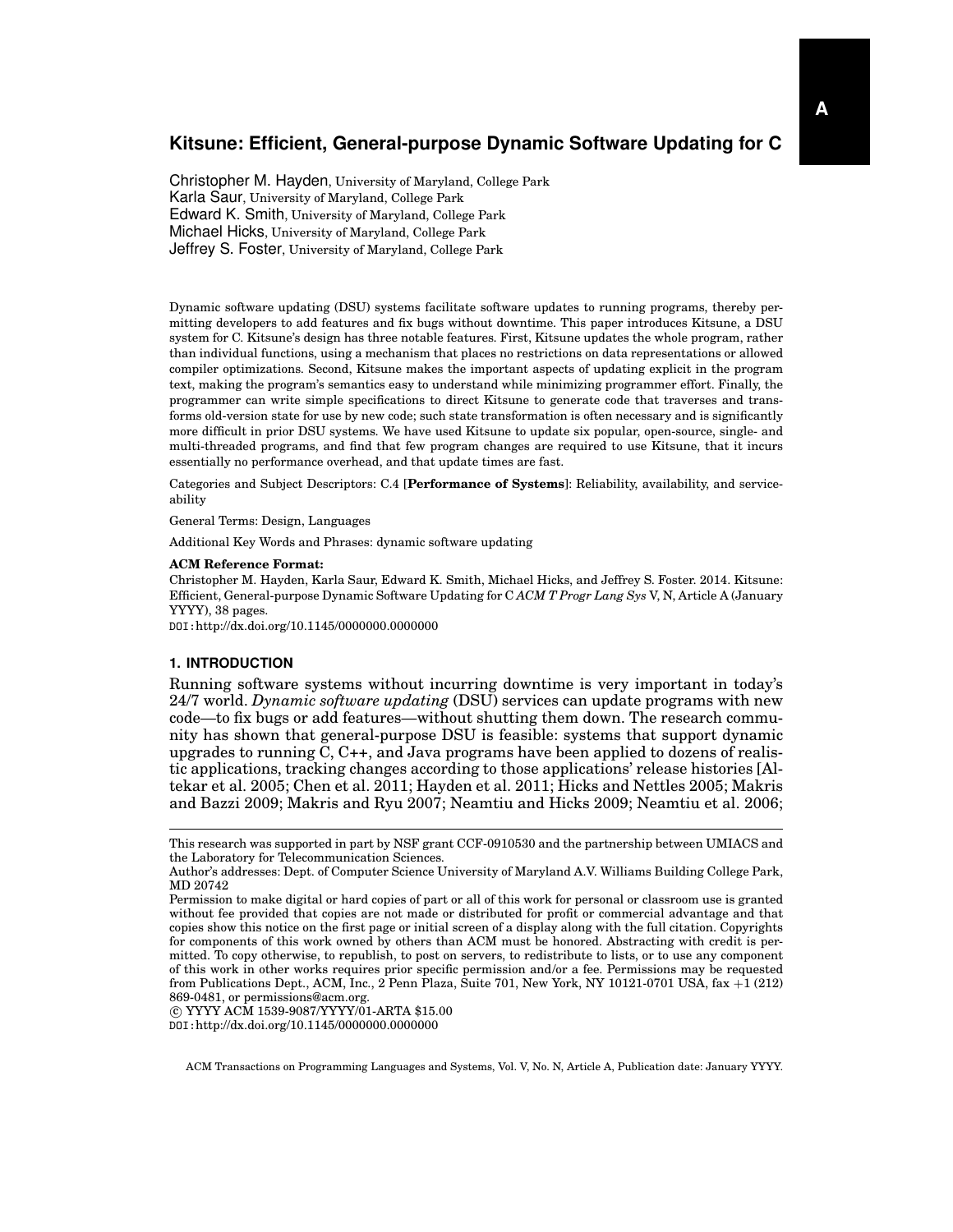Subramanian et al. 2009; Pina and Hicks 2013; Giuffrida et al. 2013; Payer and Gross 2013; Payer et al. 2013]. Concurrently, industry has begun to package DSU support into commercial products [Arnold and Kaashoek 2009; LiveRebel 2013].

The strength of DSU is its ability to preserve program state during an update. For example, servers for databases, media, FTP, SSH, and routing can maintain client connections for unbounded time periods. DSU can allow those active connections to immediately benefit from important program updates (e.g., security fixes), whereas traditional updating strategies like rolling upgrades cannot. Servers may also maintain significant in-memory state; examples include memcached (a caching server) and redis (a key-value server). DSU techniques can maintain this in-memory state across the update, whereas traditional upgrade techniques will lose it (memcached) or must rely on an expensive disk reload that degrades performance (redis). This problem is acute enough that Facebook uses a custom version of memcached that keeps in-memory state in a ramdisk to which it can reconnect on restart [Nishtala et al. 2013]. However, Facebook's approach permits no changes to the memory representation and may be potentially unsafe if there are significant program changes.

We are interested in supporting general-purpose DSU for single- and multi-threaded C applications. While progress made by existing DSU systems is promising, a truly practical system must be in harmony with the main reasons developers use C: control over low-level data representations; explicit resource management; legacy code; and, perhaps above all, performance. In this paper we present Kitsune, a DSU system for C that is the first to satisfy these motivations while supporting general-purpose dynamic updates in a programmer-friendly manner.

*Approach.* Kitsune operates in harmony with C thanks to three key design and implementation choices. First, Kitsune uses entirely standard compilation. After a translation pass to add some boilerplate calls to the Kitsune runtime, a Kitsune program is compiled and linked to form a shared object file (via a simple Makefile change). When a Kitsune program is launched, the runtime starts a driver routine that loads the first version's shared object file and transfers control to it. When a dynamic update becomes available (only at specific program points, as discussed shortly), the program longjmps back to the driver routine, which loads the new application version and calls the new version's main function. Thus, application code is updated all at once, and as a consequence, Kitsune places no restrictions on coding idioms or data representations; it allows the application's internal structure to be changed arbitrarily from one version to another; and it does not inhibit any compiler optimizations.

Second, Kitsune gives the programmer explicit control over the updating process, which is reflected as three kinds of additions to the original program: (1) a handful of calls to kitsune update(*...*), placed at the start of one or more of the program's longrunning loops, to specify *update points* at which dynamic updates may take effect; (2) code to initiate *data migration*, where old-version data is assigned to new-version variables (possibly after *transformation* to accommodate program changes); and (3) code to perform *control migration*, which redirects execution to the corresponding update point in the new version. In our experience, these code additions are small (see below) and fairly easy to write because of Kitsune's simple semantics. (Sections 2 and 3 explain Kitsune's use in detail.)

Finally, Kitsune includes a novel tool called *xfgen* that assists the programmer in writing code to migrate and transform old program state to be compatible with a new program version. The input to xfgen is a series of programmer-provided *transformation specifications* ("transformers" for short), one per changed type or variable, that describe in intuitive notation how to translate data from the old to new format. The output of xfgen is C code that performs state migration, executing transformation wher-

ACM Transactions on Programming Languages and Systems, Vol. V, No. N, Article A, Publication date: January YYYY.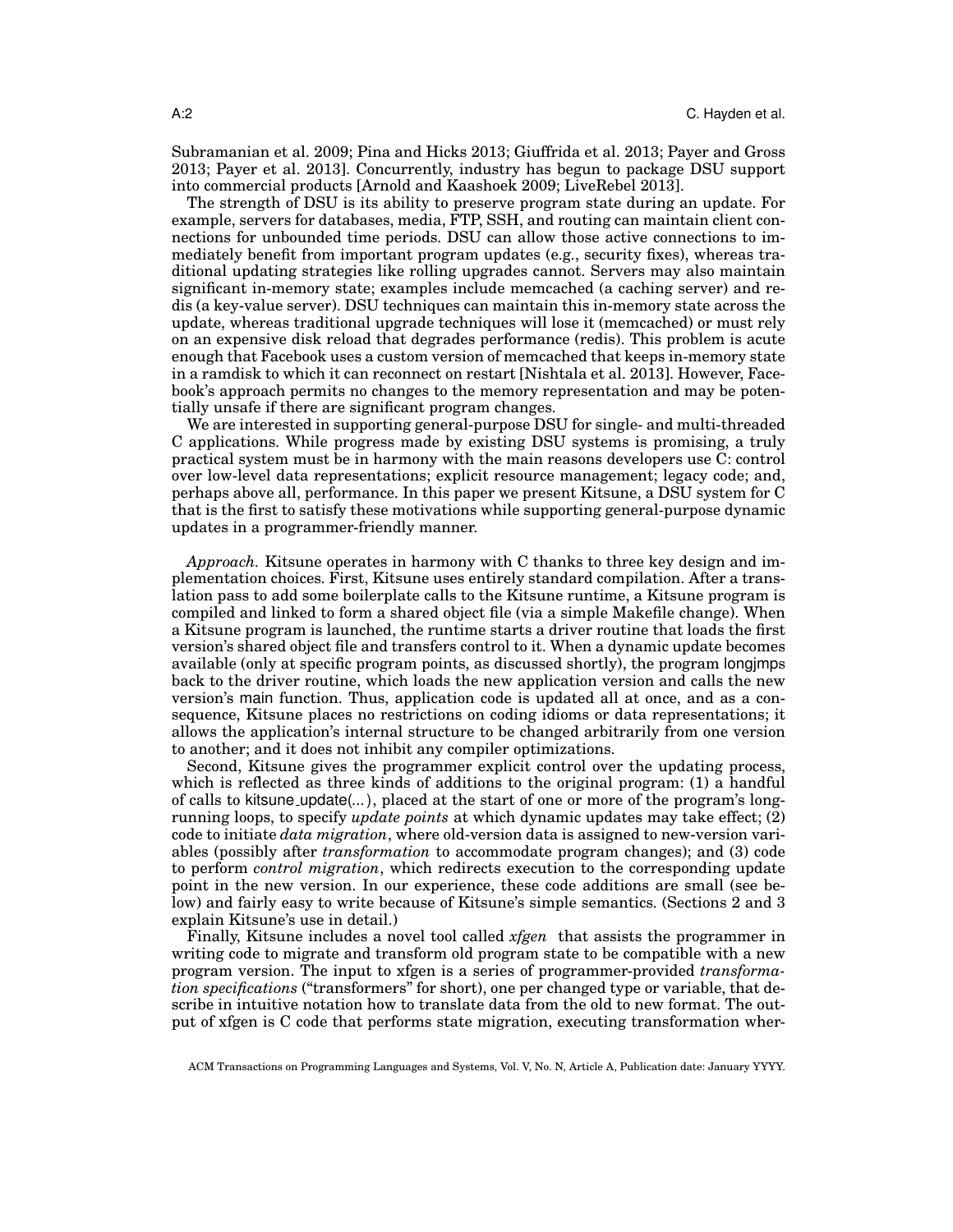ever needed. The generated code operates analogously to a tracing garbage collector, traversing the heap starting at global variables and locals marked by the programmer. When the traversal reaches data requiring transformation, it allocates new memory cells and initializes them using the transformers, taking care to maintain the shape of the heap. The old version's copies of any transformed data structures are freed once the update is complete. To support generating safe traversal code, the programmer may need to add lightweight, Deputy-style annotations [Condit et al. 2007] to some types, e.g., to indicate the length of an array. Kitsune's approach is easy to use, relative to other DSU systems; it adds no overhead during the non-updating portion of execution; and it does not change data layout. (Section 4 describes xfgen.)

*Results.* We have implemented Kitsune and used it to update three single-threaded programs—vsftpd, redis, and Tor—and three multi-threaded programs—memcached, icecast, and Snort. For each application, we considered from three months' to three years' worth of updates. We found that the number of code changes we needed to make for Kitsune was generally small, between 57 and 529 LoC total, across all versions of a program. The change count is generally related to the amount/complexity of heapresident state and its initialization, rather than to overall code size. For example, 134 LoC were changed for 16 KLoC icecast vs. 529 LoC for 215 KLoC Snort. xfgen was also very effective, allowing us to write transformers with similarly small specifications totaling between 27 and 297 lines; the size here depends on the number of data structure changes across the sequence of updates. We thoroughly tested that all programs behave correctly under our updates.

We measured Kitsune's performance overhead on normal execution and found it ranged from -2.2% to +2.35%, which is in the noise on modern systems [Mytkowicz et al. 2009]. This is substantially better than the overhead that Ginseng [Neamtiu et al. 2006; Neamtiu and Hicks 2009] and UpStare [Makris and Bazzi 2009], two other general-purpose DSU systems for C, impose on some of the same programs: we measured this overhead to be as high as 18.4% for the former and 41.6% for the latter. We also measured the time an application must pause while Kitsune performs an update and found it was typically less than 40ms, and less than 400ms in the worst case. This time is substantially faster than the time to save and restore state from disk; for redis we found this could take as long as 40 *seconds* for a 15 GB heap. For some multi-threaded programs we require threads to synchronize before an update can take place; we found that making some minor program changes could dramatically reduce this synchronization time from an indefinite pause (in the worst case) to tens of milliseconds.

*Related work.* Kitsune's design adopts the best ideas from existing systems while it eschews their shortcomings; a thorough analysis of the design space is given in Section 7. Notably, Kitsune's design drew significant inspiration from UpStare and Ginseng. From the former, Kitsune adopts the notion of whole-program updates, rather than per-function updates, and from the latter it adopts the idea of updating only at explicitly specified update points, rather than at arbitrary positions. Whole-program updating eliminates the need to refactor programs to support certain updates (e.g., "loop extraction" [Neamtiu et al. 2006] to enable updating long-running loops), while update points simplify the task of testing and otherwise reasoning about an update, since far fewer program states need to be considered.

On the other hand, Kitsune specifically rejects other elements of these systems' designs to better balance competing concerns. For example, both UpStare and Ginseng require nontrivial compilers to enable updating—UpStare compiles the entire program specially to enable *stack reconstruction*, a mechanism that reduces the control migration problem to specifying a *stack mapping* at update-time, while Ginseng's compiler

ACM Transactions on Programming Languages and Systems, Vol. V, No. N, Article A, Publication date: January YYYY.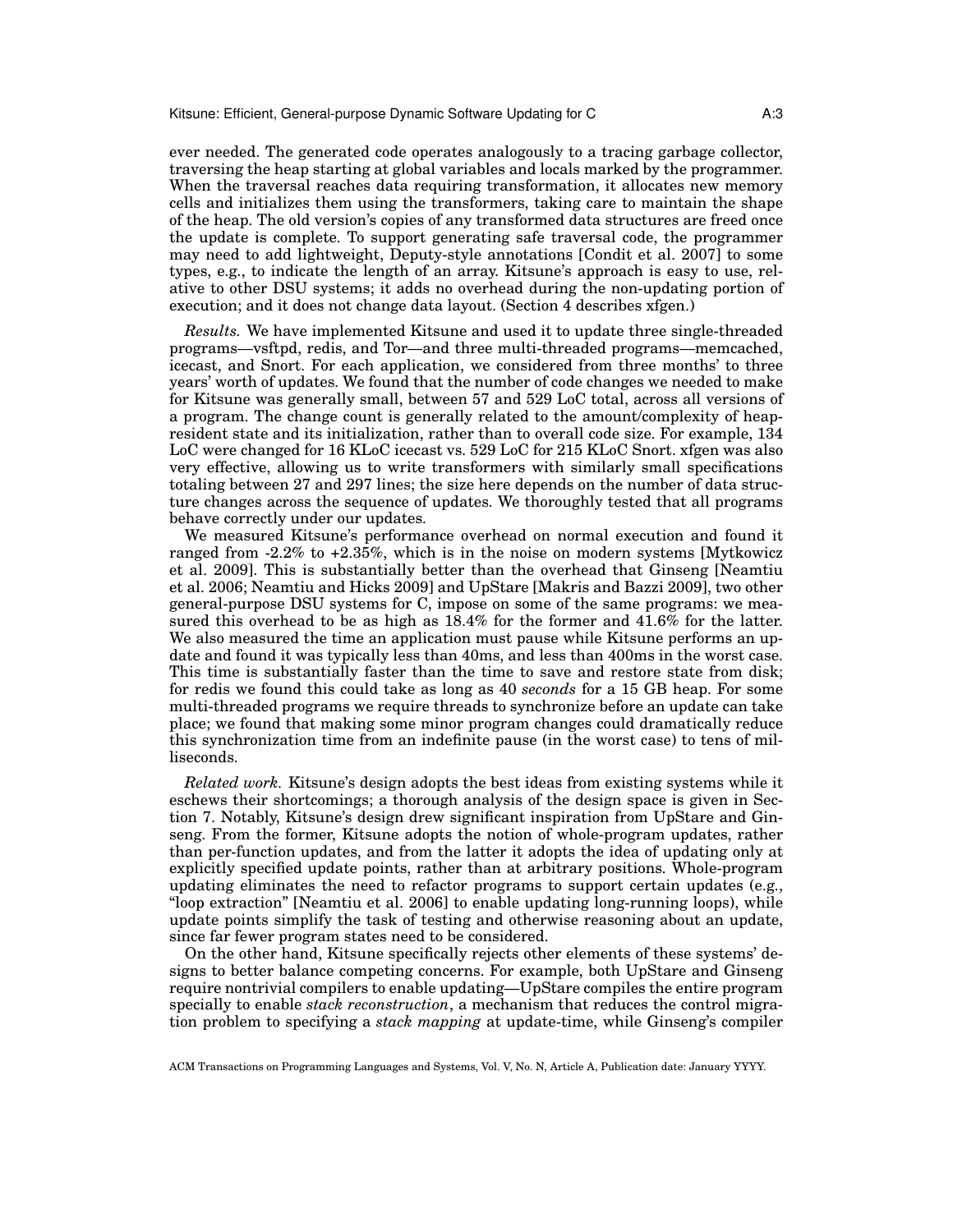inserts extra levels of indirection, adds "slop" space to **struct** definitions, inserts read- /write barriers to support on-the-fly control and data migration, and performs a static analysis to ensure that these compilation changes will not break the program (e.g., due to tricky uses of typecasts).

Kitsune's design requires the programmer to write slightly more code in the worst case compared to Ginseng and UpStare, but in general, it confers several advantages, including: (1) significantly better performance, since control migration code is localized to program paths that rarely overlap with normal program execution, while Ginseng's and UpStare's compilation changes are pervasive; (2) simplified update understanding, since the programmer can just read the code without having to mentally apply a stack mapping and/or indirection model to it; (3) a simpler implementation, since no special compiler/analyzer is needed; and (4) greater flexibility and scalability, since Kitsune does not require (conservative, slow) whole-program analysis that prohibits certain programming idioms.

In essence, Kitsune makes DSU a first-class *program feature* that is implemented and maintained by the programmer, a task that is made simpler and more manageable thanks to the careful design of the Kitsune run-time library and tool suite. Considered as a whole, we find Kitsune to be the most flexible, efficient, and easy to use (and deploy) DSU system for C developed to date.<sup>1</sup>

Documentation and the source code of both Kitsune and the programs we retrofitted to use it are freely available at http://kitsune-dsu.com/.

## **2. KITSUNE**

A Kitsune application's execution goes through three phases:

**Normal execution**. When started for the first time, and while no dynamic update is available, the application executes normally.

**Update preparation.** Once a dynamic update becomes available, the application thread(s) must reach a state in which the update can be safely applied. The programmer will insert calls to the function kitsune update at program points at which an update is permitted to take effect; such calls are dubbed *update points* [Hicks and Nettles 2005]. When an update is available, the kitsune update function starts the update process. If the program is single-threaded, the new program is loaded and the next phase, update execution, begins. If the program is multi-threaded, each thread blocks until all reach an update point, and then update execution begins.

**Update execution**. The threads running the old code have their stacks unwound, the entire new program is loaded, and its main function is called by the main thread. Since main also executes during normal startup, the programmer adds a few Kitsune API calls to direct it to behave differently during an update. This added code will do two things: (1) migrate and transform the old version's data, and (2) direct control to a point in the new version that is equivalent to the point at which the update took place in the old version, identified by calls to kitsune update. We call these two activities *data migration* and *control migration*, respectively. Once all threads have reached

<sup>&</sup>lt;sup>1</sup>This paper is an expanded version of Hayden et al. [2012c], with changes including: (a) consideration of dynamic updates to Snort, a large and complicated application; (b) better handling of multi-threaded programs, incorporating ideas proposed in a workshop paper [Hayden et al. 2012b] to improve update times; (c) additional performance experiments considering large heaps; (d) comparisons to related work published since the original paper; (e) many improvements to the exposition.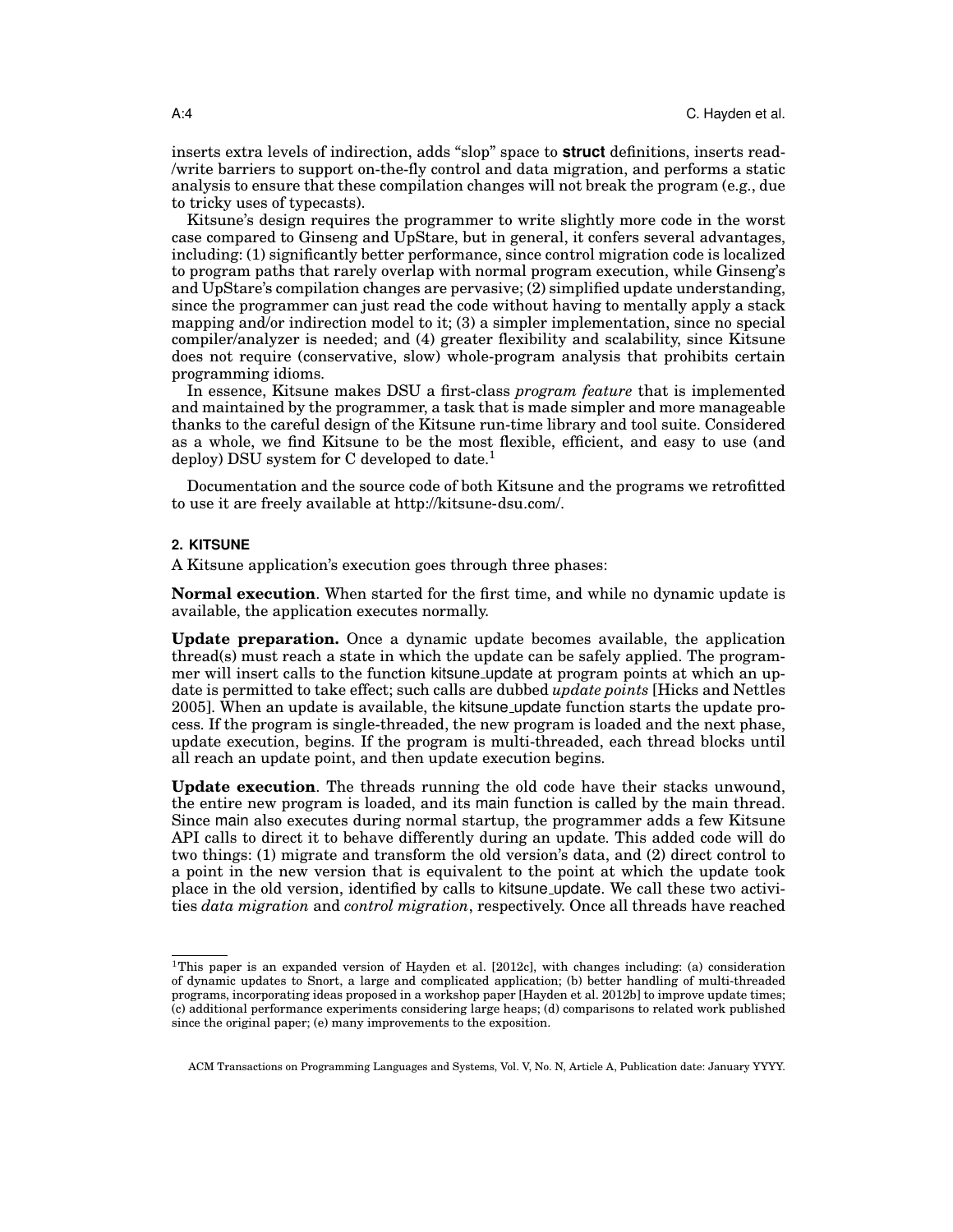

Fig. 1. Kitsune build chain

their update points, the update is complete, resources are freed, and normal execution resumes.

In what follows, we explain how we build programs to implement this semantics (Section 2.1), and how data and control migration are orchestrated by the programmer using the Kitsune API (Section 2.2). For simplicity, we start by assuming we are working with a single-threaded program, and later describe how we handle multi-threaded programs and other language features (Section 3).

### **2.1. Implementing dynamic updating**

The process of building a Kitsune application is illustrated in Figure 1. There are two inputs provided by the programmer: the main application's .c source files (upper left) and an xfgen . xf specification file for transforming the running state during an update (not needed for the initial version). The source files are processed by the Kitsune compiler kitc to add some boilerplate calls derived from programmer annotations. kitc is built using CIL [Necula et al. 2002]. Rather than compile and link the resulting .c files to a standalone executable, these files are compiled to be position independent (using gcc's -fPIC flag) and linked, along with the Kitsune runtime system rt.a, into app.so, a shared object library. (For the best performance we also use gcc's -fvisibility=hidden option to prevent application symbols from being exported, since exported symbols incur heavy overhead when called.) When building an updating version of the program, the . xf file is compiled by xfgen to C code and linked in as well. During this process, xfgen uses .ts *type summary files* produced by kitc for the old and current versions (described in detail in Section 4.2). We consider xfgen in Section 4.

The first version of a program is started by executing "kitsune app.so *args...*" where *args...* are the program's usual command-line arguments. The kitsune executable is Kitsune's application-independent *driver routine*, which dynamically loads the shared library and then performs some initialization. Among other things, the driver installs a signal handler for SIGUSR2, <sup>2</sup> which is later used to signal that an update is available. The driver also calls setjmp and then transfers control to the (globally visible) kitsune init function defined in rt.a. This function performs some setup and calls the application's (non-exported) main function; at this point, *normal execution* begins. The

 $2$ The exact method for signaling that an update is available is left to the discretion of the programmer. However, Kitsune provides a sensible default of SIGUSR2, which works well in most cases. In programs we worked with, only Tor, which had a previously existing control framework, required a different mechanism.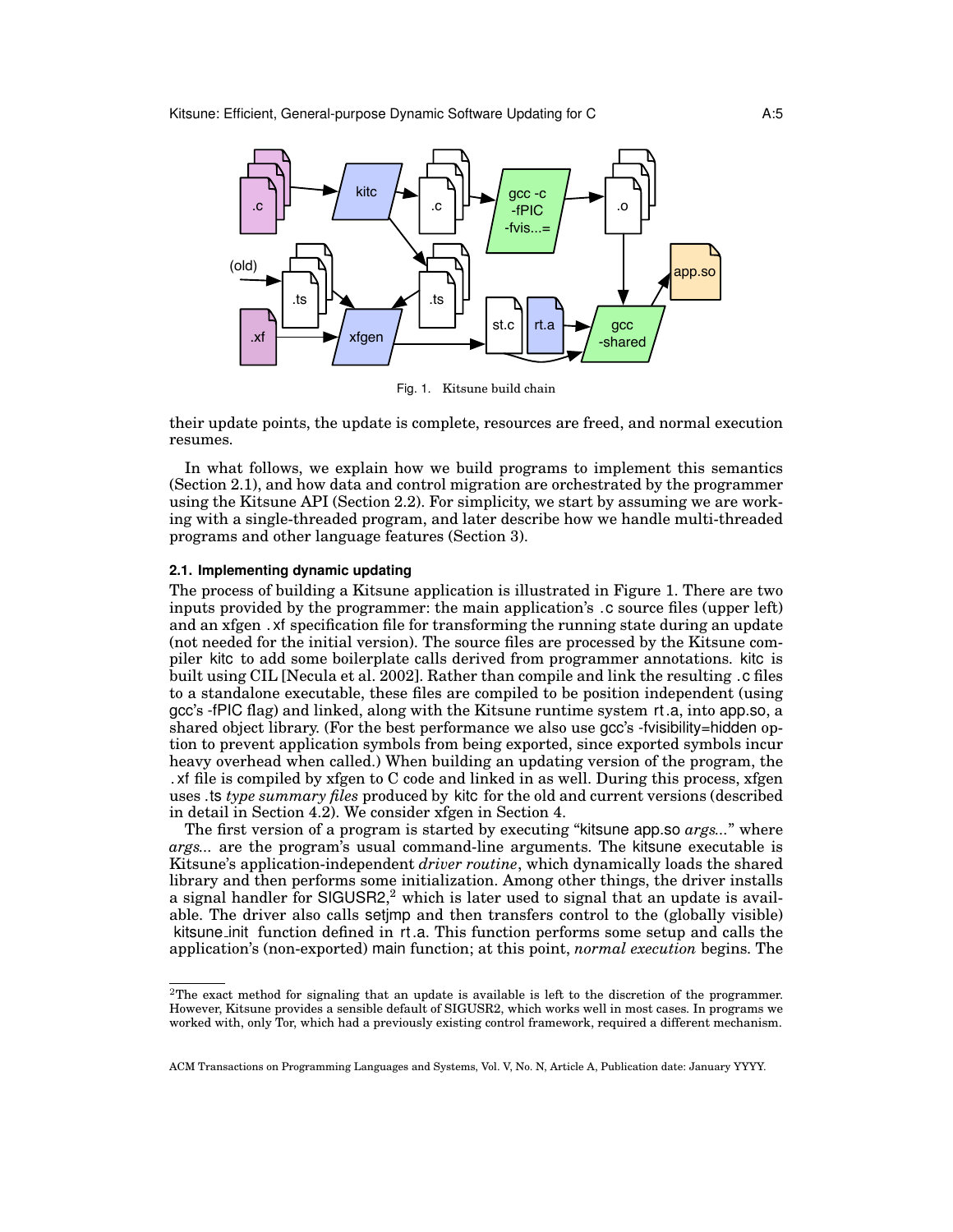kitsune driver is 120 lines of C code and is the sole part of a program that cannot be dynamically updated.

When SIGUSR2 is received, the handler sets a global flag; this starts the *update preparation* phase. The kitsune update function will notice the flag has been set and call longjmp to return to the driver, which then dynamically loads the new program version's shared object library. Since the longjmp call will reset the stack, the kitsune update function copies any local variables marked for migration to the heap before jumping back to the driver. Thus, just after an update, the old version's full state (e.g., its heap, open files and connections, process/parent ID, etc.) is still available. At this point, kitsune init is invoked to start the new version and initialize Kitsune's internal data structures (such as a hashmap used to manage migration), and then the *update execution* phase begins when the driver calls into the program's main function. The programmer will have inserted calls to various Kitsune API functions to perform data and control migration during this phase, which we illustrate in detail next.

#### **2.2. Example**

To use Kitsune, the programmer must slightly modify her application to insert update points and add code to perform control and data migration. This subsection uses an example to illustrate what these modifications look like using the Kitsune API.

Consider the C program in Figure 2, which implements a simple key-value server. Clients connect to the server and send either get  $i$  to get the integer value associated with index i, or set i n to associate index i with value n. In the figure we have highlighted the extra code we need to perform data and control migration.

Let us ignore the highlighted code for the moment and discuss the program's core operation. Execution begins with main() on line 30. After defining some local variables, the function calls load config () (code not shown), which initializes config size defined on line 1 and then allocates an empty mapping. Next, main() calls setup connection() (code also not shown) to begin listening on main sock. Finally, main() enters the main loop on lines 41–45. This loop repeatedly waits for a connection and then calls client loop () to handle that connection. The client loop () function repeatedly reads a command from the socket; finds the handler (a function pointer) for that command in dispatch tab (created on lines 18–19); increments a global counter op count that tracks the number of requests; and then dispatches to handle set or handle get. If the client disconnects, the function exits the loop on line 24 and returns. While this code is very simple, many server programs share this same general structure—a main loop that listens for connections; a client loop that dispatches different commands; and handler functions that implement those commands.

Now consider the highlighted code, which the developer has added to the program to implement Kitsune control and data migration. This code makes use of several primitive operations that Kitsune provides which we have summarized in Table I and discuss here. We should emphasize that because this example is tiny, the amount of highlighted code is disproportionately large (see Section 5).

*Migrating control.* A dynamic update is initiated when the program calls kitsune update(*name*), where *name* distinguishes this *update point* from other update points in the program; we will see why such naming is important shortly. In Figure 2 we have added update points on lines 23 and 42, i.e., we have one update point at the start of each long-running loop. These are good choices for update points because the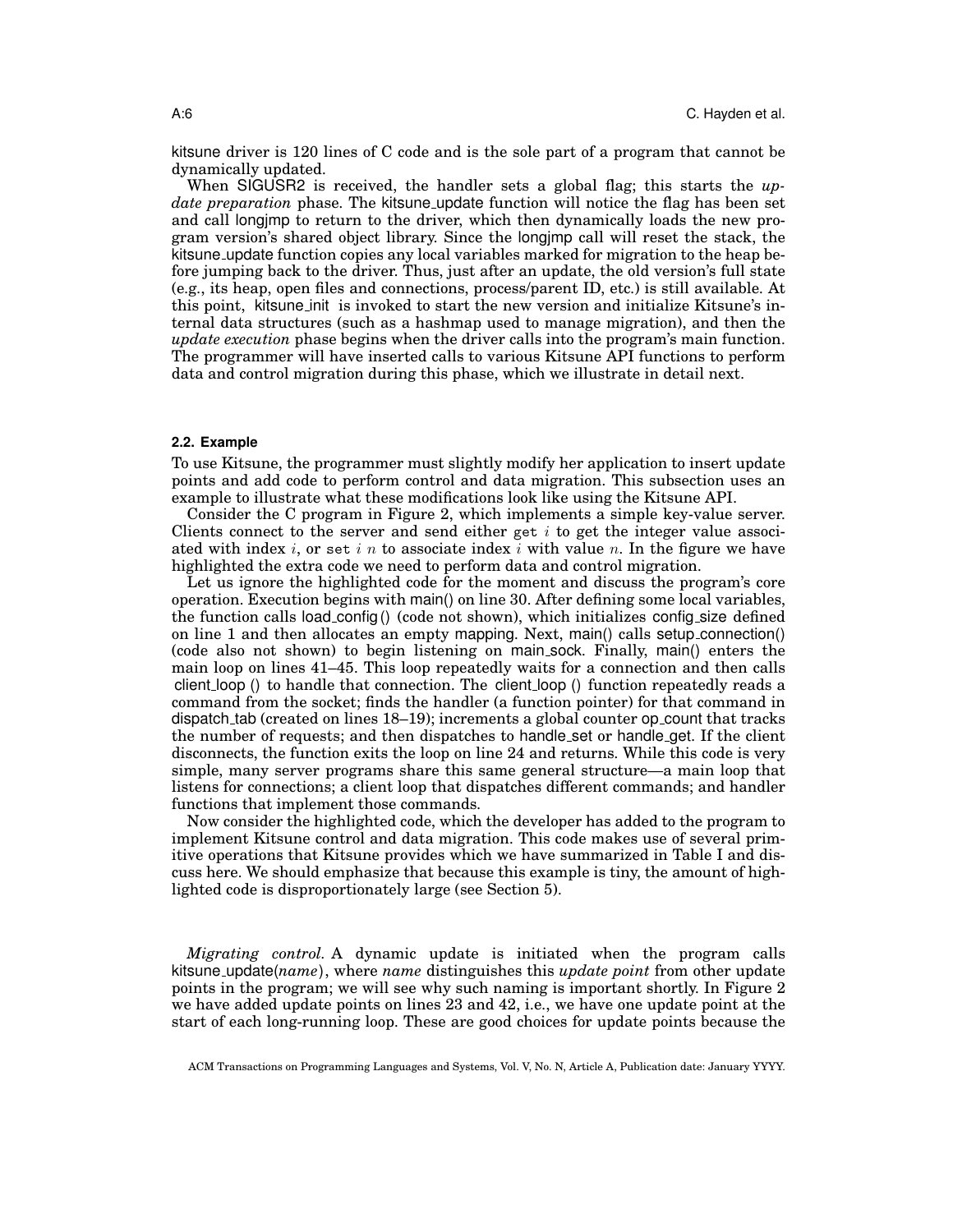Kitsune: Efficient, General-purpose Dynamic Software Updating for C A:7

```
1 int config size ; /∗ automigrated ∗/
2 typedef int data;
3 data ∗mapping; /∗ automigrated ∗/
4 int op count=0; /∗ automigrated ∗/
5
6 void handle set(int sock) {
    int key = recv_int (sock);
    int val = rev\_int (sock);9 mapping[key] = val;
10 send_response(sock, "%d> _ok", op_count);
11 }
12 void handle get(int sock) {
13 int key = recv_int (sock);
14 send_response(sock, "%d> %d=%d", op_count, key, mapping[key]);
15 }
16 typedef void (∗dispatch_fn)(int);
17 struct dispatch_item { char ∗key; dispatch_fn fun; };
18 struct dispatch_item dispatch_tab<sup>[2]</sup> __attribute__ ((kitsune_no_automigrate))
19 = \{ \{ \text{''get''}, \text{8} \text{handle.get} \}, \{ \text{``set''}, \text{8} \text{handle_set} \} \};20
21 void client loop (int sock) {
22 while (1) {
23 kitsune update(" client " );
24 char *cmd = read_request(sock); if (!cmd) break;
25 dispatch fn handler = lookup(dispatch tab, cmd);
26 op count++;
27 handler(sock); }
28 close(sock);
29 }
\omega int main() __attribute__ (( kitsune_note_locals )) {
31 int main sock, client sock;
32 kitsune do automigrate();
33 if (! kitsune is updating ()) {
34 load config (); /∗ sets config size ∗/
35 mapping = malloc(config size ∗ sizeof(data)); }
36 if (! MIGRATE LOCAL(main sock))
37 main_sock = setup_connection();
38 if (kitsune is updating from( " client " )) {
39 MIGRATE_LOCAL(client_sock);
40 client loop ( client sock ); }
41 while (1) {
42 kitsune update("main");
43 client sock = get connection(main sock);
44 client loop ( client sock ); }
45 }
```
Fig. 2. Example; Kitsune additions highlighted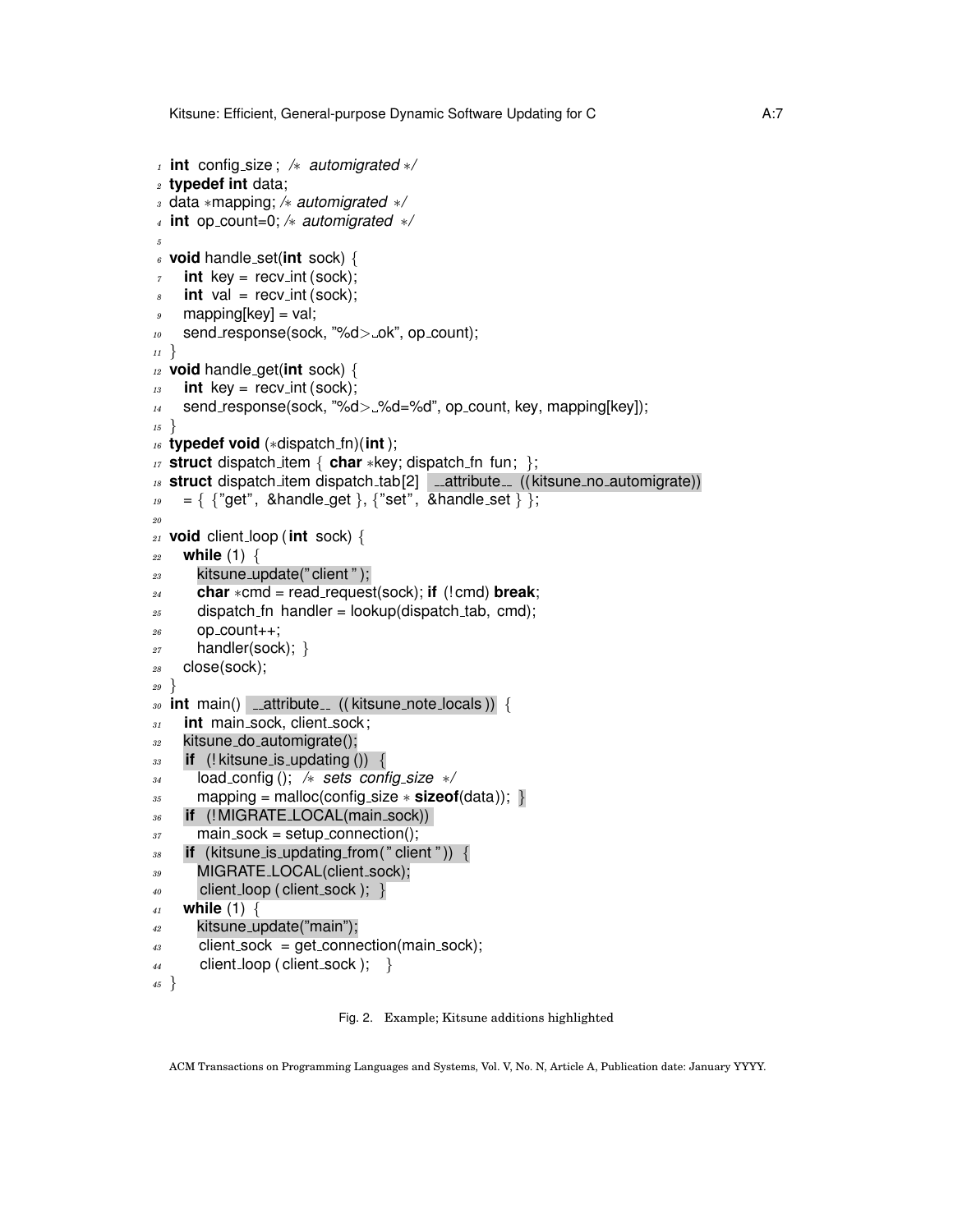program is *quiescent*, i.e., in between events, when update-relevant state is not in the middle of being modified [Neamtiu et al. 2006; Hayden et al. 2012d].<sup>3</sup>

The kitsune driver will load the new version and call its main function. During update execution, the program will direct control toward the equivalent update point in the new version, which is to say, one having the same name as the update point that initiated the update in the old version. To do this, it will branch on kitsune  $is\_update$ ,  $()$ , which returns true if the program is being run as a dynamic update, and lets the program distinguish update execution from normal startup. The Kitsune API also includes the variant kitsune is updating from(*name*), which checks whether the update was triggered at the named update point.

In Figure 2, the conditional on line 33 prevents the configuration from being reloaded and mapping from being reallocated when run as an update, since in this case the program will migrate that state from the old version instead (discussed below). If the update was initiated from the client loop, then on line 38 the program migrates client sock from the previous version and then goes straight to that loop. Notice that when control returns from this call, the program will enter the beginning of the main loop, just as if it had returned from the call on line 44. Also notice we do not specifically test for an update from the "main" update point, as in that case the control flow of the program naturally falls through to that update point.

*Migrating data.* When a program using Kitsune starts update execution, critical data from the previous version of the program remains available in memory. The programmer is responsible for identifying what portion of that data should be migrated to the new version and specifying how that migration is to take place.

The first step is to identify the global and local variables that should be migrated. All global variables are migrated by default (that is, "automigrated"), and the programmer can identify any exceptions. For our example, migration occurs for config size (line 1), mapping (line  $3$ ), and op count (line  $4$ ). We use the kitsune no automigrate attribute on line 18 to prevent dispatch tab from being automigrated, so that it is initialized normally—with pointers to new version functions—rather than overwritten with old version data. Only local variables in functions annotated with the kitsune note locals attribute are eligible for migration (c.f. main()).

To facilitate data migration, kitc generates a per-file do registration () function that registers the names and addresses of all global variables, including **static**s, and records for each one whether it is automigratable. The do registration () function is marked as a constructor so it is called automatically by dlopen. Similarly, kitc introduces code in each of the functions annotated with kitsune note locals to register (on function entry) and deregister (on function exit) the names and addresses of local variables (in threadlocal storage).

The second step is to indicate *when* data should be migrated after the new version starts. Calling kitsune do automigrate() (line 32) starts migration of global state, calling a *migration function* for each registered variable that is automigratable. These functions traverse data structures, transforming them wherever necessary, and are produced by xfgen automatically, when migratable data is unchanged between versions, or else according to programmer specifications. Each function follows a particular naming convention, and the runtime finds it in the new program version using dlsym().

Within a function annotated with kitsune note locals, the user calls MIGRATE LOCAL(var) to migrate (via the appropriate migration function) the

<sup>3</sup>Note that our definition of *quiescent* differs from (and is not comparable to) that of some prior work, which defines it to mean that all updated functions are *inactive*, i.e., not running.

ACM Transactions on Programming Languages and Systems, Vol. V, No. N, Article A, Publication date: January YYYY.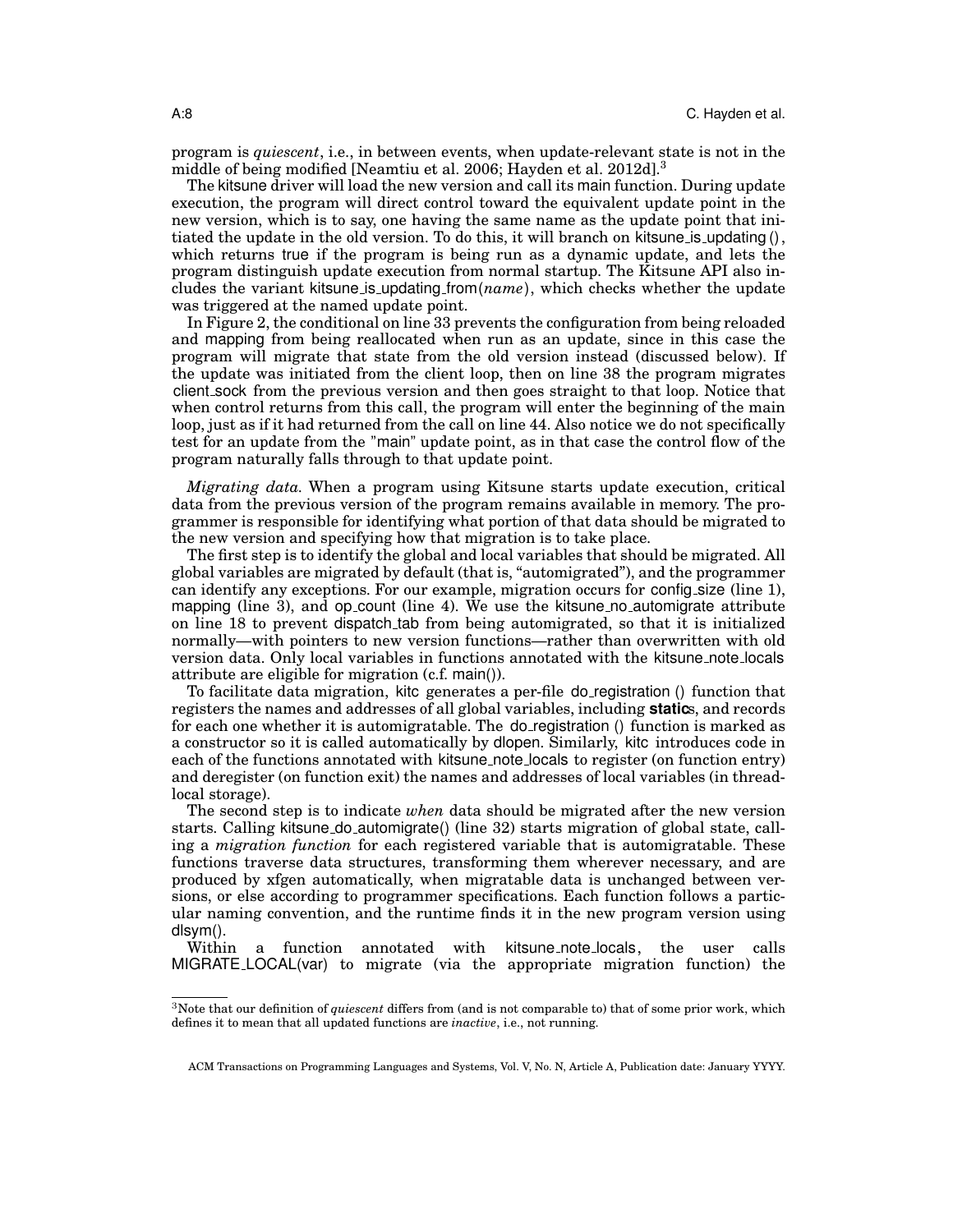| API call / attribute                                                                 | <b>Semantics</b>                                                                                                                                                                                                                                                   |                                                                                                                                                         |  |  |  |  |
|--------------------------------------------------------------------------------------|--------------------------------------------------------------------------------------------------------------------------------------------------------------------------------------------------------------------------------------------------------------------|---------------------------------------------------------------------------------------------------------------------------------------------------------|--|--|--|--|
|                                                                                      | Normal Execution                                                                                                                                                                                                                                                   | <b>Update Execution</b>                                                                                                                                 |  |  |  |  |
| kitsune_update(label)                                                                | Begins the update<br>process<br>when called, if a dynamic                                                                                                                                                                                                          | Marks the completion of an up-<br>date (so resources can be freed,                                                                                      |  |  |  |  |
| kitsune_is_updating()<br>kitsune_is_updating_from(label)<br>kitsune_do_automigrate() | update is available<br>Returns false<br>Returns false<br>Does nothing                                                                                                                                                                                              | $etc.$ )<br>Returns true<br>Returns <i>true</i> if the update be-<br>gan from an update point with<br>argument label<br>Runs migration code to initial- |  |  |  |  |
|                                                                                      |                                                                                                                                                                                                                                                                    | ize the automigratable global<br>variables                                                                                                              |  |  |  |  |
| __attribute__<br>((kitsune_no_automigrate))                                          | Global variables <i>without</i> this attribute are migrated during the call<br>to kitsune_do_automigrate()                                                                                                                                                         |                                                                                                                                                         |  |  |  |  |
| __attribute__<br>((kitsune_note_locals))                                             | Local variables in a function with this attribute have their ad-<br>dresses registered when the function is called so they can be mi-<br>grated should a new update begin before the function returns. The<br>addresses are deregistered when the function returns |                                                                                                                                                         |  |  |  |  |
| MIGRATE_LOCAL(localvar)                                                              | Returns false                                                                                                                                                                                                                                                      | Invokes migration code to ini-<br>tialize local variable localvar<br>from its old version; returns<br>true                                              |  |  |  |  |
| MIGRATE_GLOBAL(globalvar)                                                            | Returns false                                                                                                                                                                                                                                                      | Invokes<br>code<br>migration<br>initialize<br>global<br>vari-<br>to<br>globalvar<br>able<br>with<br>kitsune_no_automigrate<br>attribute; returns true   |  |  |  |  |
| MIGRATE LOCAL STATIC<br>(funcname, localvar)<br>MIGRATE_GLOBAL_STATIC<br>(globalvar) | As above, but for static global/local variables                                                                                                                                                                                                                    |                                                                                                                                                         |  |  |  |  |

Table I. Kitsune primitives

old version of var to the new version, e.g., as used on line 39 to migrate client sock. MIGRATE LOCAL() returns true if the program was started as a dynamic update; on line 36 we test this result to decide whether to initialize main sock.

Our overall design for data migration reflects our experience that we typically need to migrate all, or nearly all, global variables, whereas we need only migrate a few local variables—only locals up to the relevant update point are needed, and of these, most contain transient state. We also assume that data that should be migrated is reachable from the application's local and global variables. In our experiments, this assumption was true except for memcached, in which pointers to some application data were stored only in a library. We solved this problem by caching such pointers in the main application; see Section 5.2.

*Cleaning up after an update.* After updating, Kitsune reclaims space taken up by the old program version. Since control and data migration are under programmer control in Kitsune, we need to specify the point at which the update is "complete." That point is when the new program version reaches the same update point at which the update occurred (cf. the branch on line 40 of Figure 2, which then reaches the update point on line 23). Kitsune then unloads the code and stack data from the previous program version; to be safe, the programmer must ensure there are no stale pointers to these locations. For example, programmers must ensure any strings in the data segment that need to migrate are copied to the heap (which can be done in state transformers, or with strdup in the program text). Kitsune also frees any heap memory that xfgen-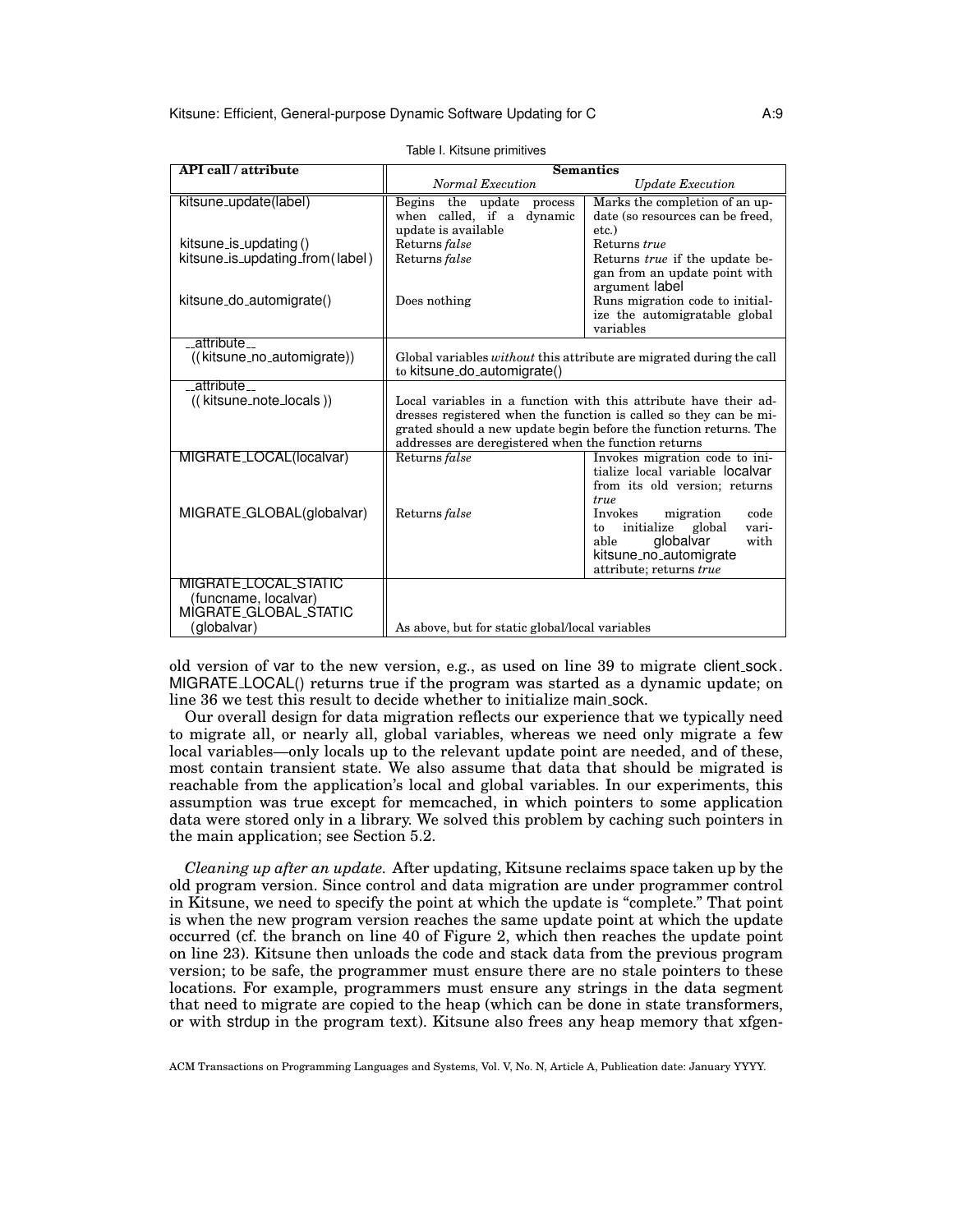generated migrations have marked as freeable. Finally, control returns to the new version to begin normal execution.

*Checking correctness.* To test that code supporting dynamic updates is correct, a programmer can test that the program properly updates to itself (e.g., use the program's normal system test suite, slightly modified, to update the program during a test run). Doing so ensures that all of the control and data migration code works as it should, preserving the state following the update. In our experience, such *self updates* are the most challenging part of retrofitting a program to use Kitsune, and normal program updates take comparatively far less time.

### **3. ADVANCED FEATURES**

This section describes how Kitsune supports programs that make use of multiple threads and dynamically loaded libraries, and discusses Kitsune's current limitations.

### **3.1. Multi-threading**

Updating a multi-threaded program is more challenging since the programmer must migrate control and data for every thread. Using the methodology in the previous section, the programmer could add control migration to the main thread to kill and restart, or reuse, existing threads. However, most of the time the number and role of threads before and after the update is the same (or close to it), and thus Kitsune provides support to ease thread management during an update.

To make a pthreads program Kitsune-enabled, the programmer modifies all thread creation sites to use a wrapper for pthread create called kitsune pthread create. <sup>4</sup> A thread created with kitsune pthread create(tid, f, arg) has its thread id tid, thread function f, and f's argument arg atomically added to a global list kitsune threads of live threads. When a thread exits normally, it removes its entry from kitsune threads.

When an update to a multi-threaded program is requested, Kitsune sets a flag to indicate the update has been received, as usual. When a thread reaches an update point, if that flag is set then the thread records the name of the update point in its kitsune threads entry and then blocks. Once all threads have blocked at update points, the system has reached *full quiescence* and is ready to be begin the actual update.

At this point, the main thread starts updating as described in Section 2.2 and continues until it finally reaches its own update point in the new version. Then the run-time system iterates through kitsune threads and relaunches each thread, calling the new version of the recorded thread function with its recorded argument. If needed, the developer can provide a special transformation function to modify the set of threads or transform a thread's entry function and argument. Each of those threads then executes, performing whatever control and data migration is needed. Each thread pauses when it reaches the update point where it was stopped. Once all threads have paused, the Kitsune runtime cleans up the old program version, freeing its code and data as usual, and resumes the main thread and all paused threads.

*3.1.1. Requirements for multi-threaded updates.* In order to work with the design just described, Kitsune multi-threaded programs must meet—or be modified to meet several requirements. First, the program should be insensitive to the order in which the threads are restarted in the new version. We find this often holds because the main thread naturally migrates any shared state, which would otherwise be the main source of contention between threads. Second recreating threads changes their thread IDs, so

<sup>&</sup>lt;sup>4</sup>We could have automated this step, but wanted to give the programmer the option of orchestrating quiescence manually, e.g., by killing the existing threads and starting new ones, if she so chooses.

ACM Transactions on Programming Languages and Systems, Vol. V, No. N, Article A, Publication date: January YYYY.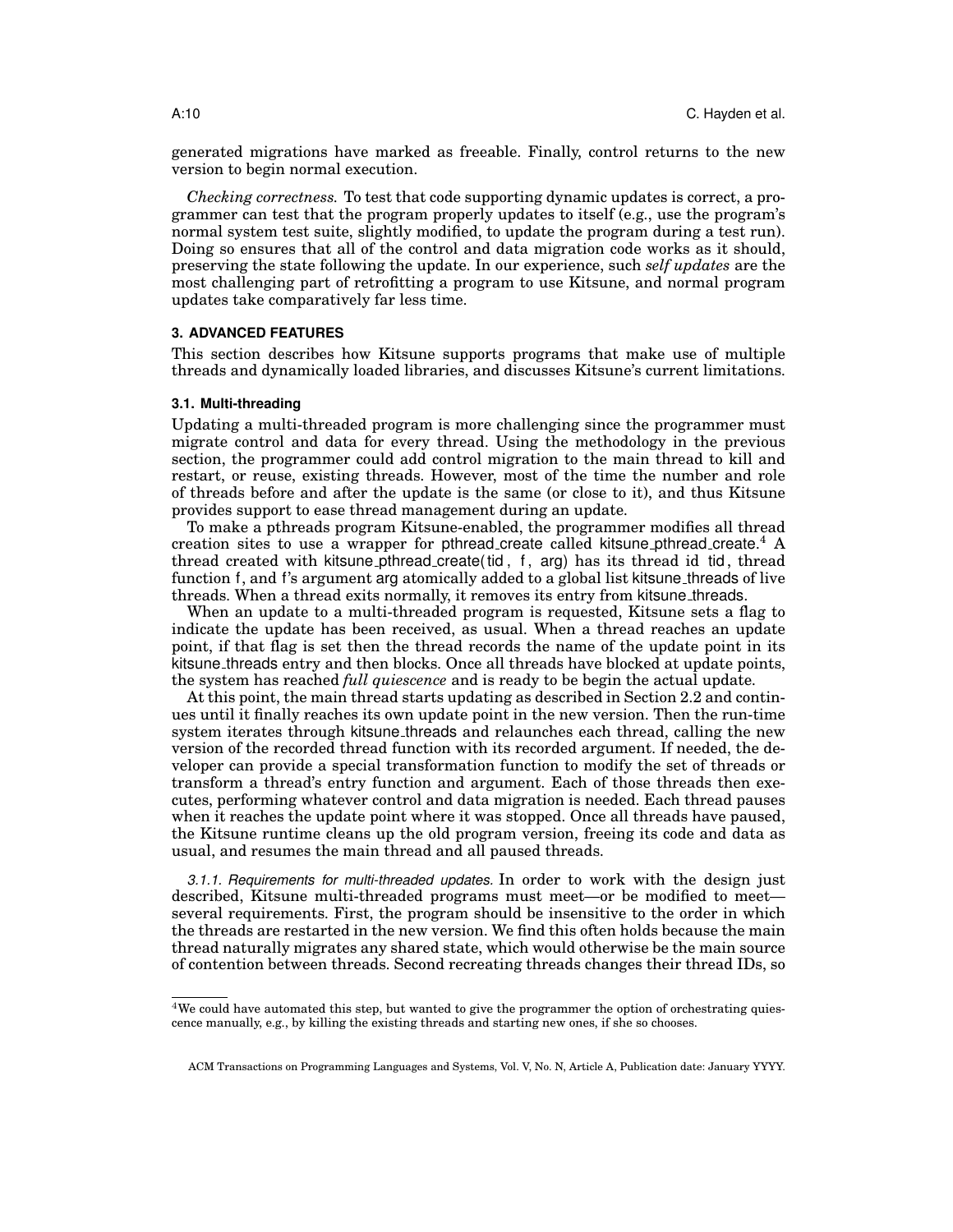the program should not store those IDs in memory. We could extend Kitsune to relax this requirement, but so far have not found it necessary.

Third, to achieve full quiescence quickly, threads should avoid non-interruptible *blocking calls* on paths to update points. For example, a call to kitsune update may be preceded by a call that reads from a socket. If this call blocks and cannot be interrupted, the thread will not reach its update point until data is available. Worse still, one thread could hold a mutex when it reaches its update point, but then another thread could block on the same mutex prior to reaching its own update point, delaying full quiescence indefinitely.

*3.1.2. Avoiding blocking calls.* To ensure full quiescence the programmer must confirm that all blocking calls that appear on any path to an update point are *interruptible*. This requirement immediately rules out the second situation above: the program is not permitted to hold any locks when it reaches an update point, because pthread mutex lock is not interruptible (nor would it be sensible to make it so). Fortunately, we found that no quiescent points in the programs we considered are ever reached by threads holding locks.

For programs we have considered, blocking calls that could inhibit quiescence fell into two categories: blocking I/O calls and calls to pthread mutex wait. We found that in both cases, we could interrupt the call and the program would either behave correctly with no changes, or we could make it behave correctly with a few small modifications.

*Blocking on I/O.* Mature server programs, such as the kind we studied, are often written to deal with interrupted blocking calls, so adding update points to such programs requires little or no change. Consider the following example.

```
1 void ∗thread entry(void ∗arg) {
```

```
2 /∗ thread init code ∗/
3 while (1) {
     4 kitsune update();
5 res = accept(sockfd, addr, addrlen);
     if (res == -1 && errno == EINTR)
7 continue;
8 /∗ ... handle connection ∗/
9 } }
```
Under normal circumstances an accept call will block until a connection is accepted. However, if a signal is received the call will be interrupted, returning −1 and setting the errno to EINTR. 5 In the above code snippet, the programmer has accounted for this possibility by returning control to the start of the loop so as to retry the accept. Because in Kitsune program updates are initiated by sending the process a SIGUSR2 signal, adding the update point to line 4 in the example ensures the blocked accept call will be released and will reach the update point quickly when the update is signaled.

Note that signals are normally handled by a program's main thread, so only that thread's blocking calls are interrupted. To interrupt blocking I/O calls in all threads, Kitsune's main signal handler sends a signal to any other thread that has not already reached its update point and is not waiting on a condition variable; how we handle the latter situation is described next.

<sup>5</sup>POSIX supports auto-restarting interrupted, "slow" system calls [Stevens and Rago 2005] (i.e., without returning EINTR), which would defeat our scheme. We disable that feature by excluding SA RESTART from the configuration mask used when installing the signal handler.

ACM Transactions on Programming Languages and Systems, Vol. V, No. N, Article A, Publication date: January YYYY.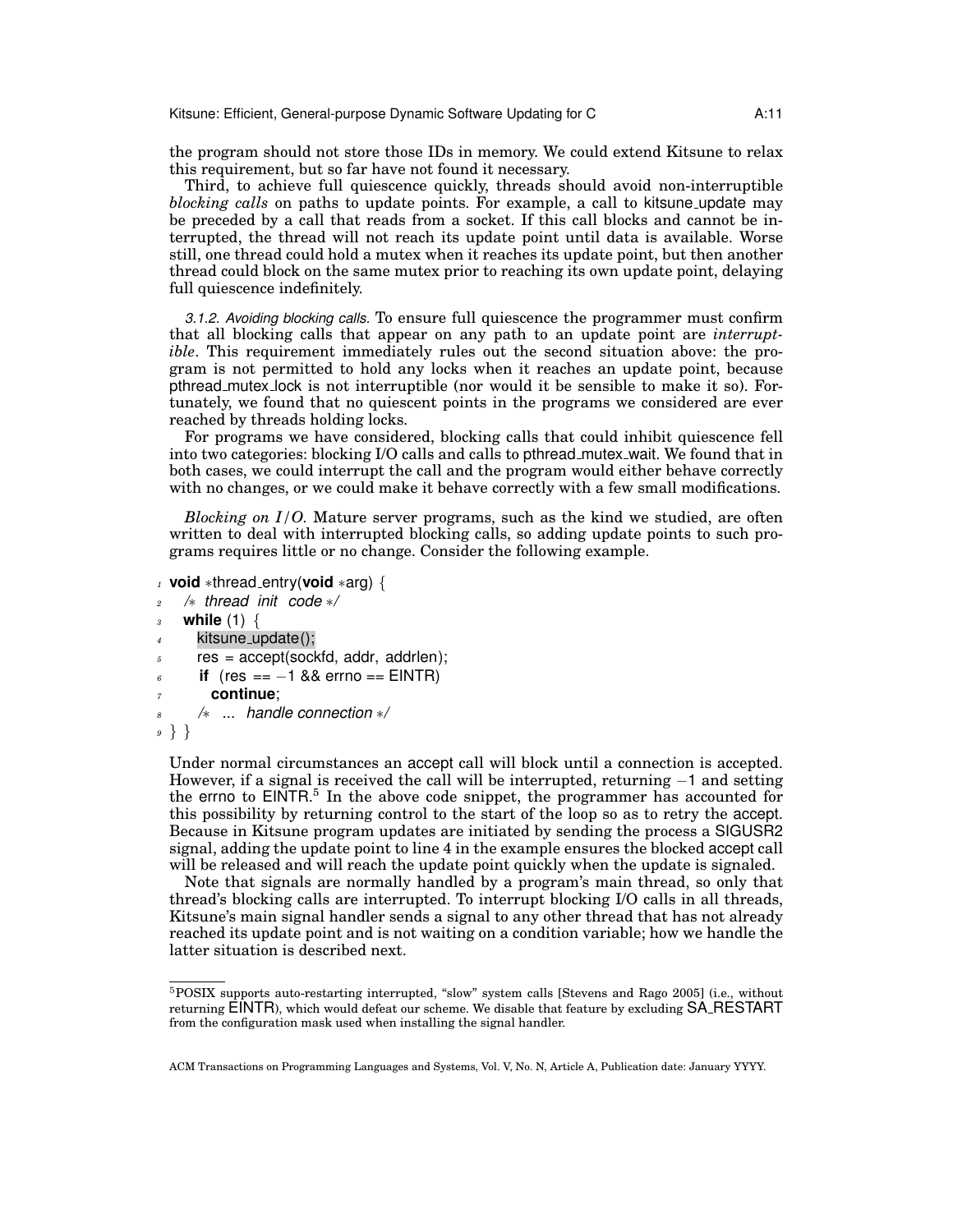*Blocking on Condition Variables.* We observe that the threads often coordinate using condition variables, blocking on calls to pthread cond wait. As a matter of good style, programmers guard against spurious wake-ups of such calls by placing them in loops, as the following non-highlighted code on lines 6–7 shows:

```
1 void ∗thread entry(void ∗arg) {
2 /∗ thread init code ∗/
    3 while (1) {
      4 kitsune update();
5 pthread mutex lock(&mutex);
6 while (! input is ready () && !kitsune update requested()) {
7 kitsune pthread cond wait(&cond, &mutex);
8 }
9 pthread_mutex_unlock(&mutex);
10 if (kitsune update requested())
11 continue; /∗ reaches kitsune update ∗/
12 /∗ ... handle connection ∗/
13 } }
```
To allow an update to interrupt this idiomatic use of condition variables, we first modify the condition to check whether an update has been requested, as shown in the highlighted code on line 6. We also modify the code following the condition variable loop to jump back to the start of the loop if an update is requested (lines 10-11). This ensures that an update is reached if pthread cond wait wakes. One straightforward way to force the pthread cond wait call on line 7 to wake up would be to replace it with pthread cond timedwait with a short timeout. But this approach incurs some unnecessary delay and potentially expensive polling overhead. Therefore, we replace the pthread cond wait call with a call to kitsune pthread cond wait, which (before calling pthread cond wait) notes the condition variable argument in the global list of threads so that it can later be signaled by another thread once an update has been requested.

Uninterruptible sleep calls are similar to blocking condition variables. To solve this problem, we implemented an interruptible sleep call, kitsune ms sleep, that can be easily swapped out for blocking sleep functions. When the program receives the update request signal, the sleep will be interrupted. Similar to the other interruptible calls, programmers should write code to redirect control flow back to an update point.

These solutions for waking a thread blocking on I/O or condition variables require that another thread be available to signal the process or condition variable (e.g., since pthread cond signal cannot safely be called from a signal handler). This presents a problem if the thread that receives the initial updating signal is blocked on a condition variable and so may not wake up to signal other threads. For this reason, Kitsune launches one additional thread that sleeps during most of execution, but periodically wakes and checks the update-requested flag. If an update was requested, it will attempt to signal any threads that have not yet reached an update point.

While the above circumstances cover the vast majority of blocking calls, one of our subject programs, suricata, required custom code to be called from a signal handler to unblock one of its threads (as we describe in Section 6.3). However, POSIX requires that the same signal handler function be used for all threads in a process. Thus, Kitsune provides a library function, kitsune thread update callback, that allows the developer to provide a callback function to be executed for the current thread when an update signal is received. A separate callback function may be set for each thread as needed, or left unset for no callback (in the majority of cases).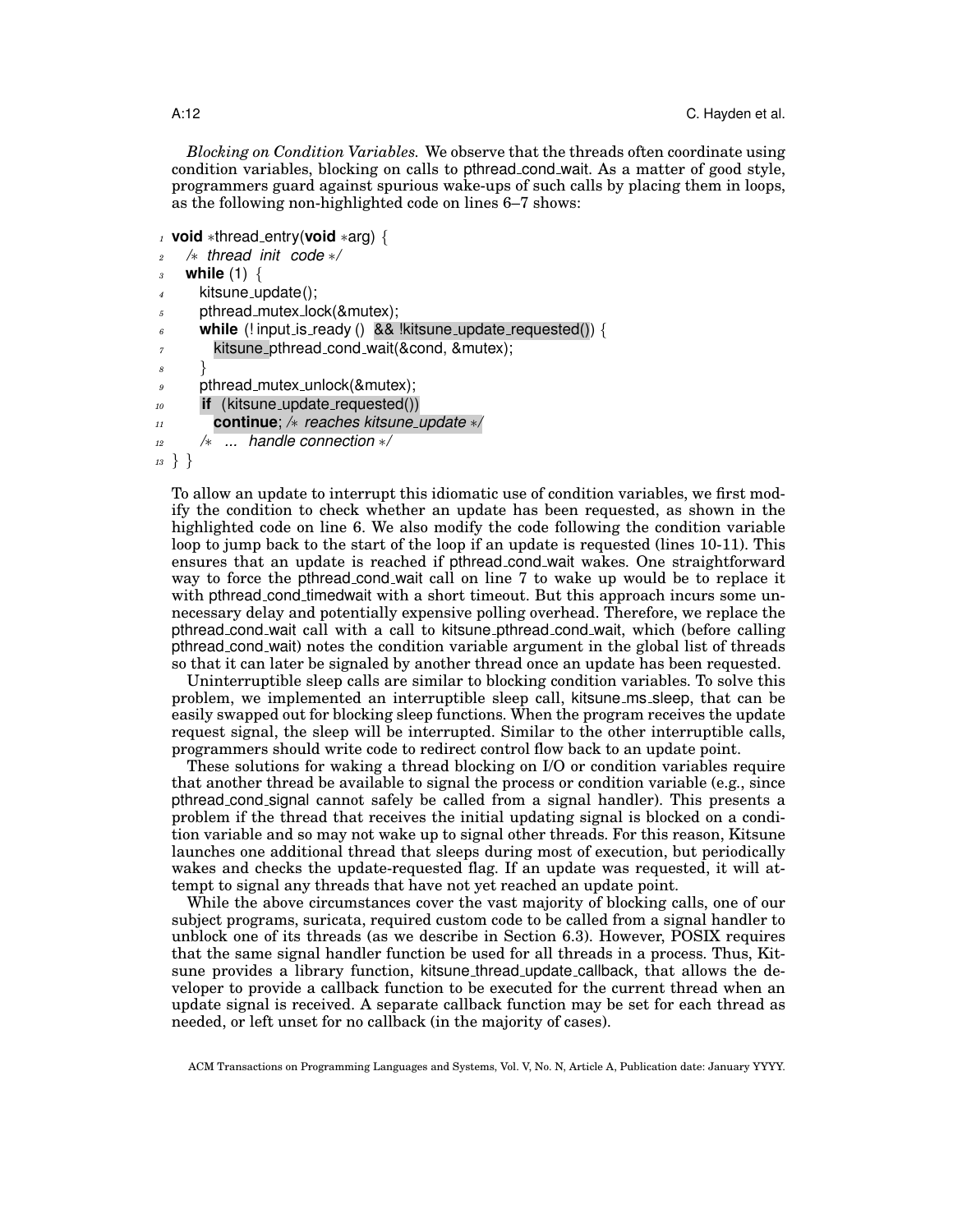### **3.2. Dynamically loaded shared objects**

Recall that to use Kitsune, we must compile the application to a shared library that can be loaded and unloaded. If that application itself loads other shared libraries that change with an update, then we have to update those other shared libraries as well. If the library was statically linked with the host program, it will be reloaded naturally along with the new version of the program; if it was linked dynamically, then the control migration code can be written to call dlclose and dlopen to unload and load shared objects, respectively. If the shared object has state, then it must be compiled with kitc so that state can be registered and updated.

One issue we have encountered with shared objects is that Kitsune uses the names of globals and (registered) locals internal to each shared object. Thus, from Kitsune's perspective, symbol names can conflict across different shared objects (and the main program), even if they are hidden in terms of standard dynamic linking. This situation arose for us when updating Snort, which uses a plug-in architecture for protocol analyzers.

To solve this problem we introduced namespace support in the style of C++ using a directive to the kitc compiler. The programmer can specify a namespace for a file with the file-level command E\_NAMESPACE *name*, where *name* is a unique string for that namespace. The same namespace is used for all files that build the same shared object. When kitc compiles a file, it prepends the *name* to the front of each symbol in that file as it stores it in the . ts file. This change propagates to how kitc generates and uses symbol registrations, avoiding conflicts.

### **3.3. Limitations**

Kitsune's main limitations at present are a lack of support for custom allocators and pointers to the interior of objects.

*Custom allocators.* One notable limitation is that Kitsune does not support the use of custom memory allocators. Recall that Kitsune updates the heap by traversing the pointer graph for the program, redirecting pointers to statically-allocated memory, or using the standard malloc and free functions to allocate new objects and free old ones on a per-object basis. However, if an object was allocated by a custom allocator, freeing it with the standard free function will not work, and likewise allocating memory with standard malloc during transformation will fail if the updated program uses a custom free on that memory later.

Supporting custom allocation is certainly possible, e.g., by storing additional metadata to disambiguate pointers. But so far custom allocation has not been an issue for Kitsune, for two reasons. First, in many cases we can simply replace the use of a custom allocator with the standard one, which often improves performance [Berger et al. 2002]. Second, many custom allocators are *type-specific*, i.e., they only allocate objects of some type  $T$ . As such, if an update does not change  $T$ 's type, then none of the memory managed by T's allocator will need to be allocated or freed, and so the update can be performed safely. Snort uses more than a dozen type-specific allocators, but none of the updates we considered changed their types. If such an update occurred, Kitsune could not support it and normal stop/restart would have to be employed.

*Interior pointers.* Another memory management issue is that Kitsune assumes there are no pointers into the middle of objects. This comes up in two ways. First, our generated code assumes that when it comes across a **struct** foo∗ that this pointer is to the front of an allocated object, and thus can be freed and reallocated if **struct** foo changed size. Second, pointers into the middle of objects that could be reallocated may dangle, e.g., a **int** ∗x may point to the field of a particular **struct**, but if that object is freed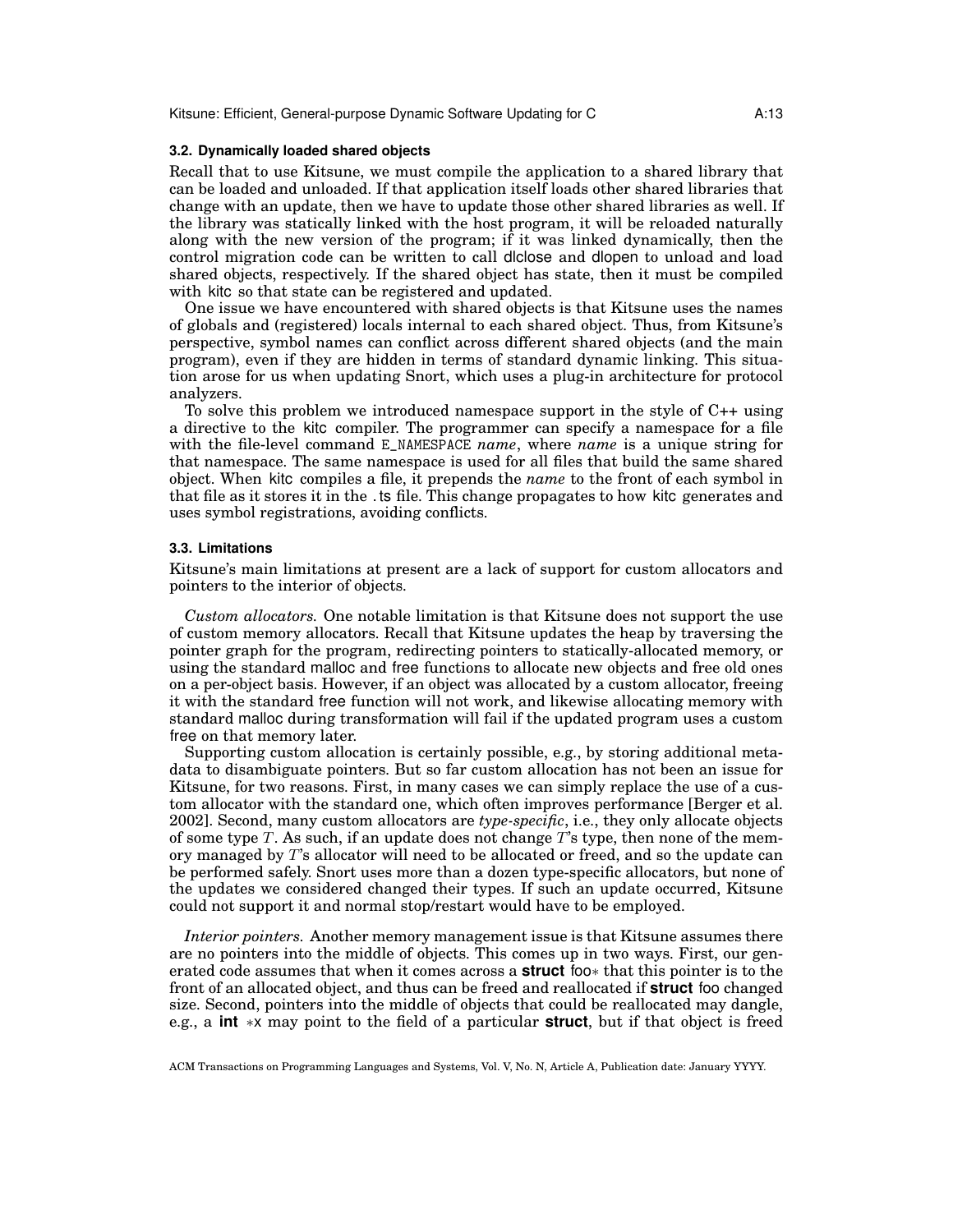| $INIT$ new_var: {action}                      | $\sin$ , $\text{Sout} - \text{old/new type}$ or var |
|-----------------------------------------------|-----------------------------------------------------|
| INIT new type: $\{action\}$                   | $\delta$ old/newsym(x) – x in old/new prog.         |
| old_var $\rightarrow$ new_var: {action}       | $\delta$ old/newtype(t) – t in old/new prog.        |
| $old\_type \rightarrow new\_type: \{action\}$ | $\text{Base} - \text{containing}$                   |
| $old\_var \rightarrow new\_var$               | $$xform(old, new) - transformer function$           |
| $old\_type \rightarrow new\_type$             | from old to new type/var                            |
| (a) transformers                              | (b) special variables                               |

Fig. 3. xfgen specification language

and reallocated then x will now point to stale memory. We currently address this issue by writing code to manually transform interior pointers. (In all of our test programs across all versions, we only encountered one instance of an interior pointer.)

Once again, we could address these issues by storing more metadata, but metadata management (e.g., in conjunction with calls to malloc/free) may add overhead to normal execution. We do support a debugging mode that maintains an interval tree to keep track of the address ranges of allocated blocks. This allows us Kitsune-generated code to identify pointers into the middle of allocated blocks and issue a warning if this pointer could be affected by a memory management action taken at update time.

### **4. XFGEN**

As mentioned briefly in Section 2.2, Kitsune's runtime invokes migration functions for each automigrating variable, following a naming convention to locate the appropriate migration function. Kitsune includes a tool, xfgen, that produces migration functions automatically for variables and types that have not changed, and generates migration functions for those that have changed according to specifications the programmer expresses in a simple, domain-specific language. We refer to such explicitly specified migration functions as *transformers*, since they are used to transform the data from an old representation to a new one. The design of xfgen is based on our prior experience applying DSU to C [Hayden et al. 2012d; Hayden et al. 2011; Hicks and Nettles 2005; Neamtiu and Hicks 2009; Neamtiu et al. 2006], and aims to make common kinds of state transformers easy to write while maintaining the flexibility to implement arbitrary transformations.

This section presents the xfgen specification language, giving a series of examples, and then describes how xfgen generates migration functions.

## **4.1. Transformer specifications**

Figures 3(a) and (b) summarize xfgen's specification language. Each transformer has one of the forms shown in part (a). The INIT transformers describe how to initialize new variables or values of new types, and the  $\rightarrow$  transformers describe how to transform variables or types that have changed and/or been renamed. Here {*new,old*} *var* is either a noted local (via kitsune note locals from Table I) or global variable name and {*new,old*} *type* is either a regular C type name or a **struct** field (we will see examples below). The transformer *action* consists of C code that may reference the special xfgen variables shown in Figure 3(b). These variables refer to entities from the old or new program version. A  $\rightarrow$  transformation without an action identifies a variable/type renaming.

*Example 1.* Suppose we wrote a new version of the program in Figure 2 in which we removed the variable op count and replaced it with two new variables get count and set count that record per-operation counts. These variables will need to be initialized during the update. We do not know exactly how many get and set operations have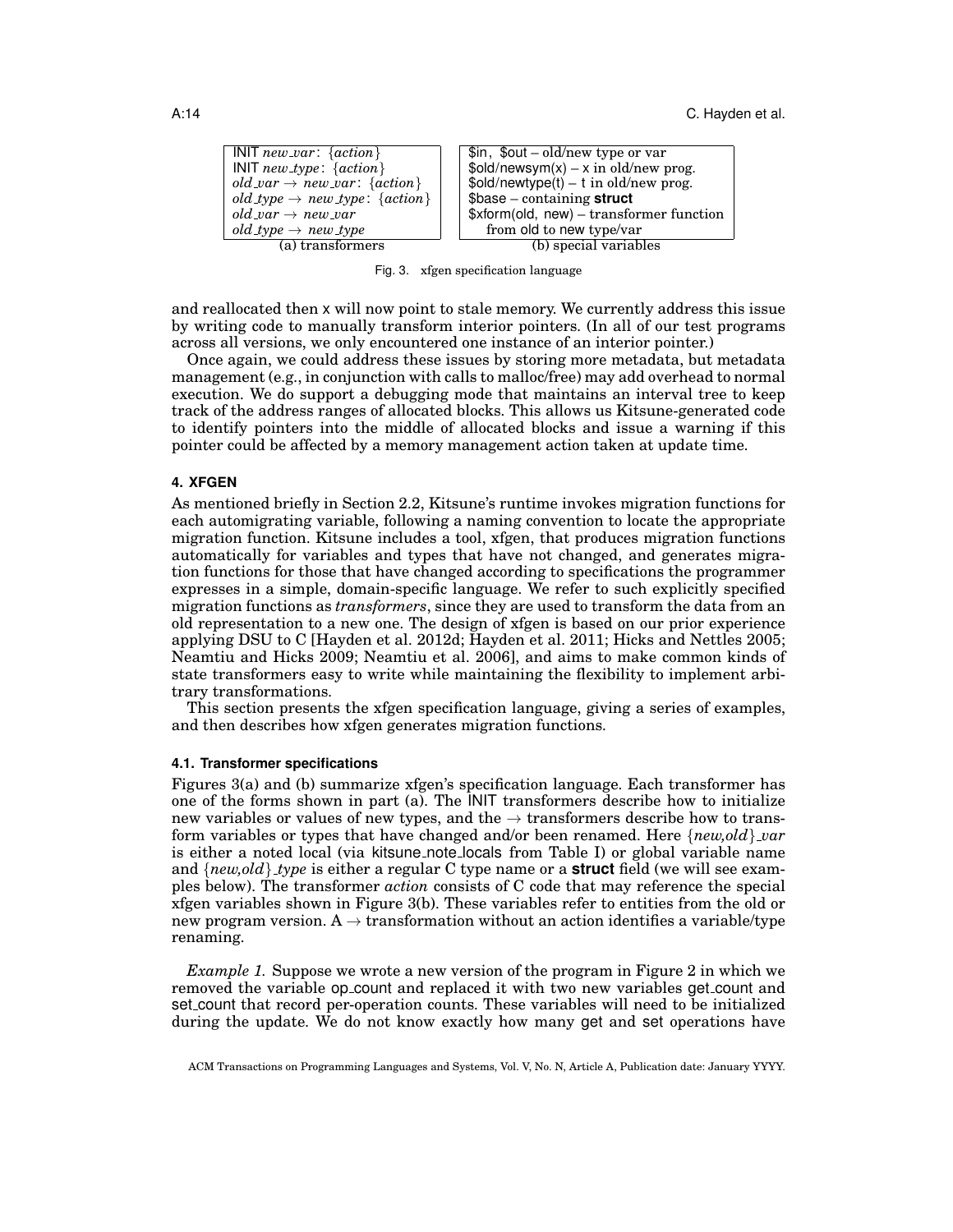Kitsune: Efficient, General-purpose Dynamic Software Updating for C A:15

occurred, but we do have their sum in op count, so we might over-approximate each with the sum, as follows:

INIT get\_count:  $\{$  \$out = \$oldsym(op\_count);  $\}$ INIT set count:  $\{$  \$out = \$oldsym(op count);  $\}$ 

Here we are initializing new variables, so we use an INIT transformer, and the action uses \$oldsym(op count) to refer to the old version's value of op count and \$out to refer to the output of the transformer, i.e., get count and set count in the new version. Alternatively, we might wish to preserve the total count, and in lieu of precise information we might assume most calls are gets, and some are sets:

```
INIT get count: { $out = (int) floor ($oldsym(op count)∗0.9); }
INIT set count: { $out = (int) ceil ($oldsym(op count)∗0.1); }
```
In general, how a programmer writes a transformer depends on an application's invariants and the desired properties of the updated application's behavior [Hayden et al. 2012a].

*Example 2.* While transformers are often simple, xfgen is powerful enough to express more complicated changes. For example, suppose we change line 3 in Figure 2 so that, rather than an array, mapping is a linked list:

```
struct list {
  int key; data val; struct list ∗next;
} ∗mapping;
```
Then we can specify the following transformer:

```
_1 mapping \rightarrow mapping: {
2 int key;
   3 out = NULL;
   for(key = 0; key < $oldsym(config_size); key++) {
5 if ($in[key] != 0) {
6 $newtype(struct list) ∗cur =
7 malloc(sizeof($newtype(struct list )));
        cur \rightarrow \text{key} = \text{key};
9 cur\rightarrow val = $in[key];
10 cur\rightarrow next = $out;
11 $out = cur;12 } } }
```
Here mapping  $\rightarrow$  mapping indicates this is a transformer for the new version of mapping (the occurrence to the right of the arrow, referred to as \$out within the action) from the old version of mapping (referred to as \$in). The body of the transformer loops over the old mapping array (whose length is stored in old version's config size), allocating and initializing linked list cells appropriately. In the call to malloc, we use \$newtype(**struct** list ) to refer to the list type in the new program version.

*Example 3.* Finally, suppose the programmer wants to change type data from **int** to **long**, and at the same time extend mapping with field **int** cid to note which client established a particular mapping:

**typedef long** data; **struct** list {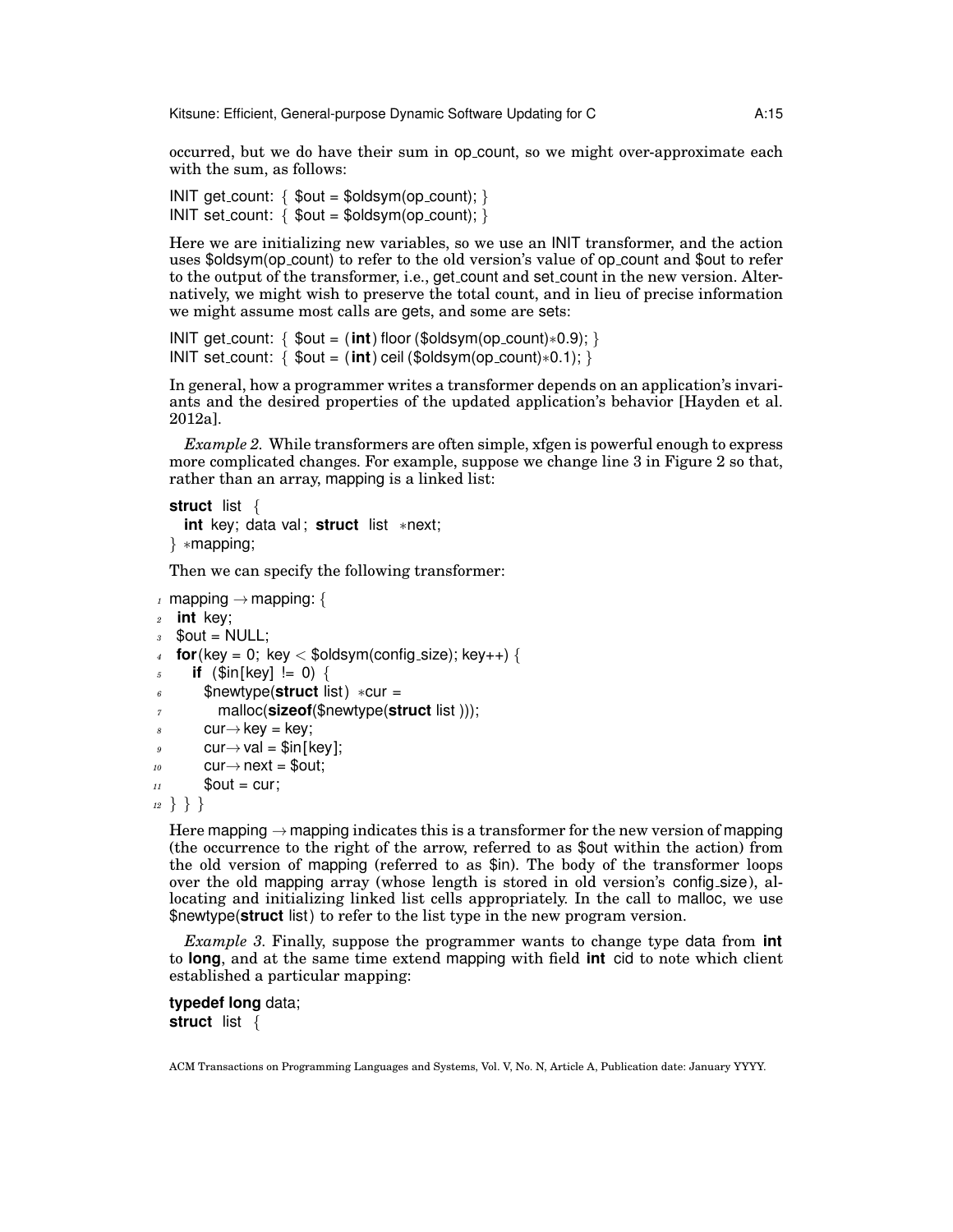**int** key; data val; **int** cid; **struct** list ∗next; } ∗mapping;

The programmer can specify that val should simply be copied over and cid should be initialized to −1:

**typedef** data →**typedef** data: { \$out = (**long**) \$in; } INIT **struct** list . cid  $\{$  \$out =  $-1$ ;  $\}$ 

Because the type of mapping changed, xfgen will use these specifications to generate a function that traverses the mapping data structure, initializing the new version of mapping along the way. As we will see shortly, this is possible because we have merely added a (non-pointer) field to the **struct**, so the traversal of the existing data structure accurately recovers the structure of the updated data structure. (We could not use this approach for the previous array-to-list change because the data elements were not related in a simple structural manner.)

*Other special variables.* In the examples so far, we have seen uses of all but the last two special variables in Figure 3(b). The variable \$base refers to the struct whose field is being updated. For example, in

**INIT struct** s.x:  $\{$  \$out = \$base.y  $\}$ 

new field x of **struct** s is initialized to field y in the same **struct**.

Variable \$xform(old,new) names the migration function between types old and new. This variable is useful when defining a transformer for a container data structure, so that an action can recursively call the migration for each contained object. For example, suppose we merged Examples 2 and 3 into a single update that transformed mapping to a list and changed data's type to **long**. Then we could use the transformer from Example 2, changing line 9 to

 $XF$  INVOKE( $$xform(data, data)$ ,  $&$sin[key]$ ,  $&cur \rightarrow val$ );

\$xform looks up (or forces the creation of) the migration between its argument variables/types. This migration is returned as a closure (a function pointer and an attendant environment) that takes pointers to the old and new object versions. A closure is called using the XF INVOKE macro.

### **4.2. Migration generation**

xfgen generates code to perform migration. At a high level, the generated code will traverse the heap, starting from the migratable global and local variables in the old version's stack and data segment, and assign the (possibly transformed) data to the corresponding variables in the new version. With xfgen, the programmer is able to focus on defining *what* transformation should be used for data representations that have changed, and is relieved of the tedium of *how* to find all of the old values, preserve the structure of the heap, and manage memory.

xfgen generates migration code based on the contents of the developer-provided . xf specification file and the Kitsune-maintained . ts type summary files for the old and new versions (see Figure 1). A type summary file contains all of the type definitions (e.g., **struct**, **typedef**) and global and local variable declarations from its corresponding .c source file, noting which are eligible for migration (according to the rules given in Section 2.2). The type summary files of the old and new versions are compared, to identify those data definitions that have changed from the old to the new version. To assist the programmer, xfgen can check that . xf files are complete: an . xf file is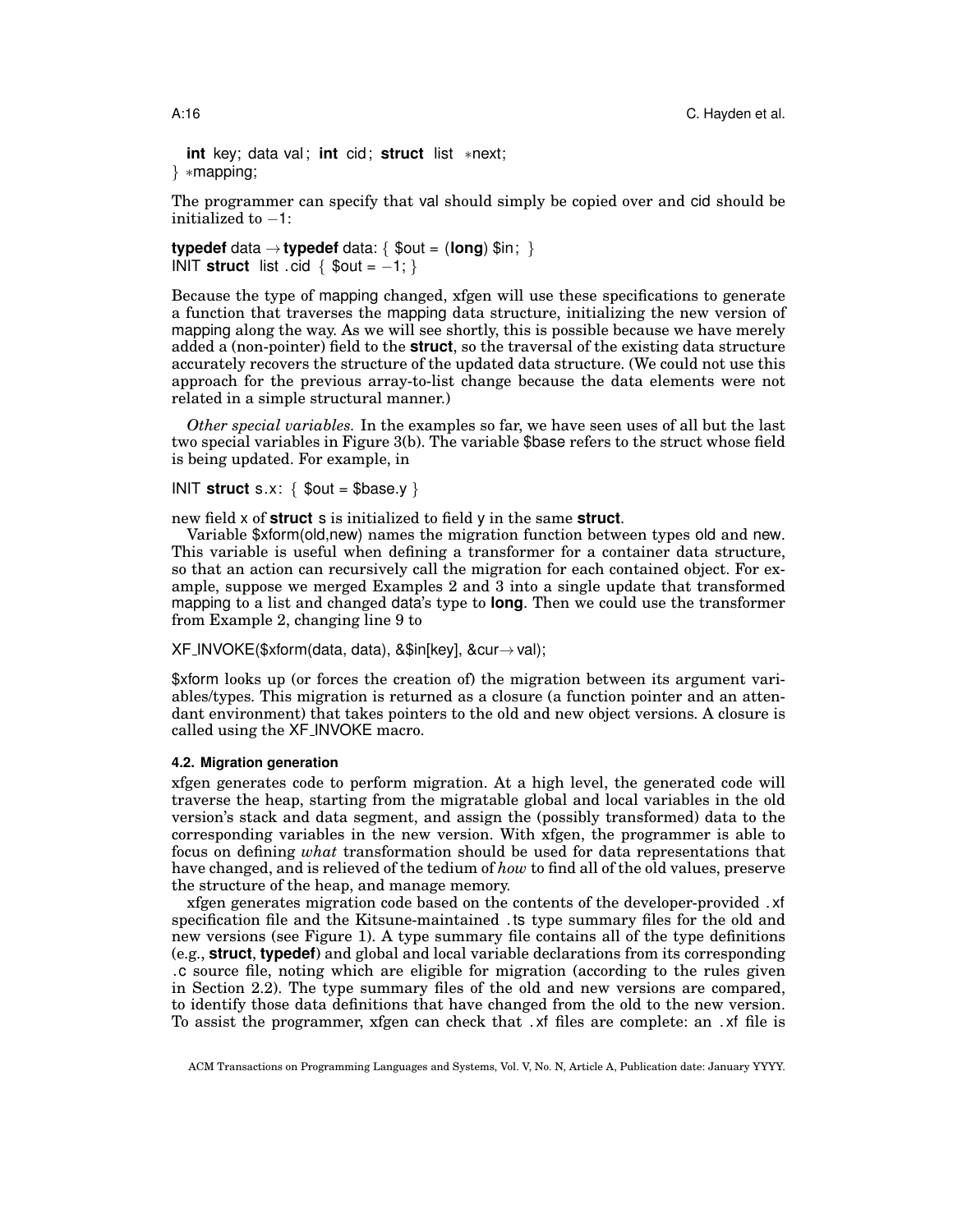rejected if it fails to define a transformer that applies to migratable data that was added or whose type changed between versions.

xfgen uses type information to generate migration functions for migratable types and variables (or portions thereof) that have not changed—these functions will iterate over the variable/type in question, recursively invoking migration functions on the variable/type's subcomponents. Migratable data includes migrated local and global variables, their types, and types they transitively reference; e.g., **struct** bar is migratable if **struct** foo is migratable and contains a pointer to a **struct** bar. xfgen sometimes needs additional programmer-provided type information to work correctly; e.g., it may need to know the lengths of arrays. We discuss annotations in detail below.

In the remainder of this section, we describe how migration code is generated for variables and types, and how annotations are used to ensure the generated code is complete.

*Migrating variables.* For each migrated variable listed in the new version's . ts file, if that variable is named explicitly in an *old*  $var \rightarrow new\_var$  specification, then xfgen generates C code from the specified action, substituting references appropriately. For example, \$in and \$out are replaced by values returned from kitsune\_lookup\_old and \_new, respectively, which return a pointer to a symbol in the old or new program version, respectively, or NULL if no such symbol exists. Thus xfgen will produce the following C code from the overapproximating specifications in Example 1, above:

```
void kitsune migrate get count() {
 int *o op count = (int*)kitsune lookup old("op count");
 int ∗n_get_count = (int∗)kitsune_lookup_new("get_count");
 ∗n get count = ∗o op count;
}
```

```
void kitsune migrate set count () { /∗ similar to the above ∗/ }
```
For each remaining migrated variable x, xfgen will consult the  $y \rightarrow x$  renaming rule if one exists to determine the source symbol y; otherwise it assumes x's name is unchanged. In that case, as we noted previously, the lack of a symbol x in the old version code, or the lack of an explicit transformer if x's type has changed, will cause xfgen to reject the . xf file. Assuming the old version symbol has type *old type* and the new version has type *new type*, xfgen's generated function for x will simply call the migration function for  $\text{old\_type} \rightarrow \text{new\_type}$ ; if  $\text{old\_type}$  and  $\text{new\_type}$  have the same definition (and no explicit transformer has been specified) then xfgen will generate C code for this function. We describe this process next.

*Migrating types.* xfgen generates transformer code from  $old\_type \rightarrow new\_type$  specifications in approximately the same manner as for variables. For specifications involving only a single **struct** field (as for the cid field in Example 3), xfgen will generate code for the rest of the fields in the manner described below, and then insert the hand-written code for the new or changed field.

A generated function for an unchanged type simply recursively invokes the migration functions for the immediate children of the type. For example, suppose we generated a migration for **struct** list in Example 3. Then, xfgen would produce code that retains the old key value by copying it (generated migrations for primitive types are simple assignments); recursively invokes the user-provided transformer for data for the val field; inserts the user-provided code to assign to the cid field; and recursively invokes itself on the target of the next field, assuming it is not NULL.

Pointers must be handled carefully by the generated code. For non-NULL pointers, the generated code checks a global *migration map* to see if the pointer has been mi-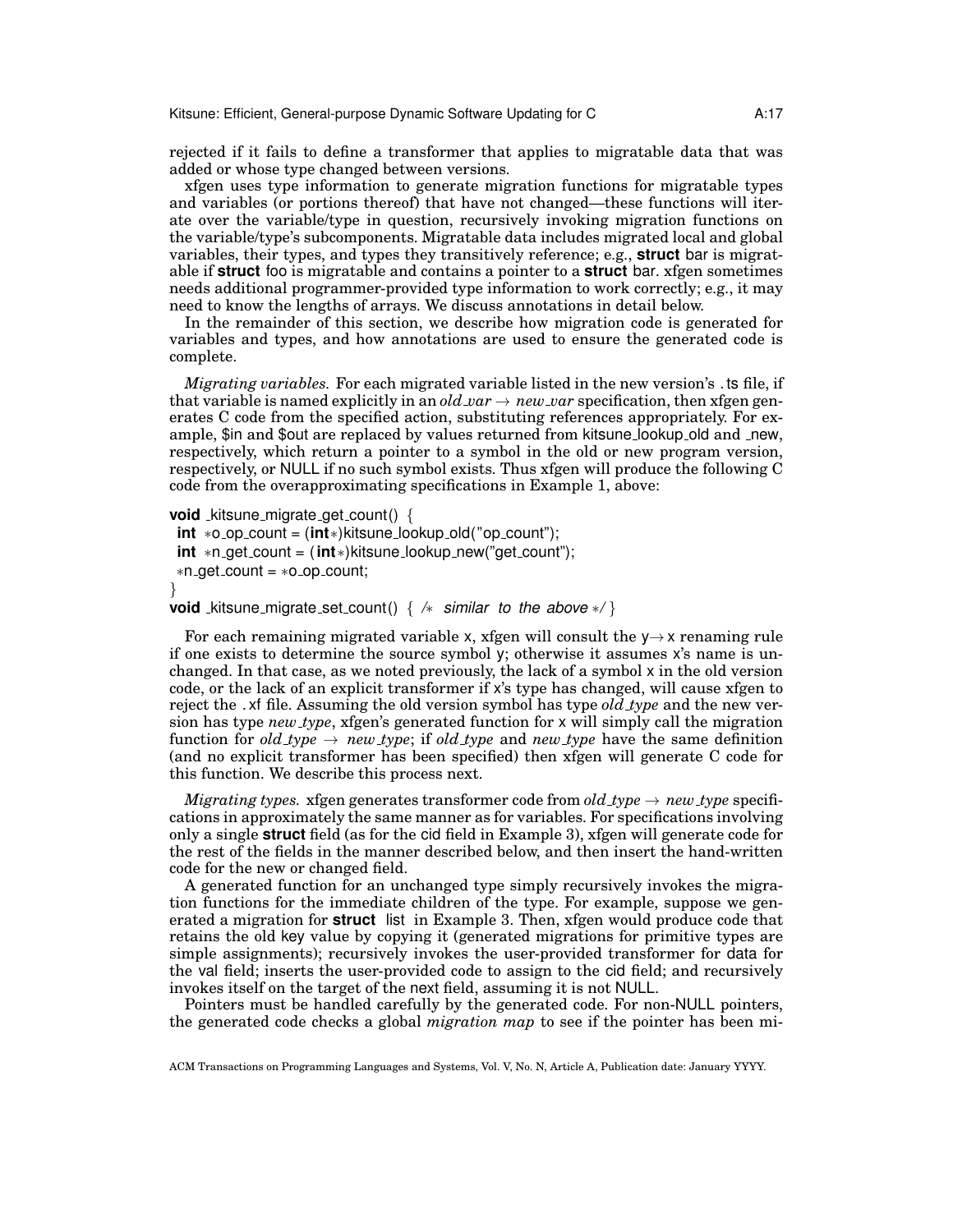| $E$ PTRARRAY(S) – size of ptd-to array  |
|-----------------------------------------|
|                                         |
| $E_ARRAY(S) - size of array$            |
| E_OPAQUE - non-traversed pointer        |
| $E_FORALL(@t) - polymorphism$ intro.    |
| $E_VAR(\omega t)$ – refer to type var   |
| $E$ _INST(typ) – instantiate poly. type |

Fig. 4. xfgen type annotations

grated before; if so it returns the old target. Doing so maintains the shape of the heap and avoids infinite loops when traversing cyclic data structures. Otherwise it calls the appropriate migration for the pointer's target. If the pointer is to a global or local variable, then the address of this variable is different in the new version. As such, the code will look up the corresponding address and redirect to it. If the pointer target's type has truly changed (and so must have an explicit transformer), the generated code mallocs space to store the result and then frees the old-version pointer. This is what happens for next in Example 3—since the **struct** increased in size, new memory is allocated for it and all fields must be copied. As an optimization, since the generated code for an unchanged **struct** reuses the old memory, migrations ignore non-pointer fields, retaining the old values. Once the source and target addresses (which may be the same) have been determined, they are added to the migration map.

xfgen-generated code may uselessly traverse portions of the heap that do not contain changed data. If the programmer knows that a particular data structure contains only pointers into the heap (and not to global or local variables), and that no pointed-to objects require transformation, she can create transformers that truncate the traversal. For example, if field f of **struct** foo (transitively) points only to unchanged heap data, the developer could write

**struct** foo.  $f \rightarrow$  **struct** foo. f: { \$out = \$in; }

to shallow-copy the field.

Recall from Section 3.3 that we assume there are no pointers into the middle of migratable objects. To help check this assumption, we provide an execution mode in which the xfgen-created migrations use an interval tree to record the start and end of each object they encounter. A migration reports an error if it is ever asked to migrate an object that overlaps with, but does not exactly match the bounds of, a previously migrated object. Supporting pointers to the interior of objects is future work.

*Type annotations.* xfgen sometimes needs type information beyond what is normally available in C. For example, without further guidance, xfgen would generate an incorrect migration for mapping in Example 1. It would assume that mapping points to a single data element, rather than an array of elements. In Kitsune, extra type information is provided by the programmer as annotations, shown in Figure 4. kitc recognizes these annotations and adds the information supplied by them to the . ts files.

The annotations, inspired by Deputy [Condit et al. 2007], are straightforward. E PTRARRAY(S) provides a size S for a pointed-to array. For example, we would change line 3 of Figure 2 to

### data ∗ E\_PTRARRAY(config\_size) mapping;

By default, xfgen assumes that t∗ values for all types t are annotated with E PTRARRAY(1); explicit annotations override this default. Annotation E ARRAY(S) provides a size S for array fields at the end of a **struct** (such fields can be left unsized in C). For both of these annotations, S can be an integer constant, a global variable, or a co-located **struct** field. E OPAQUE annotates pointers that should be copied as val-

ACM Transactions on Programming Languages and Systems, Vol. V, No. N, Article A, Publication date: January YYYY.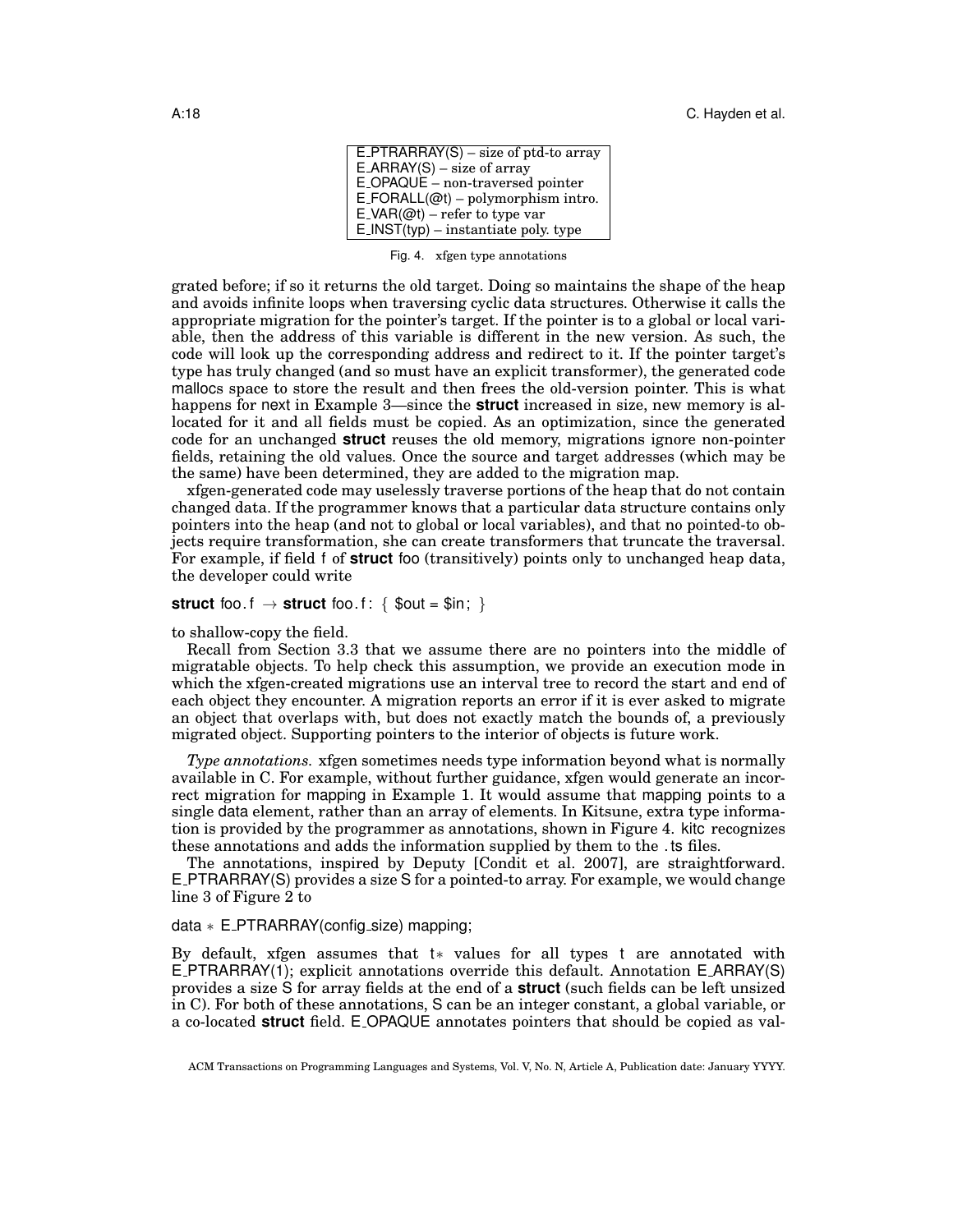| Program    | # Vers |                         | LoC     |
|------------|--------|-------------------------|---------|
| vsftpd     | 14     | $(1.1.0 - 2.0.6)$       | 12,202  |
| redis      | 5      | $(2.0.0 - 2.0.4)$       | 13,387  |
| Tor        | 13     | $(0.2.1.18 - 0.2.1.30)$ | 76,090  |
| memcached* | 3      | $(1.2.2 - 1.2.4)$       | 4,181   |
| icecast*   | 5      | $(2.2.0 - 2.3.1)$       | 15,759  |
| snort*     |        | $(2.9.2 - 2.9.2.3)$     | 214,703 |

Table II. Kitsune benchmark programs

<sup>∗</sup>Multi-threaded

| Program              | Upd | Ctrl     | Data     | $E$ *    | Oth     |            | $V \rightarrow V$ |    |     | $xf$ LoC $\vert$ |
|----------------------|-----|----------|----------|----------|---------|------------|-------------------|----|-----|------------------|
| vsftpd               | 6   | 26       | $17 + 8$ | $6 + 14$ | 28+8    | $83+30$    |                   | 21 | 30  | 101              |
| redis                |     | 2        |          | 43       | 50      | 99         |                   |    | 5   | 37 <sup>1</sup>  |
| Tor                  |     | 39       | $37 + 6$ | 19       | 57      | $153 + 6$  | 16                | 15 | 31  | 189              |
| $m$ emchd $*$        |     | q        | 13       | 20       | 66      | 112        | 12                |    | 22  | 27               |
| icecast <sup>*</sup> |     | $22 + 3$ | 14+9     | $32 + 3$ | 41      | $120+16$   | 25                | 50 | 75  | 200              |
| $snort^*$            |     | 136+16   | 118      | $183+2$  | $54+18$ | $493 + 36$ |                   |    | 175 | 297              |

Table III. Kitsune modifications to support updating

<sup>∗</sup>Multi-threaded

ues, rather than recursed inside during traversals (so we could use this annotation on the foo. f field to truncate traversal in the above example, rather than define a manual transformation).

Finally, xfgen includes annotations to handle some idiomatic uses of **void**∗ to encode parametric polymorphism (a.k.a. generics). For example, the following definition introduces a **struct** list type that is parameterized by type variable @t, which is the type of its contents:

```
struct list {
 void E_VAR(@t) ∗val;
 struct list E INST(@t) ∗next;
\} E_FORALL(@t);
```
E FORALL(@t) introduces polymorphism, E VAR(@t) refers to type variable @t, and E INST(@t) instantiates a polymorphic type with type @t. For comparison, this example is equivalent to the following Java generic linked list:

```
class List<T> { // like E FORALL(@T)
 T val; // like E VAR(@T)
  List<T> next; // like E INST(@T)
}
```
With generics, we can write **struct** list E INST(**int**) ∗x to declare that x is a list of **int**s. Generated migration code will invoke the migration function that is appropriate for the list elements' instantiated type.

## **5. EXPERIENCE AND APPLICATIONS**

To evaluate Kitsune, we used it to develop dynamic updates for six widely deployed open-source server programs.<sup>6</sup> This section quantifies the programming effort of applying Kitsune to these applications; Section 6 quantifies Kitsune's performance.

<sup>&</sup>lt;sup>6</sup>The source code for these programs is freely available at http://kitsune-dsu.com/.

ACM Transactions on Programming Languages and Systems, Vol. V, No. N, Article A, Publication date: January YYYY.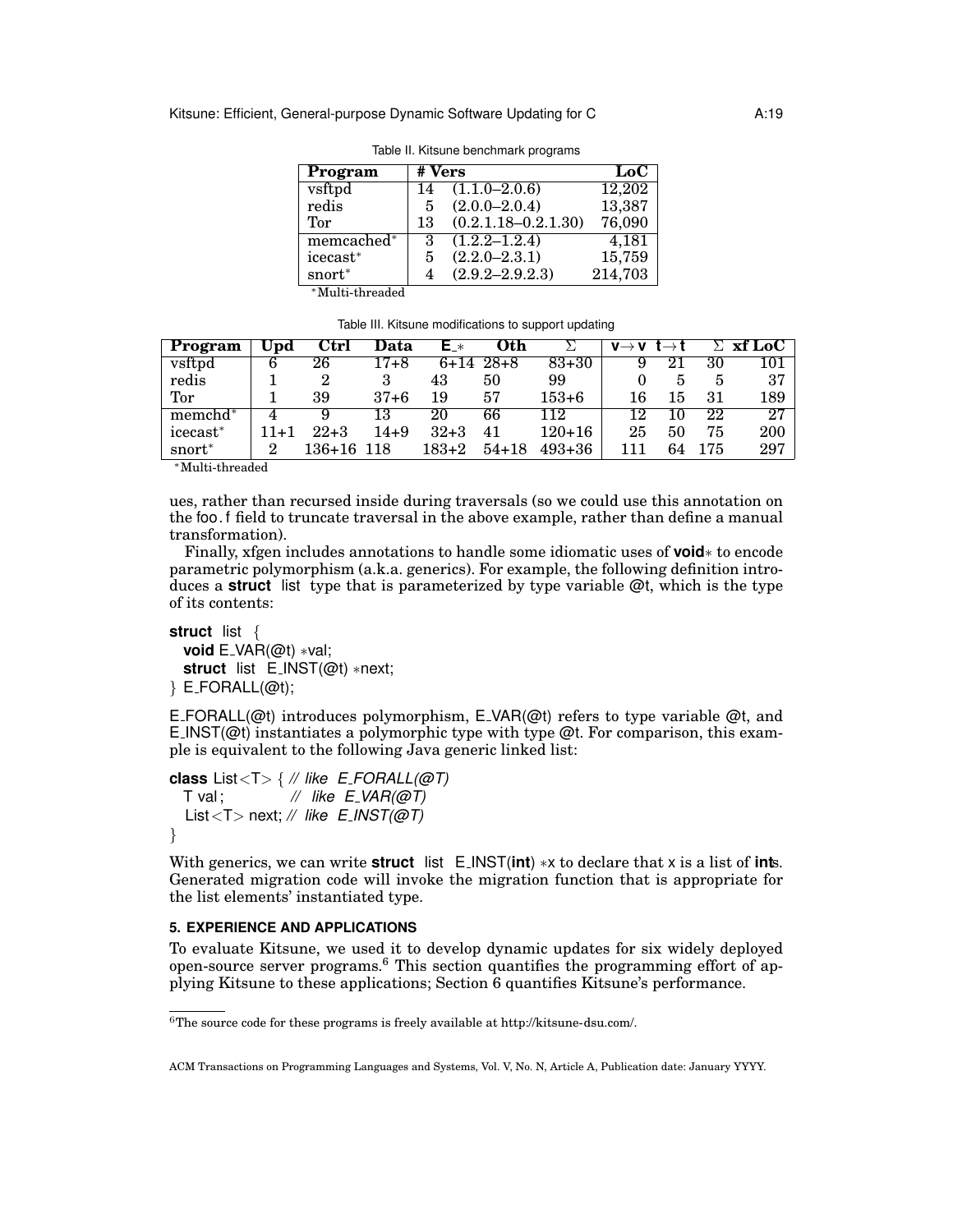To measure programmer effort, we tallied the number and kinds of changes we made to the programs, and the number and variety of xfgen specifications we wrote for state transformation. Overall, we made few code changes—between 99 and 529 LoC—to support updating, with most changes only to the initial version. Likewise, xfgen specifications were generally small, averaging 3–4 lines per changed variable or type. These numbers are comparable to prior work.

## **5.1. Applications**

We applied Kitsune to programs that maintain in-process state that would be beneficial to preserve during an update. *Vsftpd* is a popular open-source FTP server. *Redis* is a key-value database used by several high-traffic services, including guardian.co.uk and craigslist.org. *Tor* is a popular onion-router that provides anonymous Internet access. *Memcached* is a widely used, high-performance data caching system employed by sites such as Twitter and Facebook. *Icecast* is a popular music streaming server. *Snort* is an open-source network intrusion detection and prevention system with millions of downloads and nearly 400,000 registered users. All of these programs maintain persistent network connections that an offline update would interrupt. Redis and memcached also maintain potentially large volumes of in-memory data that would either be lost (memcached) or expensive to restore (redis) following an update. Vsftpd also serves as a useful benchmark because several other DSU systems have used it for evaluation [Neamtiu et al. 2006; Makris and Bazzi 2009; Chen et al. 2011; Hayden et al. 2011].

Table II lists for each program the length of the version streak we looked at (for  $n$ versions there are  $n-1$  updates), which versions we considered, and the number of source lines of the last version as computed by sloccount. We consider at least three months of releases per program; for Tor we cover two years and for vsftpd we cover three. We tested that all programs behaved correctly before, during, and after updates were applied; we say more about the tests we used at the start of Section 6.2.

### **5.2. Programmer effort**

Here we describe the manual effort that was required to prepare these programs for updating with Kitsune, and to craft updates corresponding to actual releases.

Table III summarizes the Kitsune-related source code modifications we made, tabulating the number of update points added (Upd); the number of lines of code needed for control migration and data migration (Ctrl and Data, respectively);<sup>7</sup> the number of type annotations for xfgen  $(E^*)$ ; the number of lines changed for other reasons (Oth); and their sum. Changes from the Oth column are explained in the subsections below for the respective applications. Each column shows the number of changes in the first version, followed by  $+n$ , where n is the sum of changes in all subsequent versions; if this is omitted, no further changes were needed.

One striking trend in the table is that most required changes occurred in the first version. Control migration and update points were particularly stable, essentially because the top-level control structure of the programs rarely changed. Data migration code and annotations were occasionally added along with new data structures. Another interesting trend is that the magnitude of the changes required is not directly proportional to either the code size or number of versions considered, e.g., 134 LoC for 16 KLoC icecast vs. 529 LoC for 215 KLoC Snort. On reflection, this trend makes sense. Changes to support control migration depend on the number and location of update

<sup>7</sup>Specifically, control migration changes comprise calls to kitsune is updating and kitsune is updating from. Data migration changes include calls to kitsune do automigrate, MIGRATE GLOBAL, and MIGRATE LOCAL, and uses of the kitsune no automigrate attribute.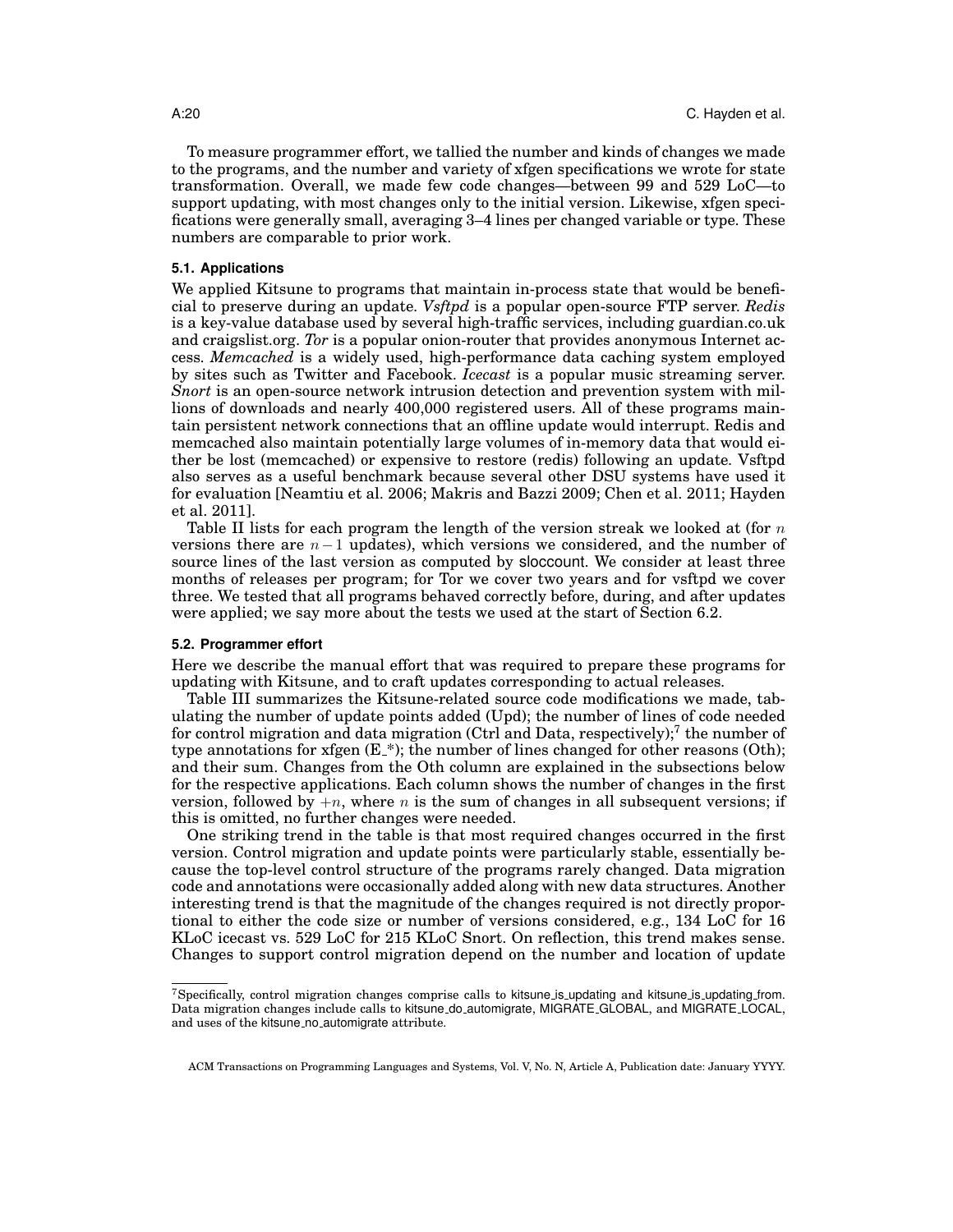points, and data annotations depend on the type and number of data structures; none of these characteristics scales directly with code size. Together, these numbers show that with Kitsune, DSU can be viewed as a stable program feature that is added to the program and maintained (with minimal effort) as the program evolves.

The rightmost columns of Table III list the xfgen specifications we wrote for each program's updates. We list the number of variable transformers  $(v \rightarrow v)$  and type transformers ( $t \rightarrow t$ ), across all versions, and their sum. We also list the total number of lines of transformer code we wrote, across all versions. We can see that, on average, 3–4 lines of xfgen code were needed for each transformer. The median lines of xfgen code was 1, with some larger transformations such as one that switches on a signal value to determine the type of certain data, which affects its transformation.

Overall, we found both the control and data migration code relatively easy to write. Following the structure of the example given in Section 2.2, we added conditionals to avoid re-initializing data we wished to preserve across the update, and to direct control back to the correct update points. State transformation code was also relatively easy to write. Most state required either no or very simple transformation along the lines of Example 1 in Section 4.1. Perhaps the trickiest part was adding type annotations to data structures. While in many cases these annotations were obvious (specifying generic types or bounded arrays) or prompted by xfgen, a missing annotation was sometimes hard to debug. For example, failing to annotate a pointer as an array would result in the generated code not migrating all of the state, ultimately leading to a later crash. Fortunately, since Kitsune uses normal compilation and linking, we could use gdb to debug these problems directly.

Now we consider the particulars of each program, and when possible, compare the magnitude of these changes against those required by prior systems. In general, using Kitsune seems to require more program changes than prior systems, but the total sum of changes is still small.

*5.2.1. Vsftpd.* Many of the changes we made to vsftpd were typical across our benchmarks: we added type annotations for generics and inserted control flow changes to avoid overwriting OS state when updated. We added one update point for each of the five long-running loops in the program, which comprise the connection acceptance loop, two loops to implement privilege-isolated logins, the main FTP command processing loop, and a loop left running in a privileged parent process that implements commands such as chown.

The most interesting change we made to vsftpd was to handle I/O. Instead of calling the recv library routine directly, vsftpd calls a wrapper that calls recv, restarting it if it is interrupted, e.g., by the receipt of a signal. We inserted one update point in the wrapper, just after the recv, so that interruption can initiate an update. To simplify the control-flow changes needed, rather than give the update point its own name, we reused the name of the update point in the loop that initiated the wrapped call; this is safe is because this loop will reinitiate the call when the update completes.

*Other DSU systems.* Neamtiu et al. [2006] applied Ginseng, another DSU system, to vsftpd. They updated a subset of the version streak we did (finishing at version 2.0.3). Even though their changes support just one update point (versus our six, which permit updating in many more situations), the effort was comparable: They report 50 LoC changed and 162 lines for state transformation, compared to 113 LoC changed and 101 lines of state transformation for Kitsune.

Makris and Bazzi [2009] also updated vsftpd using UpStare for a shorter streak. Up-Stare version 0.12.9 (which we compare against experimentally in Section 6) includes 14 state-mapping files for vsftpd, containing 4,644 lines of C code between them.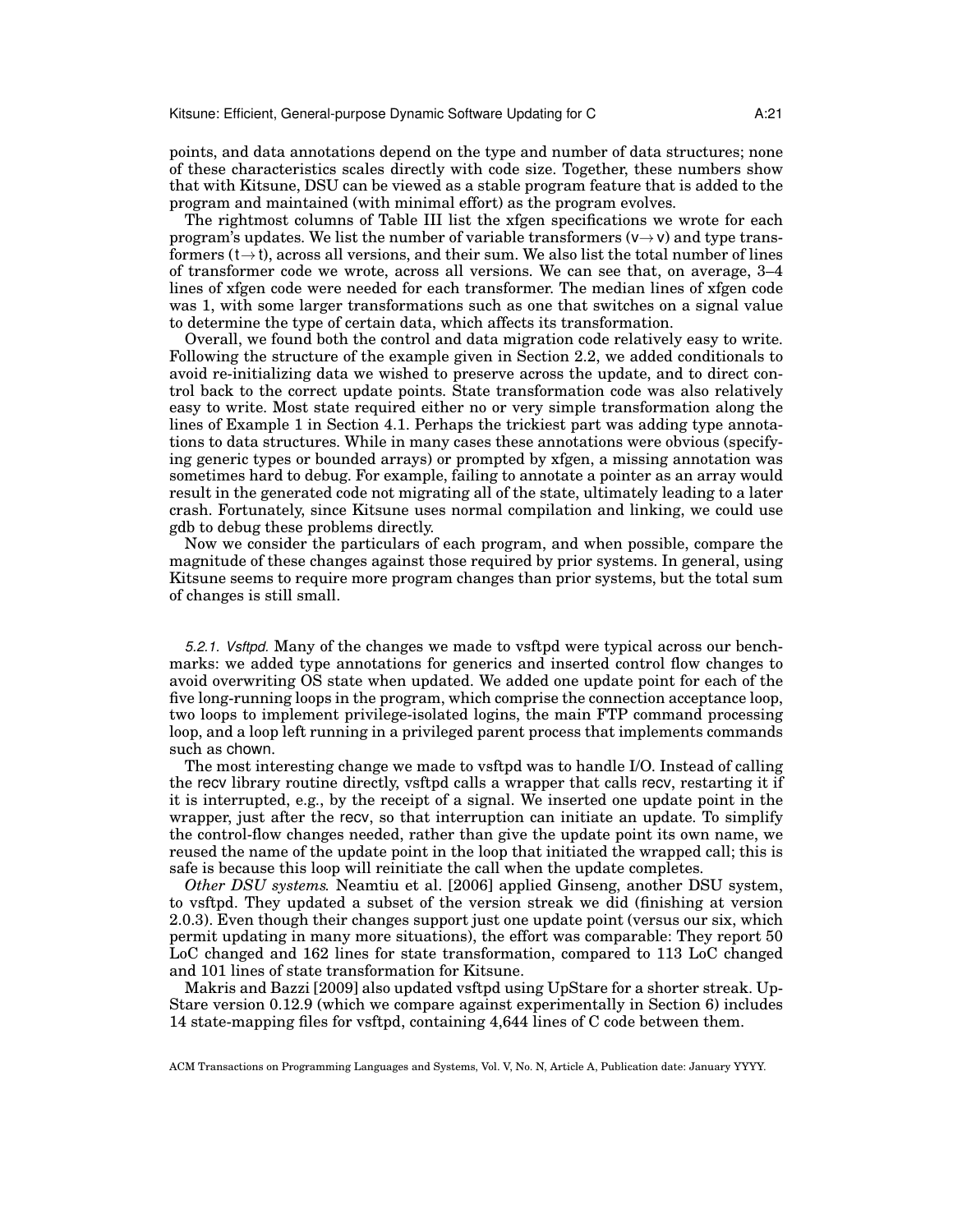While most of this code is automatically generated by UpStare's patch generator, 322 lines are manually added [Makris 2009]. Of these lines, 300 are bookkeeping code, and 22 have deeper semantic meaning. xfgen's design goal is to obviate the need for such bookkeeping code, and the remaining 22 lines would be expressed as xfgen transformation rules.

The presence of these user-defined state mappings effectively reduces the number of update points to two, from 613 in versions that do not require user-defined mappings. This reduction in flexibility is an obvious consequence of requiring manual state mappings, since a programmer could hardly be expected to instrument mapping between states at hundreds of update points, but it removes one of the key advantages of Up-Stare.

*5.2.2. Redis.* Redis required few modifications to support updating. We placed a single update point in its main event loop and added one check to avoid some reinitialization. The vast majority of redis's state is stored in a single global variable, server, so few variables needed migration. Redis makes extensive use of linked lists and hash tables, and we used xfgen's generics annotations to model their types precisely. The version streak we considered included only code modifications, but we still needed xfgen to migrate data structures that reference global variables (whose addresses change with each updated version). For example, we wrote a 19-line specification to direct the traversal through a **void**∗ field by consulting an integer key to determine the field's type. Finally, redis uses a custom allocator, which xfgen does not support, so we modified the redis header files with preprocessor directives to redirect custom allocator calls to malloc and free.

Initially, the heap traversal of redis visited every key-value pair in memory. Examining redis more closely, we observed that the pointers that force us to traverse the heap in fact point to a small, finite set of static locations. Thus, we modified redis (42) LoC changed) to store integer indices into a table in place of those pointers. Doing so obviates the need for a full heap traversal for all the updates in our streak, making the update times constant for all tested heap sizes. Programs that use Kitsune may benefit from a similar transformation if they maintain a large amount of state containing static pointers.

We are unaware of prior work applying DSU to redis.

*5.2.3. Tor.* Tor is one of the largest benchmark programs, at ∼76 KLoC. Adding DSU support required one update point in Tor's main loop. The larger number of control flow changes in comparison to other programs is a result of Tor's modular design. Twelve of the thirty three modules' module init functions required simple two-line changes to prevent re-initialization of updated state. The remaining changes were made along the path from main to Tor's main loop, similarly to our other benchmarks. Most "data" changes were kitsune no automigrate attributes, directing Kitsune to skip over various constant strings used in parsing Tor's configuration file. We automigrated most global variables at the start of update execution, but manually migrated Tor's *network consensus* data structure (via a call to MIGRATE GLOBAL). This update added a field to the network consensus, and the easiest way to update the current state was to use an existing routine in Tor to reload the consensus from disk, rather than duplicating code to read the new field from the on-disk consensus format in a custom transformer. Kitsune's manual migration API allowed us to wait for the rest of Tor's state to be consistent before reloading the consensus using standard Tor APIs.

The rest of our changes (counted above as "other") were primarily to add support to initiate an update via Tor's control interface, rather than a command-line signal, for easier testing.

ACM Transactions on Programming Languages and Systems, Vol. V, No. N, Article A, Publication date: January YYYY.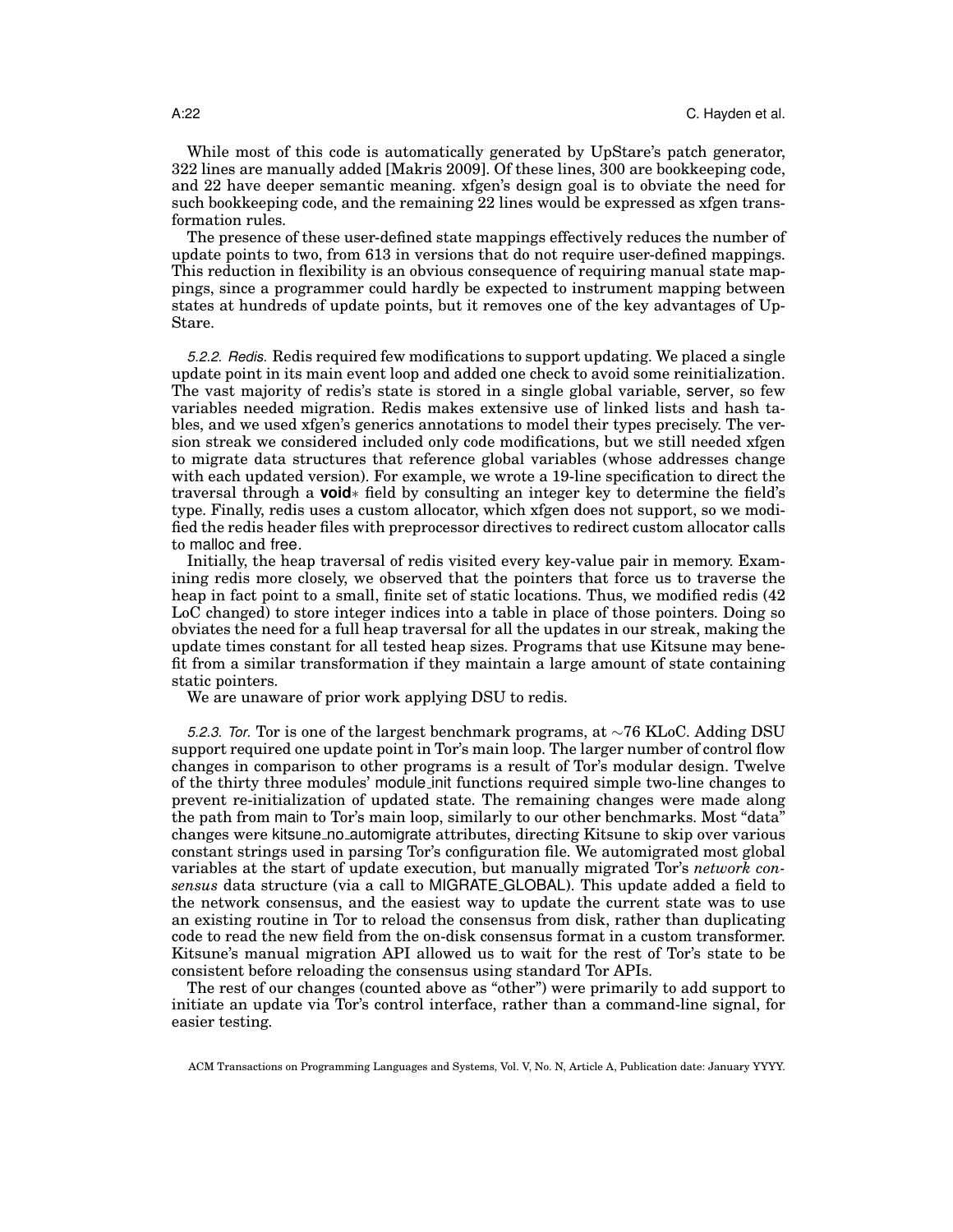Kitsune: Efficient, General-purpose Dynamic Software Updating for C A:23

We wrote eight xfgen rules, corresponding to 16 variables and 15 types. All the transformers for Tor data structures were straightforward, since type representation changes were rare in the streak we considered. Investigating further, we found that Tor's data representations tended to remain stable because most Tor data represents protocol messages, and these rarely change so as to preserve backward compatibility. The bulk of the remaining xfgen rules update function pointers for event handling stored in libevent and/or OpenSSL data structures.

We are unaware of prior work applying DSU to Tor.

*5.2.4. Memcached.* Memcached is a multi-threaded server implemented using libevent. Unlike Tor, memcached's main loop is in libevent's event base loop function. To work with Kitsune, we had to change main to install a libevent callback on SIGUSR2 to handle update notifications. When the main thread is notified of an update, it uses pipes, via libevent itself, to notify each child thread of the update; each thread then terminates in response. The main thread then performs the update, and when the update is complete all threads are restarted and work back to calls to event base loop in the new code. Interestingly, we needed to "sandwich" such calls with like-named update points:

kitsune update ('' upd'' ); */*∗ *complete any active update* ∗*/* event base loop(libevent base, 0); */*∗ *pass control to libevent* ∗*/* kitsune update ('' upd'' ); */*∗ *a new update upon return* ∗*/*

When a thread is signaled, the event base loop call returns and initiates the update. When the program restarts, the update will complete when it reaches the update point (of the same name) just prior to the event base loop call in the new code.

There are two additional challenges in updating due to libevent: First, as with Tor, we needed to reinstall new function pointers in libevent after an update. Second, memcached installs the data associated with active connections in libevent, but does not retain its own pointers to that data. To enable updates to transform that data, we added code to maintain, in memcached itself, a list of active connections, which we can then use for state transformation.

*Other DSU systems.* Neamtiu and Hicks [2009] updated memcached using Ginseng. They needed 26 lines of program changes and 12 lines for state transformation. Kitsune required more changes in part because we did not change libevent itself, which in Neamtiu and Hicks' setup was merged into the main program (and thus was updatable). Their changes also created a problem with reaching update points suitably often due to intervening blocking calls; placing the update point outside libevent avoided this issue. Nishtala et al. [2013] discuss Facebook's custom version of memcached that supports dynamic updates: it stores its state in a ramdisk to which a restarted version can reconnect. The paper does not describe the amount of code affected by this change, nor does it discuss the limitations of this approach (e.g., aside from the obvious limitation that internal data structures must not be altered between versions).

*5.2.5. Icecast.* Icecast is another multi-threaded program, with separate threads for connection acceptance, connection handling, file serving, receiving a stream from another server, sending statistics, and more. To modify icecast to support DSU with Kitsune, we located each of the thread creation points and then inspected the thread entry function and related code to make two types of changes. First, we identified the thread's long-running, event-handling loop to which we added a call to kitsune update. Second, we added the necessary annotations to migrate local variables or skip initialization during thread startup.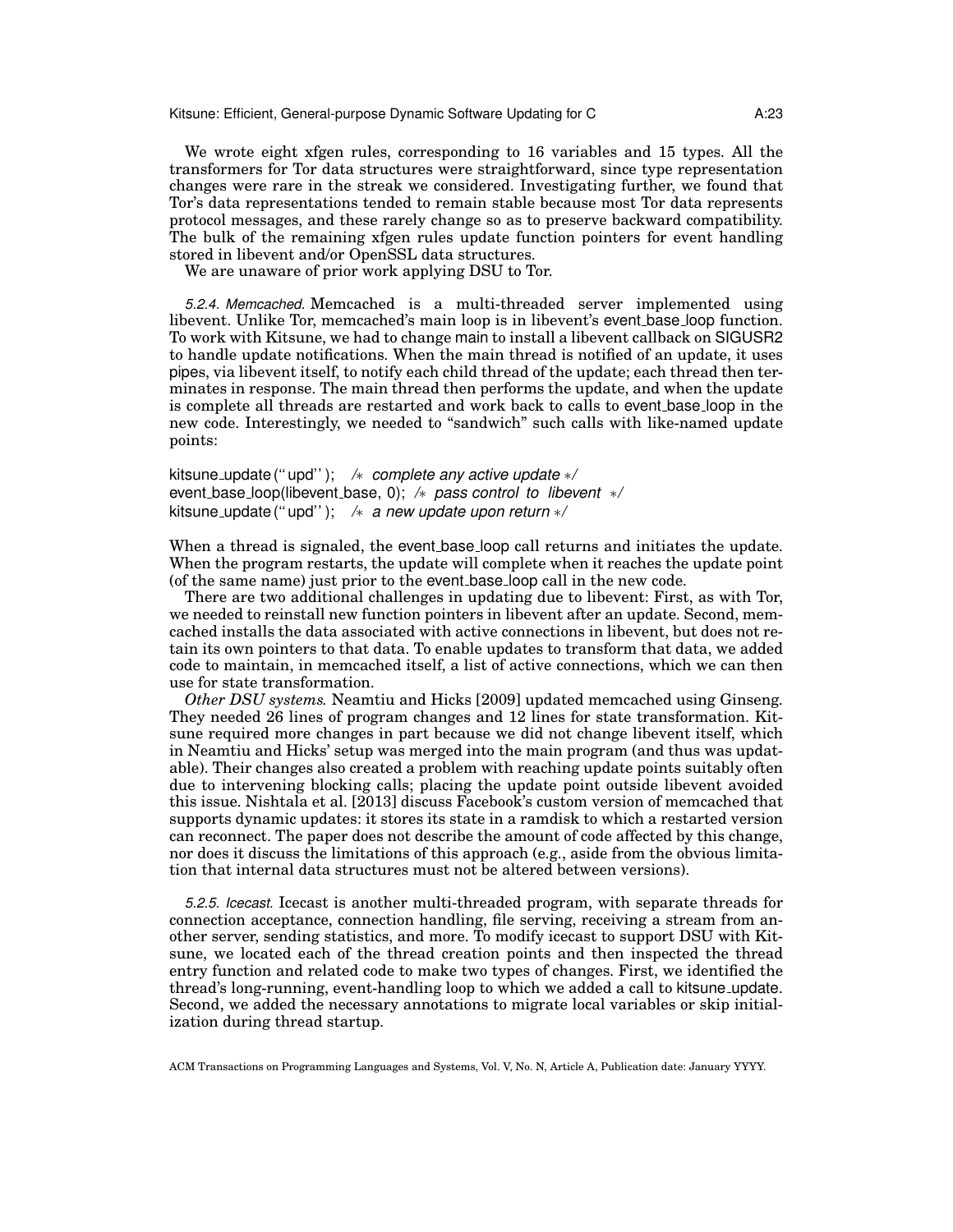In its standard configuration, icecast runs with 6 threads. Several of the threads use sleep operations to reduce polling; it turns out these sleep times are the dominant component of the time to reach full quiescence. We replaced the blocking sleep calls with sleep calls that are interrupted by the update request signal, causing the sleeping thread to hit the update point immediately upon update request. The most complex icecast patch added a new thread to handle authentication (which required us to add an update point to the new authentication thread's code) and reduced the number of connection threads. To implement this patch, we wrote transformation code that uses a C API provided by the Kitsune runtime that exposes the set of active threads at the time the update was taken (including the entry function, initialization argument, and update point taken) and allows the developer to add and remove threads or modify the properties of existing threads.

*Other DSU systems.* Neamtiu and Hicks [2009] also considered updates to the same streak of icecast versions. They changed 154 LoC and wrote 80 lines of state transformation code. For Kitsune we changed 134 lines of the main program, and wrote 200 lines of xfgen specifications. A large proportion of these specifications were simple rules to initialize added variables or fields. However, they also included more complex rules for adding and removing a thread, as mentioned above. Ginseng's patches do not attempt to remove this extra connection thread.

*5.2.6. Snort.* Snort is a widely used, open-source network intrusion detection and prevention system which works by inspecting and possibly blocking packets as they enter a network. It is the largest program we updated, at 215K lines of C code (counting only the code in the main distribution). Snort identifies suspicious packets using *rulesets* that are available by subscription. New rules are published every few days, while new Snort software versions are released every 1-3 months. Snort provides rule-reloading to allow users to update some of their rules without shutting down Snort. However, there is no built-in mechanism to dynamically update Snort itself; thus, updating it requires halting its protective services for the duration of a restart and losing all information for current packet streams.

Snort was challenging to dynamically update for two reasons. First, it makes extensive use of dynamically loaded shared objects (a.k.a., plugins), which are used for extended protocol analysis (such as POP, SSH, and DNP3), output formatting, and more. Snort 2.9.2 ships with 14 dynamic preprocessors that compile to shared objects, and we configured the plugin engine to load all of them at startup. Plugins create two challenges. First, code that interfaces with plugins makes heavy use of **void** ∗'s to simplify the type structure. For example, output plugins are stored in a linked list of closures (function pointers with an additional environment) as follows:

*<sup>1</sup>* **typedef struct** OutputFuncNode {

- *<sup>2</sup>* **void** ∗arg;
- *<sup>3</sup>* **union** {
- *<sup>4</sup>* OutputFunc fptr;
- *<sup>5</sup>* **void** ∗vfptr ;
- *<sup>6</sup>* } fptr ;
- *7* **struct** \_OutputFuncNode ∗next;

*<sup>8</sup>* } OutputFuncNode;

Many of the void pointers in Snort vary based on the configuration file. For example, with **struct** OutputFuncNode, what a **void** ∗ arg points to depends on the logging format specified in the configuration file, which consequently affects which transformation rule to write. Snort provides several options for logging formats, such as a custom format called *Unified2*. If the configuration file specifies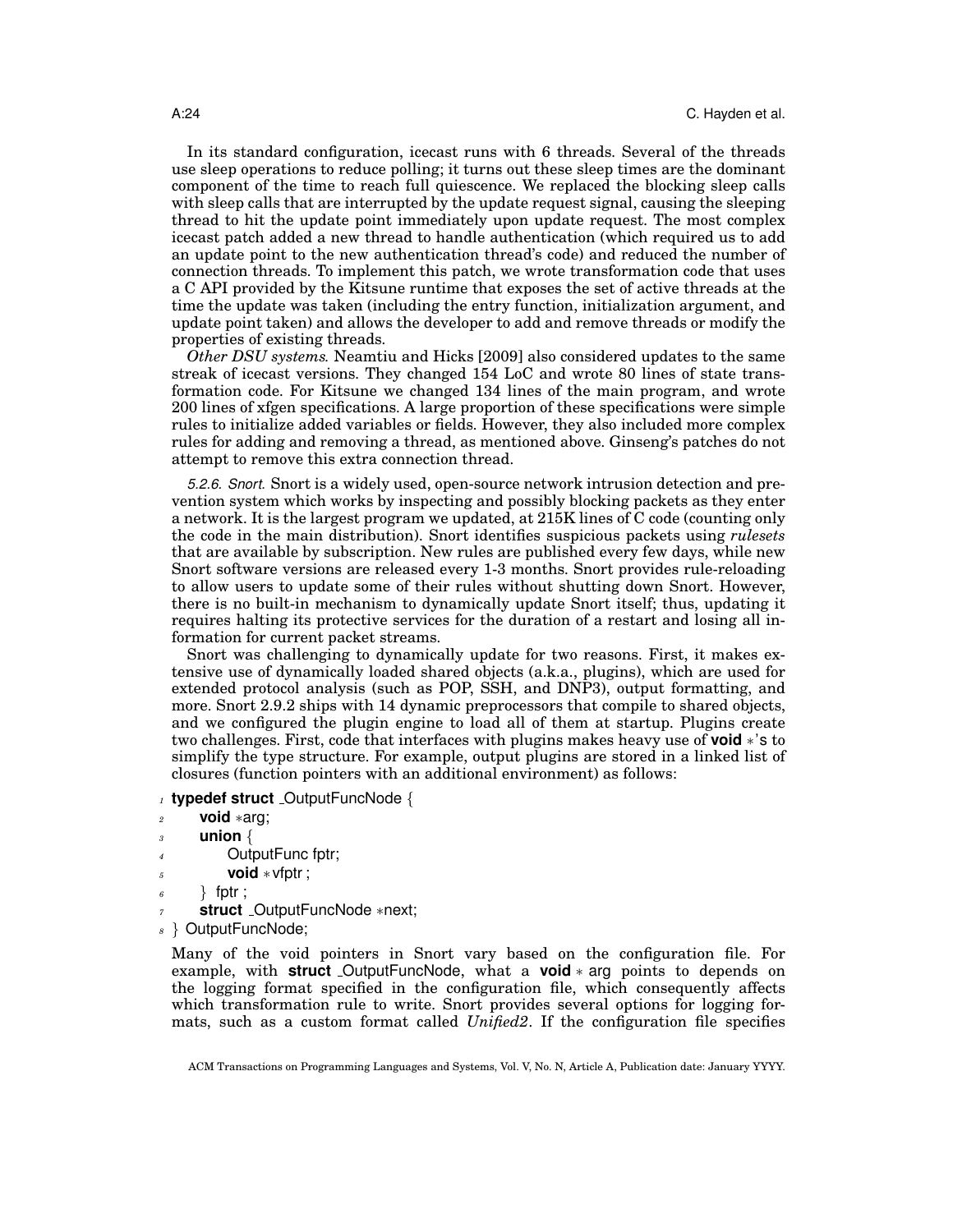*Unified2* format, then **void** ∗ arg points to a **struct** Unified2Config, and we must write XF\_INVOKE(XF\_PTR(\$xform(Unified2Config, Unified2Config)),....) in the transformer. However, if the configuration file specifies a different format, then the corresponding transformation for that specified format is necessary.

The second challenge with Snort was that it contains a large amount of global state. This is not a problem in and of itself, but it was a problem for us: since we are not the Snort authors, we needed to pore over the code to understand the role and function of all this state, which was challenging due to Snort's heavy use of void pointers. In more detail: Snort's global policy user context structure contains a **void** pointer to an array of structure pointers with information such as protocol-specific function pointers, state loaded from Snort's configuration file, and information about the current packets being processed. There are several dozen of these large configuration structures, making up a large portion of the global state in Snort. Additionally, the main global SnortConfig structure contains information about nearly everything that gets loaded from the configuration and all available preprocessors; this SnortConfig structure alone contains well over 100 fields in Snort 2.9.2. Snort also keeps a substantial amount of information in hash tables. Although it varies based on the configuration, there are around 20 hash tables in Snort 2.9.2 when all of the default plugins are enabled. These hash tables maintain state on flowbits (to track information on packets that are part of a continuous stream), protocol-specific information, rule information, and port information. Many of the entries in the hash tables contain structures with function pointers and must be transformed on update. In addition to determining the actual types of these **void** ∗ function pointers, a big challenge in migrating the hash table data was making sure that all of the arrays were properly annotated with the correct lengths and generic types for each hash table type. Another challenge in data migration was that structures are often nested many layers deep, and a mistake somewhere in transforming the nested data (such as writing the wrong transformation rule for a **void** ∗) made debugging cumbersome.

As reported in Table III, the largest single category of changes required for Snort was  $E_{\star}$  annotations. A large number (106) of these annotations include labeling each plugin file with the appropriate namespace, as described in Section 3.2. The Other column includes naming anonymous structures/unions so that the proper transformation rules can be applied, writing wrappers around system calls so that they are not transformed, modifying a function signature so that Kitsune would recognize it, and adding an additional **#define** to fix a 64-bit issue with the version of CIL we use with Kitsune.

Control migration in Snort was fairly straightforward, involving redirecting around some initialization code before jumping to the main packet-processing loop, and adding some additional code to make sure the new version of the plugins were loaded during update.

We are unaware of prior work applying DSU to Snort.

#### **6. PERFORMANCE**

To evaluate Kitsune's performance, we conducted several experiments. We measured the slowdown on normal execution for the Kitsune versions of the servers compared to the originals. We found that there is essentially no overhead on normal execution, a result uniformly better than prior work. We also measured the time taken to perform an update, from signaling to completion. We found that the time required to apply an update ranges from 2ms up to 390ms, depending on the program; in all cases, the times seem acceptable for typical use. We show that multi-threaded programs quiesce quickly with Kitsune, typically in less that 1ms. We also show that Kitsune scales well and requires almost no additional update time for large amounts ( $>14GB$ ) of inmemory state for memcached and redis.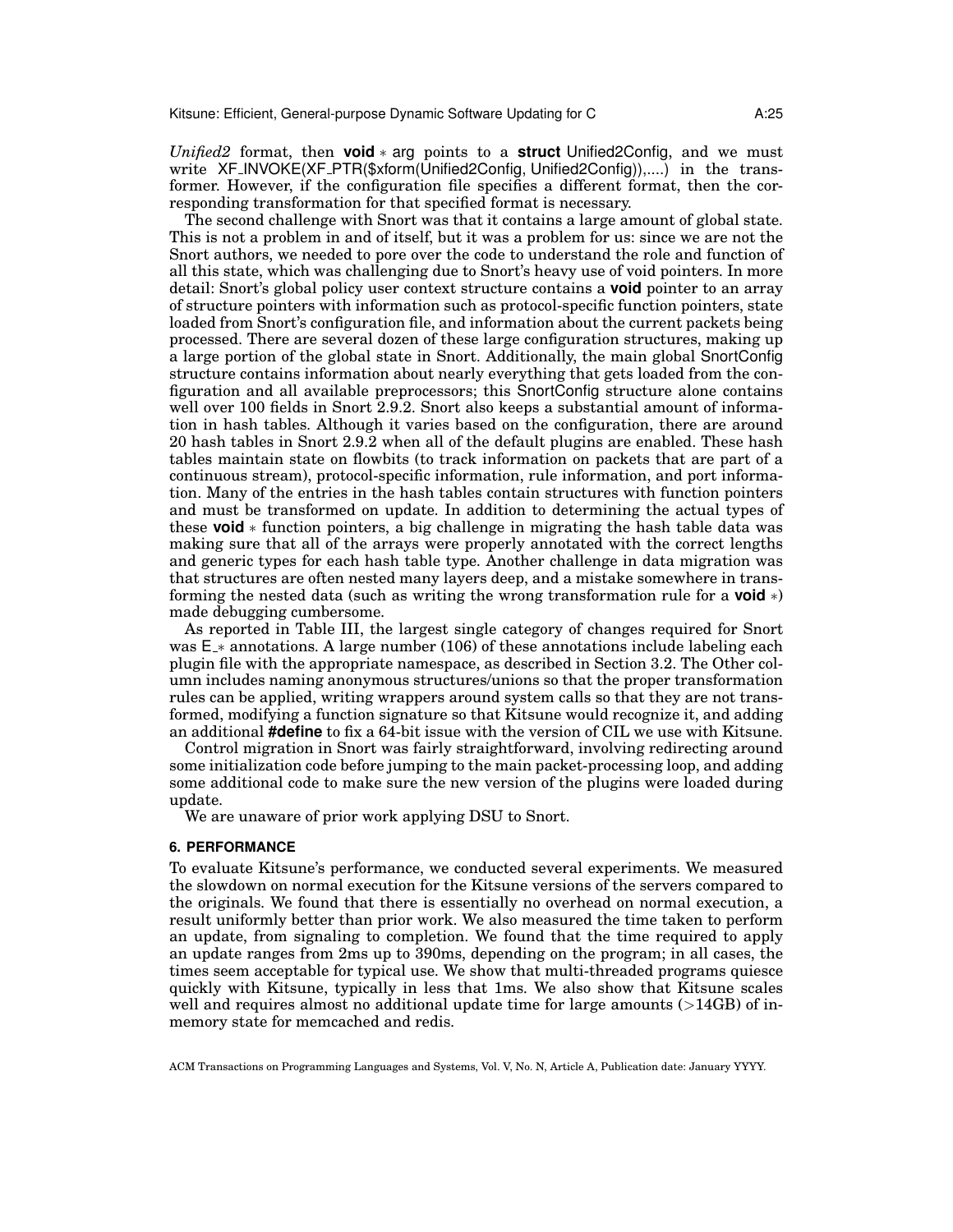| Program                                                            | Orig (SIQR) Kitsune Ginseng UpStare |           |           |           |
|--------------------------------------------------------------------|-------------------------------------|-----------|-----------|-----------|
| 64-bit, $4 \times 2.4$ Ghz E7450 (6 core), 24GB mem, RHEL 5.7      |                                     |           |           |           |
| vsftpd $2.0.6*$                                                    | $6.55s$ (0.04s)                     | $+0.75%$  |           |           |
| memcached 1.2.4                                                    | $59.30s$ (3.25s)                    | $+0.51%$  |           |           |
| redis 2.0.4                                                        | $48.05s$ (0.81s)                    | $-2.00\%$ |           |           |
| icecast 2.3.1                                                      | $10.11$ s (2.27s)                   | $-2.18%$  |           |           |
| snort $2.9.2$                                                      | $23.09s$ (0.50s)                    | $-1.74%$  |           |           |
| 32-bit, $1\times3.6$ Ghz Pentium D (2 core), 2GB mem, Ubuntu 10.10 |                                     |           |           |           |
| vsftpd $2.0.3*$                                                    | $5.96s$ (0.01s)                     | $+2.35\%$ | $+11.3%$  | $+41.6%$  |
| vsftpd $2.0.3^{\dagger}$                                           | $14.03s$ (0.02s)                    | $+0.29\%$ | $+1.47\%$ | $+6.64\%$ |
| memcached 1.2.4                                                    | $101.40s$ (0.35s)                   | $-0.49\%$ | $+18.4\%$ |           |
| redis 2.0.4                                                        | $46.13s$ (0.22s)                    | $-0.01\%$ |           |           |
| icecast 2.3.1                                                      | $35.71s$ (0.68s)                    | $+1.18\%$ | $-0.28%$  |           |
| snort $2.9.2$                                                      | $10.42$ s (0.50s)                   | $+1.73%$  |           |           |

Table IV. Normal execution performance overhead

<sup>∗</sup>CD+LS benchmark, †file download benchmark

### **6.1. Normal execution overhead**

We measured the overhead Kitsune adds to normal execution (as determined by compiling with the standard Makefile and running the resulting executable) for all programs except Tor, discussed separately below. For comparison, we also measured the overhead of Ginseng and UpStare 0.12.9 on programs they had previously benchmarked: vsftpd, memcached, and icecast for Ginseng, and vsftpd for UpStare.

We used the following workloads: For memcached, we ran memslap (2.5M operations using memslap's default workload). For redis, we used redis-benchmark (1M GET and 1M SET operations), and for a fair comparison, we modified the non-updating version of redis to use the standard memory allocation functions, as we had done to support xfgen. (Note that switching to standard malloc slightly *improves* redis' performance, since the custom allocator performs extra bookkeeping for tracking memory usage.) For vsftpd, we measured two separate tests. The first, which we call the *CD+LS benchmark*, performs the following interaction 2K times: connect to the server, change directories, and retrieve a directory listing. The second, performed only on the 32-bit platform, establishes a connection and downloads a 32-byte binary file 200 times. This test, which we call the *file download benchmark*, closely resembles tests reported in the UpStare and Ginseng papers [Neamtiu et al. 2006; Makris and Bazzi 2009]. For icecast, we used a benchmark originally developed for Ginseng [Neamtiu and Hicks 2009] that measures the time taken for 16 simultaneous clients to download 7 music files, each roughly 2MB in size. For all programs, we ran the client and server on the same machine, to factor out network latency. For Snort, to eliminate the variance in live traffic, we measured the time it took Snort to process a folder of captured packet files ranging from 343 to 304,298 packets per file. (We found that the file size of the captured packet file caused overhead to vary  $\pm 11\%$ , so we used a range of file sizes in our test.)

Table IV reports the results. We ran each benchmark 21 times and report the median time for the unmodified programs along with the semi-interquartile range (SIQR), and the slowdowns for Kitsune, Ginseng, and UpStare (the median time for each compared to the median original time). The top of the table gives results on a 24 core, 64-bit machine, and the bottom gives results on a 2 core, 32-bit machine. Ginseng only works in 32-bit mode and UpStare is only distributed in binary packages, which are only available for 32-bit systems.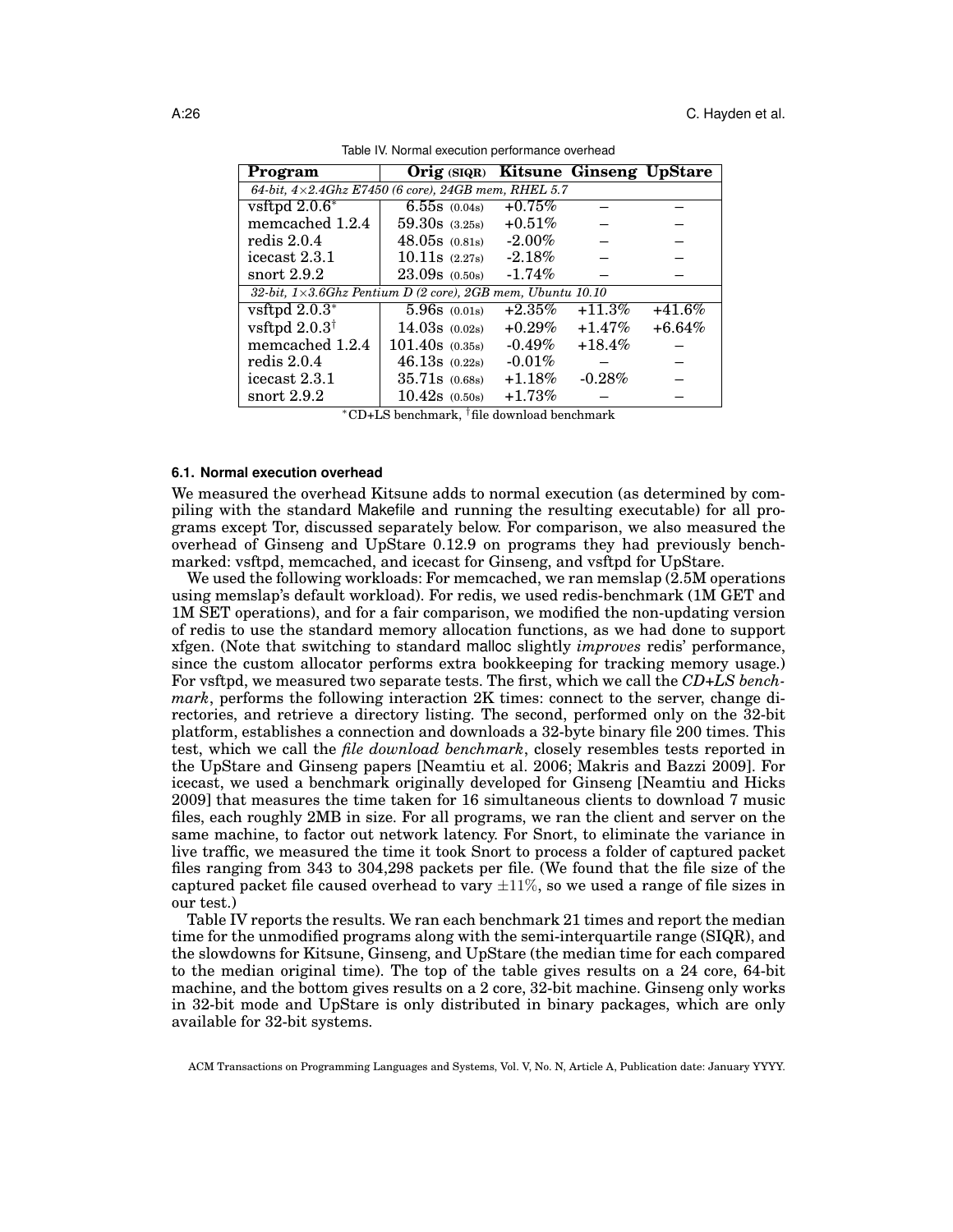| Program                                                            | Med.<br>(SIQR)                 | Min    | Max               |  |  |  |  |  |  |
|--------------------------------------------------------------------|--------------------------------|--------|-------------------|--|--|--|--|--|--|
| 64-bit, $4 \times 2.4$ Ghz E7450 (6 core), 24GB mem, RHEL 5.7      |                                |        |                   |  |  |  |  |  |  |
| vsftpd $\rightarrow 2.0.6$                                         | 2.99 <sub>ms</sub><br>(0.04ms) | 2.62   | $\overline{3.09}$ |  |  |  |  |  |  |
| memcached $\rightarrow$ 1.2.4                                      | $2.50ms$ (0.05ms)              | 2.27   | 2.68              |  |  |  |  |  |  |
| redis $\rightarrow 2.0.4$                                          | $40.27ms$ (0.97ms)             | 38.37  | 43.60             |  |  |  |  |  |  |
| icecast $\rightarrow 2.3.1$                                        | 171.34ms (34.44ms)             | 33.81  | 255.44            |  |  |  |  |  |  |
| tor $\rightarrow 0.2.1.30$                                         | $11.81ms$ (0.12ms)             | 11.65  | 13.83             |  |  |  |  |  |  |
| snort $\rightarrow 2.9.2.3$                                        | 390.37ms (5.82ms)              | 376.73 | 412.63            |  |  |  |  |  |  |
| 32-bit, $1\times3.6$ Ghz Pentium D (2 core), 2GB mem, Ubuntu 10.10 |                                |        |                   |  |  |  |  |  |  |
| vsftpd $\rightarrow 2.0.3$                                         | 2.62ms<br>(0.03ms)             | 2.52   | 2.71              |  |  |  |  |  |  |
| memcached $\rightarrow$ 1.2.4                                      | 2.44ms<br>(0.08ms)             | 2.27   | 3.12              |  |  |  |  |  |  |
| redis $\rightarrow 2.0.4$                                          | 30.62ms<br>(0.23ms)            | 30.05  | 32.40             |  |  |  |  |  |  |
| icecast $\rightarrow 2.3.1$                                        | 136.35ms (60.03ms)             | 34.82  | 267.38            |  |  |  |  |  |  |
| tor $\rightarrow 0.2.1.30$                                         | $10.43ms$ (0.46ms)             | 10.08  | 12.98             |  |  |  |  |  |  |
| snort $\rightarrow 2.9.2.3$                                        | 327.16ms<br>(5.62ms)           | 312.61 | 337.30            |  |  |  |  |  |  |

Table V. Kitsune update times

From this data, we can see that Kitsune adds essentially no overhead to normal execution: the performance differences range from -2.18% to 2.35%, which is well within the noise on modern systems [Mytkowicz et al. 2009]. In contrast, the overhead for Ginseng and UpStare is more significant: for Ginseng it is 11.3% and 18.4% for memcached and the vsftpd CD+LS benchmark, respectively, and for UpStare it is 41.6% for the CD+LS benchmark.

Previously published papers on Ginseng and UpStare report lower overheads for vsftpd than we report here. In particular, Ginseng's overhead was reported at 3% and UpStare's at 16% [Neamtiu et al. 2006; Makris and Bazzi 2009]. We believe the difference is that our CD+LS benchmark spends a high proportion of its time executing application code (handling a series of FTP commands and generating the directory listing), while the one used in these previous papers is simply a file download, which is mostly implemented as a single operating system call. In the latter case, the overhead introduced by the Ginseng and UpStare compilers is reduced because little application code is executed during the benchmark. We ran our second vsftpd benchmark—just a file download—to confirm this conjecture and measured 1.47% overhead for Ginseng and 6.64% for UpStare. These overheads are closer to the previously reported numbers, where the remaining difference is likely due in part to the use of a difference architecture, operating system, and C compiler version. We decided to report both benchmarks to provide a fuller picture, but the CD+LS benchmark more directly measures the overhead of Ginseng and UpStare, and is perhaps more representative. We note, for example, that UpStare reports overheads of 40% for an updateable version of PostgreSQL, for which query processing is largely implemented in the application, and thus highly affected by the UpStare's special-purpose compiler.

While we did not measure the overhead of Kitsune on Tor directly, we did test it by running a Tor relay in the wild. We chose this experiment because evaluating the raw performance overhead of Kitsune on Tor would have involved creating a synthetic Tor network, which would not have realistically approximated a real-world use case. Moreover, update times would most likely be hidden by network latency—a Tor user's visible performance is limited by the slowest link in the Tor circuit their connections are multiplexed over, and these connections are over the (slow, geographically distributed) Internet. This is unlike our other benchmark programs, as even though the interfaces to redis and memcached are network-based, those programs are typically hosted on high-bandwidth, low-latency links to their client applications.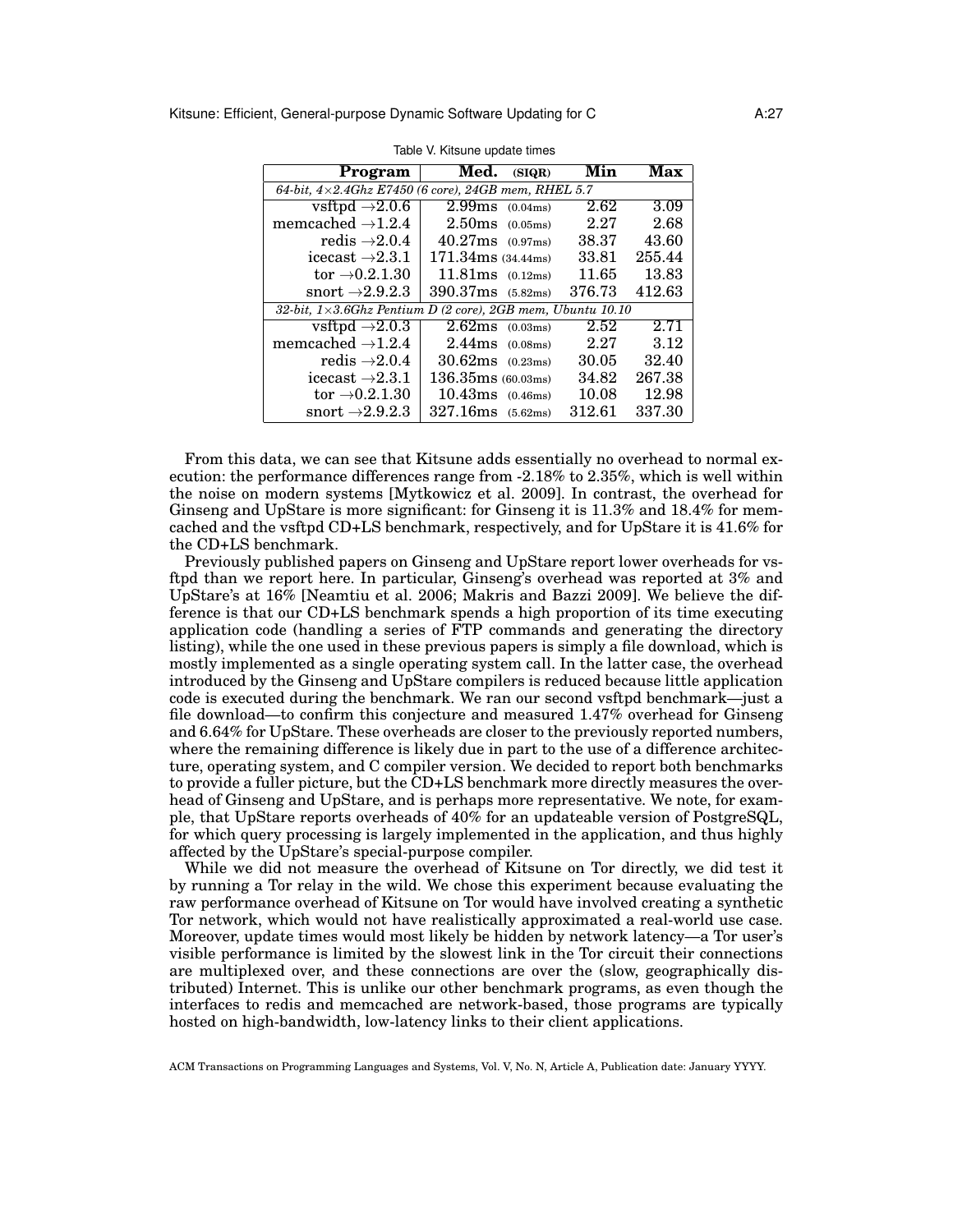We dynamically updated this relay from version 0.2.1.18 to version 0.2.1.30 (13 versions) as it was carrying traffic for Tor clients. We initiated several dynamic updates during periods of load, when as many as four thousand connections carrying up to 11Mb/s of traffic (up and down) were live. No client connections were disrupted (which would have been indicated by broken or renegotiated TLS sessions). Over the course of this experiment, our relay carried 7TB of traffic.

### **6.2. Time required for an update**

We also measured the time it takes to deploy an update with Kitsune, i.e., the total elapsed time for an update's preparation and execution, starting from when the update is signaled to when it has completed. The total time consists of roughly two parts: the time to reach *full quiescence* while each thread in a multi-threaded program pauses at an update point until all threads have reached one, and the time to perform control and data migration. Here we present direct measurements of the time taken to perform the last update in each program's streak. In the next two subsections we investigate full quiescence in more depth, and also consider the impact on updating for programs with large amounts of state.

Table V gives the median+SIQR, minimum, and maximum update times for the last program version we considered. For each program, we picked a suitable workload during which we did the update. For vsftpd, we updated after an FTP client had connected to and interacted with the server and ensured that none of the connections were interrupted during or after the update. For redis and memcached, we inserted 1,000 and 15,000 key-value pairs, respectively, prior to update, and verified that the same keyvalue pairs were present after the update. For icecast, we established one connection to a music source and 10 clients receiving that stream prior to updating and listened to the uninterrupted stream during and post-update. For Tor, we fully bootstrapped as a client, establishing multiple circuits through the network and communicating with directory servers, and then applied the update and ensured the circuits were maintained after updating. For Snort, we generated network traffic consisting of web browsing traffic, streaming music traffic, and file downloading traffic, and we saved the traffic to file. We then replayed the traffic as fast as possible as using Snort's built-in replay capability as we applied the update and verified that the packet count and attack detection logs were the same in the update and non-update case. We also ran Snort on live traffic and recorded very similar update times.

For most programs, the update times are quite small. The two programs with slightly longer update times are icecast and snort. For icecast, the delay occurs while the Kitsune runtime waits for each thread to reach an update point. This time is lengthened by one-second sleeps sprinkled throughout several of these threads; thus, Kitsune's ability to break out of blocking sleeps (Section 3.1) is essentially for keeping the update times low. For snort, the delay occurs because it loads fifteen shared objects (fourteen plugins and the main plugin engine) dynamically during startup, and these new versions must also be loaded in during update. This adds ∼100ms to the update time (Section 3.2).

### **6.3. Time required for full quiescence**

The design of several prior DSU systems focused on making update times fast, and identified the need to reach full quiescence as potentially imposing an unacceptable delay [Neamtiu and Hicks 2009; Chen et al. 2011; Chen et al. 2006]. Therefore we decided to study several multi-threaded programs in addition to the three already considered (snort, memcached, and icecast) to see, if we were to update them with Kitsune, whether the time to reach full quiescence would be acceptable. Our results in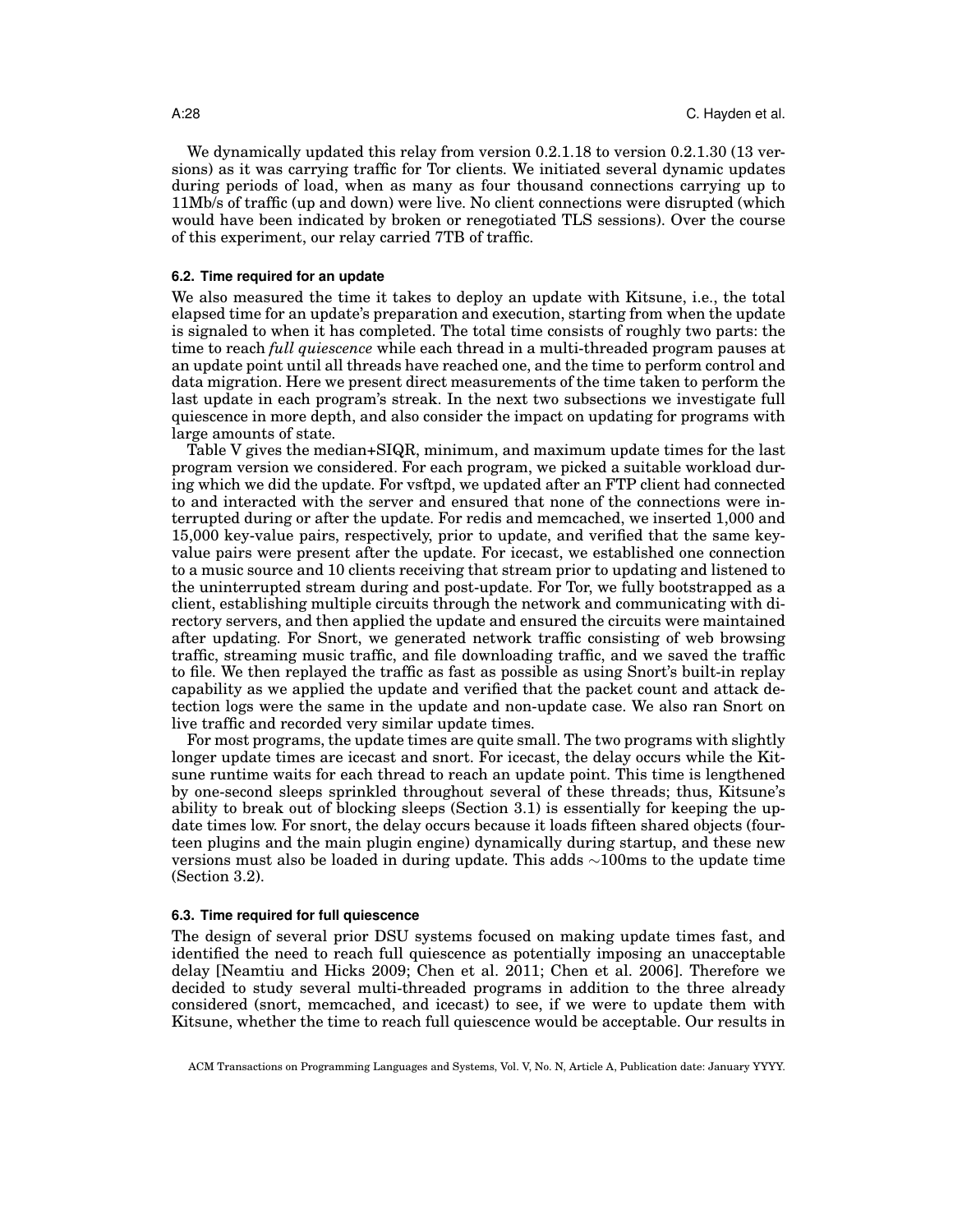this subsection show that the changes required to support full quiescence were small, and quiescence could be achieved fairly quickly (in less than 1ms).

For our study, we considered Apache httpd, iperf, Space Tyrant, and suricata, covering the domains of web hosting, Internet profiling, gaming, and intrusion detection, respectively. We discuss these programs in more depth below. For each program we added a handful of calls to kitsune update to identify legal update points, and we made some changes of the kind described in Section 3.1. Then we measured the *quiescence time*, which is the time elapsed between the first thread reaching an update point (following the receipt of a SIGUSR2 signaling an available update) and the last thread reaching one.

Next, we describe the programs in more detail, along with the changes we made to them, and then discuss the experimental results.

*6.3.1. Changes to support full quiescence.* The first three columns of Table VI describe the size and thread structure of our four subject programs. We consider each in turn.

*Apache httpd.* Apache httpd is a widely used web server. We configured httpd to use thread-based concurrency with 3 worker threads. To achieve full quiescence quickly, we first needed to make the standard changes described in Section 2 and summarized in the last three columns of Table VI. We report the number of update points and lines of code changed for each program and keep a separate count of the changes that include calls to our library. In the remainder of this section, we describe only the changes given in the Manual Changes column, i.e., those that tweak existing program code beyond adding/substituting calls to Kitsune.

For httpd, the only such change was modifying a loop written to immediately retry an interrupted poll operation to break out of the loop if an update is requested. We used a workload of downloading a large file from the httpd server.

*Iperf.* Iperf is a program that measures the network performance (e.g., bandwidth, delay jitter, and datagram loss) between two machines. Although the same executable is used for both client and server modes, we only modified the server code to reach update points during execution. Iperf has 3 threads at startup and an additional thread for each connected client. The main thread has a conditional wait in a while loop. We added an additional update-request–flag check to jump back to the update point when needed. We measured iperf quiescence times while a client (running on the same machine) performed a network measurement.

*Space Tyrant.* Space Tyrant is a server for a text-based, multiplayer space strategy game. At startup, Space Tyrant has 3 threads, and it creates 2 more for each connected player. Space Tyrant implements long sleep operations using loops that check for server-shutdown events between shorter sleeps. We added an additional updaterequest-flag to jump back to the update point when needed. Space Tyrant's threads required no additional modification. We updated Space Tyrant while it had 5 concurrent telnet client connections.

*Suricata.* Suricata is a network intrusion detector that monitors the packets that pass through a network interface. By default, Suricata is configured to use 11 threads. One thread required special treatment: It calls into libpcap's blocking pcap dispatch function to process packets. libpcap provides a function pcap breakloop that can be called from a signal handler to interrupt pcap dispatch. We install a thread-specific handler function (cf. Section 3.1.2) to break out of the loop when an update signal is received.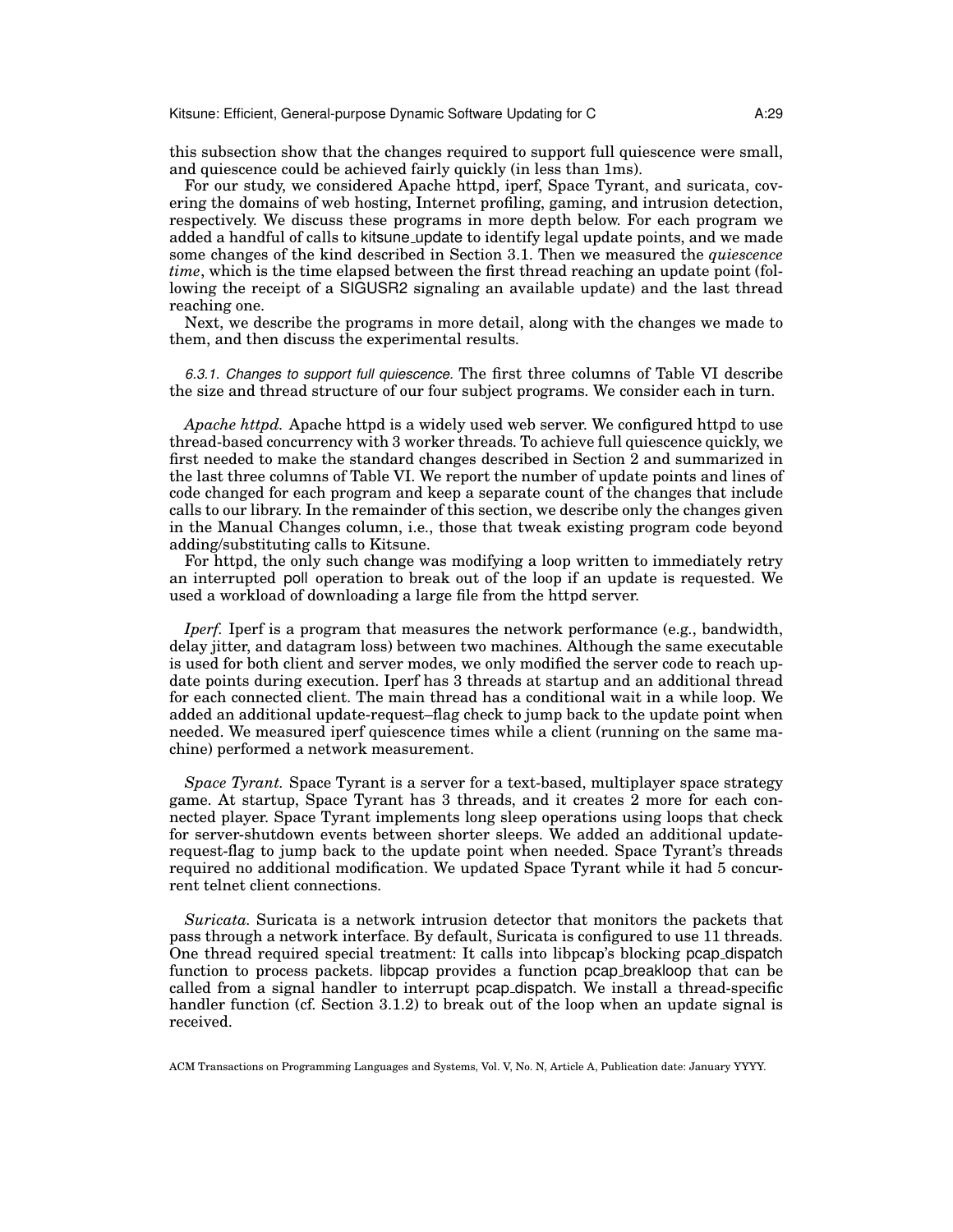|                       | LoC |                                             | Upd Changed | Required              |
|-----------------------|-----|---------------------------------------------|-------------|-----------------------|
| Program               |     | Total $\vert$ # of Threads $\vert$ Pts      | LoC $(+)$   | <b>Manual Chgs</b>    |
| httpd- $2.2.22$       |     | $232,651$   $2+c^*$ , $c=3$   5             | 7(5)        | $3$ (Cond. Var. Loop) |
| iperf- $2.0.5$        |     | $3.996 \mid 3 + n^{\circ}$ , $n = 1 \mid 5$ | 8(3)        | $1$ (Cond. Var. Loop) |
| space-tyrant- $0.354$ |     | 8,721   $3 + 2n^{\circ}$ , $n = 5$   6      | 8 (6)       | $1$ (Thread Sleeps)   |
| suricata-1.2.1        |     | $260,344   8+c^*, c=3   7$                  | 11(6)       | $1$ (libpcap break)   |

Table VI. Multithreaded quiescence experiment: Program thread and modification information

 $*$ Configurable: c workers  $*$   $\overline{\text{Varies by } n}$  connected clients

†Calls to Kitsune excluding update

|  |  | Table VII. Multithreaded quiescence experiment: Program quiescence times |  |  |
|--|--|--------------------------------------------------------------------------|--|--|
|  |  |                                                                          |  |  |

|                               |          | $w/Load$ (ms) | $\overline{w/o}$ Load (ms) |                 |  |
|-------------------------------|----------|---------------|----------------------------|-----------------|--|
| Program                       | All Chgs | Upd only      | All Chgs                   | <b>Upd only</b> |  |
| httpd- $2.2.22$               | 0.185    | 0.230         | 0.123                      | 0.150           |  |
| iperf- $2.0.5$                | 0.193    | <b>DNQ</b>    | 0.169                      | <b>DNQ</b>      |  |
| space-tyrant-0.354            | 0.426    | 20.583        | 0.078                      | 20.304          |  |
| suricata-1.2.1<br><b>DATO</b> | 0.503    | 68.098        | 0.378                      | <b>DNQ</b>      |  |

DNQ = Does not quiesce.

In our tests we ran Suricata with a default set of 7,946 packet analysis rules. We requested an update as Suricata processed the packets produced by a constant stream of 10 concurrent http requests and one large file download.

*6.3.2. Experimental results.* Table VII reports the median quiescence times of 11 benchmark runs. All tests were run on a machine with an Intel Core 2 Duo T5550 processor with 2GB of memory. For each program, we measured the time taken to reach full quiescence under two workloads: while the server was idle (i.e., no connected clients) and while performing the (program-dependent) work described in the previous section. The idle workloads were used to reveal problematic cases where threads block indefinitely waiting for input.

The *Upd only* columns show quiescence times when programs are only modified to contain update points, but not the changes to handle blocking calls tabulated in the rightmost column of Table VI. The *All chgs* columns measure quiescence times when the full set of changes is made. We find that dealing with blocking calls is crucial: for several of the programs, without such support the programs will either not quiesce at all, or take a long time to do so. When blocking calls are dealt with, we reach full quiescence quickly for both workloads.

### **6.4. Time and memory required for data migration**

As mentioned in Section 6.2, update times depend in part on the time to perform data migration. xfgen-generated migrations could traverse significant portions of the heap, and thus for some updates the update time may vary with the size of the program state. Large heaps could also be a limiting factor when performing an update due to the need to allocate new data structures during an update. We consider both issues in this subsection.

Among our benchmark programs, the ones most likely to have a large heap are memcached and redis, which implement in-memory databases/caches. Thus, we performed a series of experiments in which we update memcached and redis with varying heap sizes. The experiments were performed on an Intel Core i7-3770K CPU @ 3.50GHz (8 cores) with 16GB RAM running 64-bit Ubuntu 12.04 LTS. The hard drive of this machine is 250GB at 5400 RPM with 8MB Cache (2.5" SATA 3.0Gb/s).

ACM Transactions on Programming Languages and Systems, Vol. V, No. N, Article A, Publication date: January YYYY.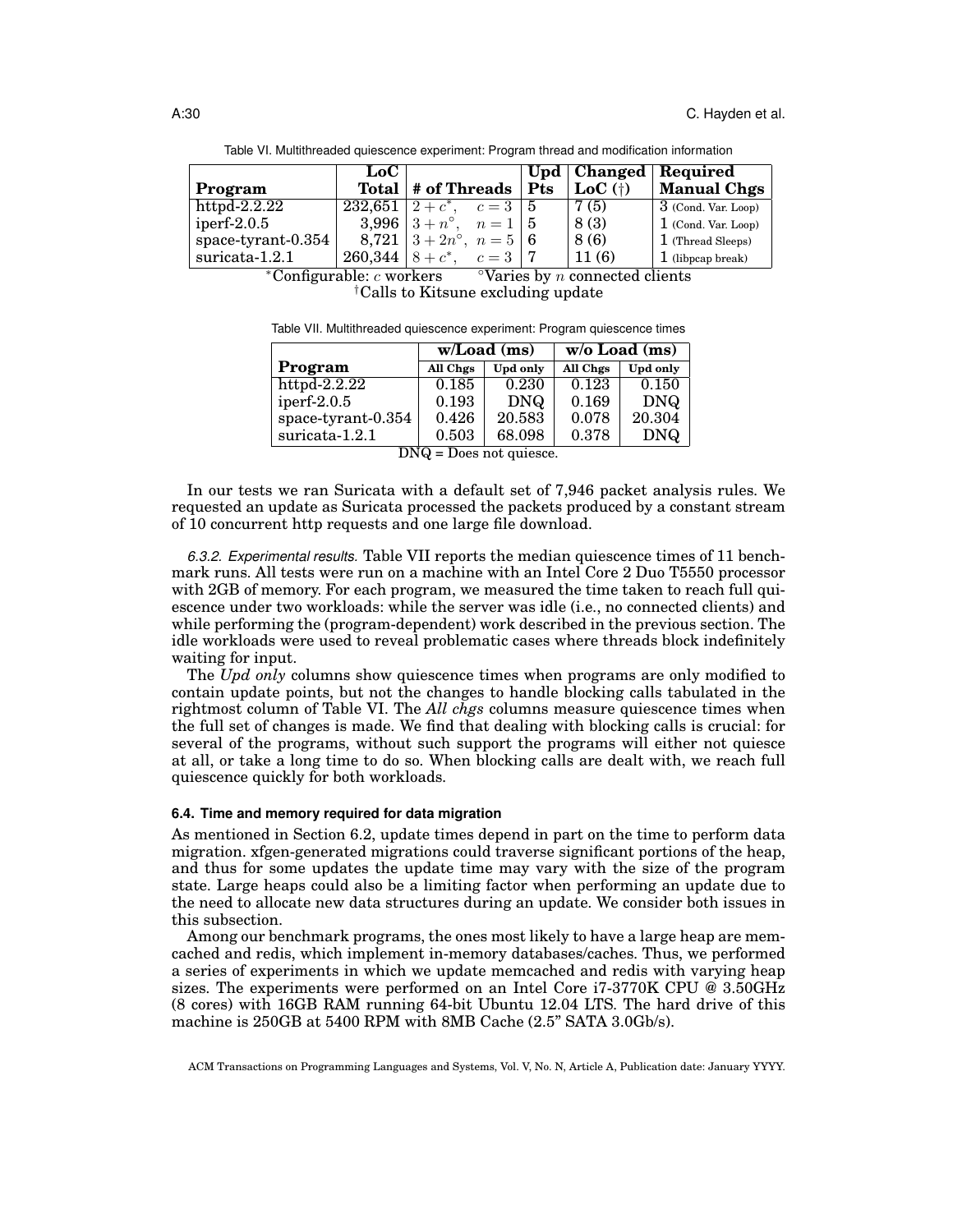| Num       | <b>RSS</b> |        | +Kit                                           | Total | SIQR  |
|-----------|------------|--------|------------------------------------------------|-------|-------|
| Entries*  | (GB)       | +Kit   | w/Upd                                          | (ms)  | (ms)  |
| 1,000,000 | 2.17       | 0.013% | 0.032%                                         | 2.737 | 0.248 |
| 2,000,000 | 4.34       | 0.007% | 0.018%                                         | 2.677 | 0.959 |
| 3,000,000 | 6.50       | 0.004% | 0.010%                                         | 2.698 | 0.338 |
| 4,000,000 | 8.67       | 0.003% | 0.008%                                         | 2.817 | 0.156 |
| 5,000,000 | 10.85      | 0.003% | $0.007\%$                                      | 2.650 | 0.133 |
| 6,000,000 | 13.00      | 0.002% | 0.006%                                         | 2.684 | 0.239 |
|           |            |        | *Entries are $(\sim 10B, \sim 2KB)$ text pairs |       |       |

Table VIII. Memcached - Median of 11 Trials

Table IX. Redis- Large Heap/Large Entries - Median of 11 Trials

| Num       | $_{\rm RSS}$ |        | +Kit   | Cold                                             | Time   | SIQR  |
|-----------|--------------|--------|--------|--------------------------------------------------|--------|-------|
| Entries*  | (GB)         | +Kit   | w/Upd  | Start (s)                                        | (ms)   | (ms)  |
| 1,000,000 | 2.07         | 0.017% | 0.313% | 5                                                | 22.445 | 0.324 |
| 2,000,000 | 4.14         | 0.008% | 0.156% | 11                                               | 20.097 | 1.244 |
| 3,000,000 | 6.22         | 0.006% | 0.104% | 17                                               | 24.683 | 2.726 |
| 4,000,000 | 8.26         | 0.004% | 0.078% | 22                                               | 19.877 | 2.969 |
| 5,000,000 | 10.38        | 0.003% | 0.062% | 28                                               | 21.584 | 4.279 |
| 6,000,000 | 12.45        | 0.003% | 0.052% | 34                                               | 16.643 | 1.268 |
|           |              |        |        | *Entries are $(\sim$ 1KB, $\sim$ 1KB) text pairs |        |       |

Table X. Redis- Large Heap/Small Entries - Median of 11 Trials

| Num        | RSS   |           | +Kit   | Cold      | <b>Time</b> | <b>SIQR</b> |
|------------|-------|-----------|--------|-----------|-------------|-------------|
| Entries*   | (GB)  | +Kit      | w/Upd  | Start (s) | (ms)        | (ms)        |
| 16,000,000 | 2.99  | 0.012%    | 0.216% | 6         | 21.048      | 5.113       |
| 32,000,000 | 5.97  | $0.006\%$ | 0.108% | 12        | 22.639      | 4.137       |
| 48,000,000 | 9.33  | $0.004\%$ | 0.069% | 19        | 22.538      | 6.034       |
| 64,000,000 | 11.95 | $0.000\%$ | 0.051% | 23        | 19.596      | 5.846       |

<sup>∗</sup>Entries are (∼10B,∼10B) text pairs

Table VIII shows how memcached update times vary with heap size when updated from version 1.2.3 to 1.2.4; in these runs, we allowed up to 13GB to be cached using the command line options because this is essentially the maximum the application can consume on this machine configuration. Each key is approximately 10 bytes and each value is approximately 2 KB; the length is approximate because each consists of a fixed-length string concatenated with an increasing integer, and 10 bytes and 2KB are the average sizes respectively. The first two columns of the table show the number of entries and maximum resident set size (RSS) of (normally compiled) memcached during the benchmark run. The third column shows the maximum RSS of Kitsune-enabled memcached, including the Kitsune executable and the driver program, expressed as a percentage increase over the RSS of normal memcached. The fourth column shows the maximum RSS of Kitsune-enabled memcached when the program updates during the benchmark run, thus giving a sense of the additional memory requirements during a dynamic update. This measurement includes all allocated data structures used for bookkeeping during the update and the memory used by having the additional program version loaded. The last two columns list the median time and the SIQR for 11 runs. From this table, we can see from the table that update times are essentially invariant with heap size, taking just a few milliseconds, and the additional memory overhead is also quite small.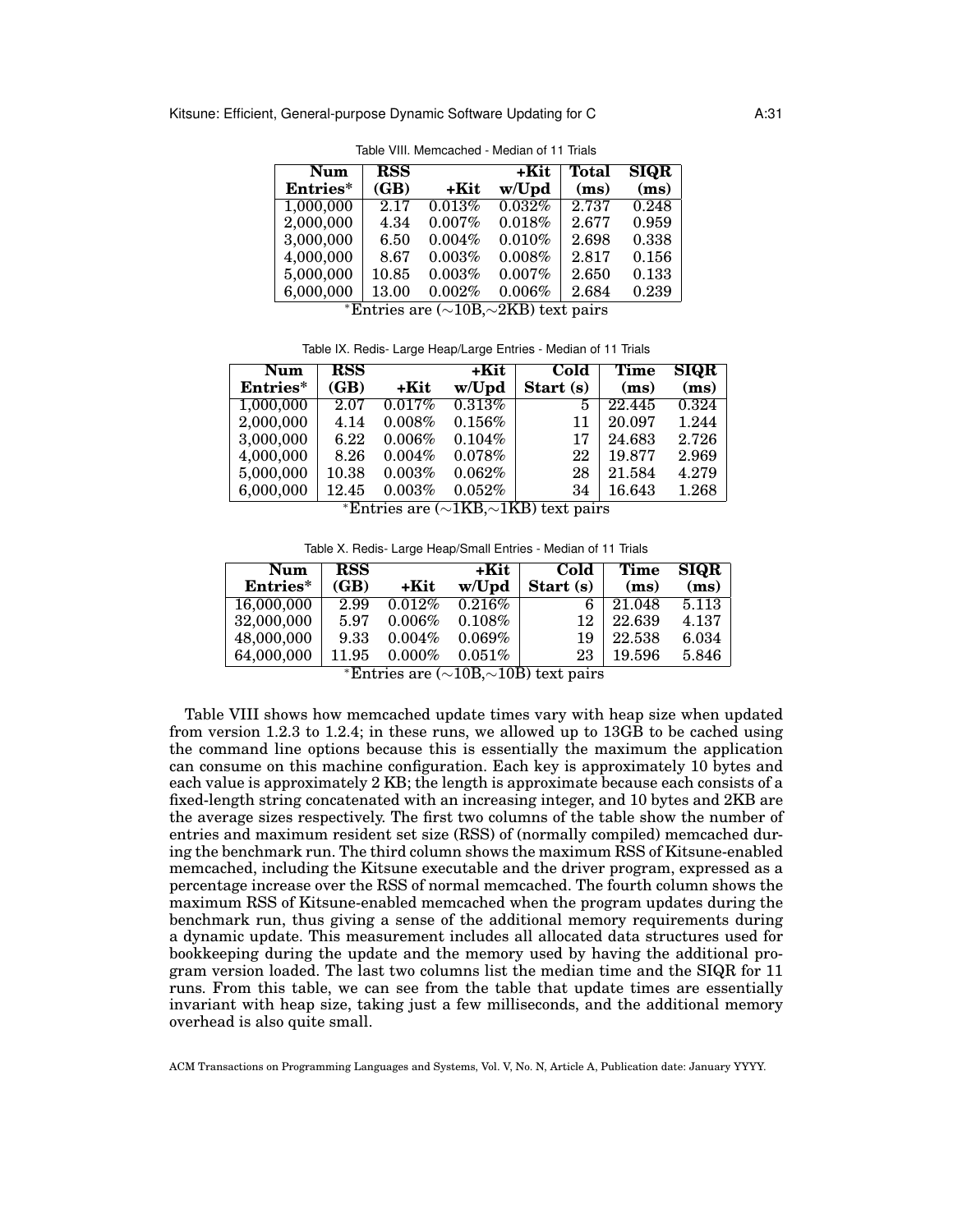| <b>Num</b> | <b>RSS</b> | Deep                  | <b>Shallow</b><br>Cold |     | Deep           | <b>Shallow</b>     | <b>Mod</b> |  |
|------------|------------|-----------------------|------------------------|-----|----------------|--------------------|------------|--|
| Entries*   | (GB)       | w/Upd                 | w/Upd                  | (s) | (s)            | (s)                | (ms)       |  |
| 1,000,000  | 2.07       | $39.1\%$              | 38.7%                  | 5   | 3.743          | 3.544              | 22.445     |  |
| 2,000,000  | 4.14       | 39.3%                 | 38.7%                  | 11  | 7.532          | 7.087              | 20.097     |  |
| 3,000,000  | 6.22       | $40.4\%$              | $40.2\%$               | 17  | 11.886         | 11.264             | 24.683     |  |
| 4,000,000  | 8.26       | 39.3%                 | 39.2%                  | 22  | 15.340         | 14.493             | 19.877     |  |
| 5,000,000  | 10.38      | $40.9\%$ <sup>†</sup> | $38.9\%$ <sup>†</sup>  | 28  | $22.332^+$     | $21.235^{\dagger}$ | 21.584     |  |
|            | $+T$<br>.  |                       | $-$<br>$-1$            |     | $+ \mathbf{m}$ | <b>TIP</b>         |            |  |

Table XI. Redis-traverse Comparisons - Median of 11 Trials

<sup>∗</sup>Entries are (∼1KB,∼1KB) text pairs †Page Faults

Tables IX and X show how update times for redis vary with heap size when updating from version 2.0.2 to 2.0.3, with ∼1KB and ∼10B keys and values, respectively. The first two columns of these tables again show the number of entries and resident set size. The third and fouth columns show the additional memory overhead incurred by running with Kitsune and by updating. The third-to-last columns show the cold start times (loading the database from disk) for comparison. The last two columns give the median update time and SIQR of 11 trials. From these results, we can see that, overall, update times remain nearly constant across all heap sizes and, as with memcached, memory overhead is also quite small.

Recall from Section 5.2.2 that we modified redis to eliminate the need to traverse the heap for our update streak. Table XI reports on an experiment in which we measured the update times from version 2.0.2 to 2.0.3 with ∼1KB keys and values, but with the key-value structure type changed, thus forcing the heap to always be traversed.

The second column shows the maximum resident set size of (normally compiled) redis from Table IX for comparison. The third column shows the additional overhead if we were to traverse the entire heap, including all of the database entries, mallocing (deep-copying) a new structure for each traversed entry and immediately freeing the old entry once the new one is allocated. The fourth column shows the additional overhead if we were to traverse the entire heap but modifying memory in-place, obviating the need to malloc a new structure and free the old one. Columns three and four have a very similar memory footprint because the old copy of the structure is immediately freed when it is allocated in the deep-copy case, and no additional memory is allocated; the main source of memory overhead in this case is the bookkeeping necessary to traverse millions of entries. The number of these bookkeeping structures scale along with the size of the heap, so the overall percentages in columns three and four remain roughly constant.

The fifth column of the table shows the cold start times (loading the database from disk) for comparison. The sixth column reports update times when the traversal requires a deep-copy of all entries, and the next column reports update times when the traversal requires only modifying entries in-place. The last row of the table, 5,000,000 entries, incurred some page faults causing the update times to be a bit slower. Finally, the last column shows update times when traversals are not required (for comparison from Table IX). These results show that even in the worst case, when the entire heap must be traversed, a dynamic update is still faster than the cold start time for  $\sim$ 1KB sized key-value pairs.

## **7. RELATED WORK**

In this section we consider recent work that supports DSU for programs written in C and C++; these languages impose stringent constraints on a DSU system's design. Table XII characterizes the mechanisms used to implement Kitsune and other recent C/C++ DSU systems. Ekiden [Hayden et al. 2011], Ginseng [Neamtiu et al. 2006],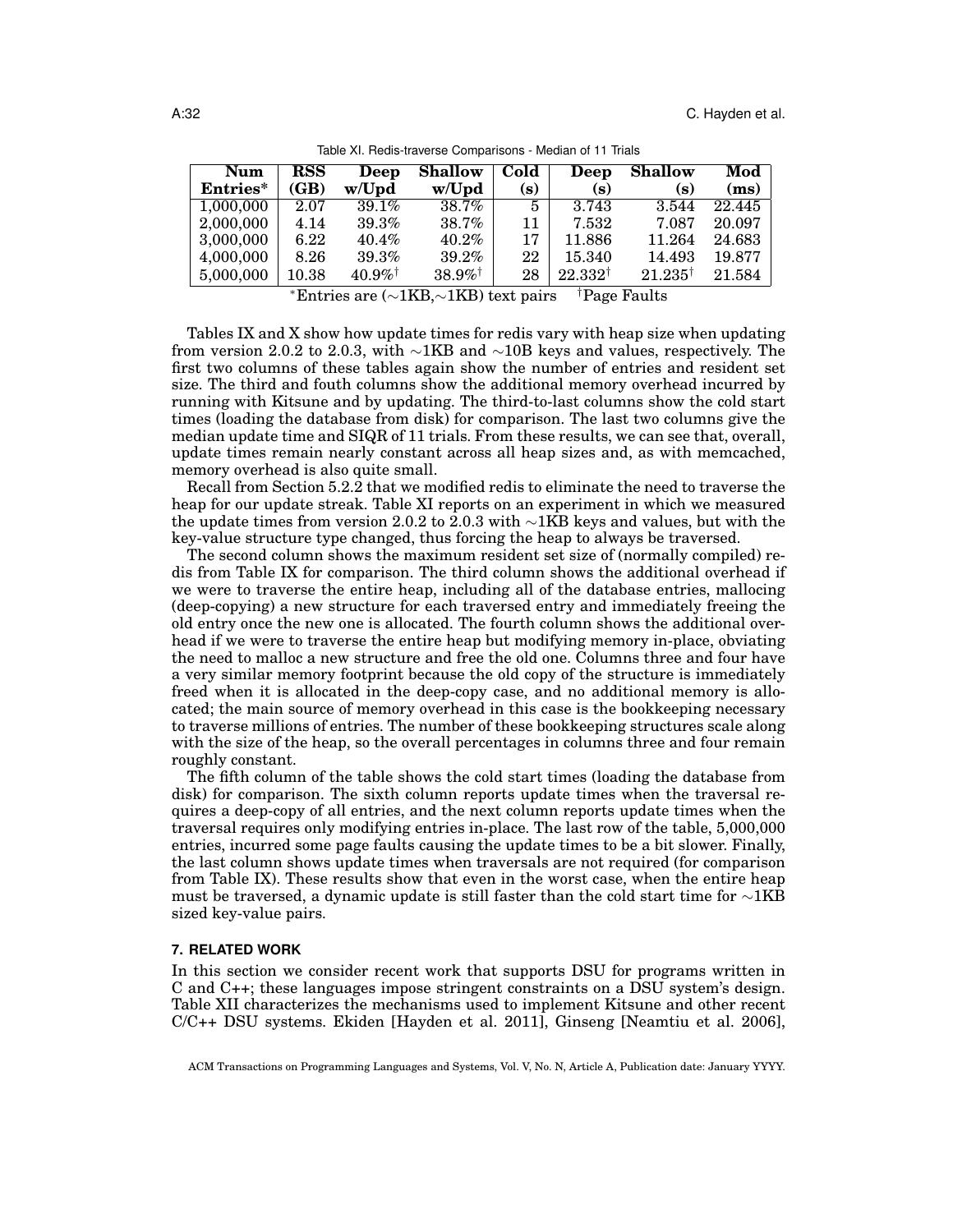|                                     |          |                      |                                   | Code upd Data upd      |          |          | Timing   |            |  |
|-------------------------------------|----------|----------------------|-----------------------------------|------------------------|----------|----------|----------|------------|--|
|                                     | tramp    | $\operatorname{ind}$ | prog                              | repl                   | shdw     | wrap     | nonacty  | upd pts    |  |
| DynaMOS <sup>4</sup>                | $\times$ |                      |                                   |                        | $\times$ |          |          |            |  |
| Ekiden                              |          |                      | $\times$                          | $\times$               |          |          |          | $\times$   |  |
| $\mbox{Ginseng}^{12345}$            |          | X                    |                                   |                        |          | $\times$ |          | $\times$   |  |
| $K42^{25}$                          |          | $\times$             |                                   | $\times$               |          |          | ×        |            |  |
| Ksplice                             | $\times$ |                      |                                   |                        | ×        |          | $\times$ |            |  |
| ${\rm OPUS^2}$                      | $\times$ |                      |                                   |                        |          |          | $\times$ |            |  |
| $\rm LUCOS/POLUS^{245}$             | $\times$ |                      |                                   | $\times$               |          |          |          |            |  |
| $UpState^{23}$                      |          |                      | $\times$                          | $\times$               |          |          |          | $(\times)$ |  |
| DynSec <sup>4</sup>                 | $\times$ |                      |                                   |                        | $\times$ |          |          |            |  |
| <b>PROTEOS</b>                      |          |                      | $\times$                          | ×                      |          |          |          | $(\times)$ |  |
| Kitsune                             |          |                      | $\times$                          | $\times$               |          |          |          | $\times$   |  |
| $\frac{1}{2}$ needs deep analysis   |          |                      |                                   | mixes old and new code |          |          |          |            |  |
| <sup>2</sup> inhibits optimizations |          |                      | <sup>5</sup> relaxed thread sync. |                        |          |          |          |            |  |

Table XII. Comparing DSU systems for C/C++

2 inhibits optimizations

<sup>3</sup>pervasive instrumentation

OPUS [Altekar et al. 2005], POLUS [Chen et al. 2011], UpStare [Makris and Bazzi 2009], and DynSec [Payer et al. 2013; Payer and Gross 2013] target applications, while Ksplice [Arnold and Kaashoek 2009], K42 [Baumann et al. 2005], LUCOS [Chen et al. 2006], DynaMOS [Makris and Ryu 2007], and PROTEOS [Giuffrida et al. 2013] support (or are) OS kernels. (LUCOS is essentially a version of POLUS that uses VMMs to effect changes in operating systems; all comments we make about the latter apply to the former.) We discuss tradeoffs resulting from these mechanism choices, and argue that Kitsune provides the greatest flexibility and best performance with modest programmer effort. The footnotes in the table summarize the discussion below. (A direct comparison to two systems, Ginseng and UpStare, appears at the end of the introduction.)

*Code updates.* Most systems effect code updates at the granularity of individual functions (or objects). As noted in the first column, Ksplice, OPUS, DynaMOS, PO-LUS, and DynSec insert, at run-time, a trampoline in the old function to jump to the function's new version.<sup>8</sup> As noted in the second column, Ginseng and K42 use indirection: Ginseng compiles direct function calls into calls via function pointers, while the K42 OS's object handles are indirected via a hand-coded *object translation table* (OTT); updates take effect by redirecting indirection targets to the new versions.

There are several drawbacks to using these mechanisms. Trampolines require a writable code segment, which makes the application vulnerable to code injection attacks. Trampoline-based updating may break programs optimized using inlining, since it presumes to know where the start of a function is, so POLUS and OPUS both forbid inlining. (Ksplice is able to account for the compiler's inlining decisions.) Using indirect calls adds overhead to normal execution and also inhibits inlining. Most onerously, neither trampolines nor indirections support updating functions that never (or rarely) exit, such as main, which changes relatively frequently [Hayden et al. 2012d], or functions that contain event-handling loops, such as the scheduling loop in the OS. In the best case, programmers must refactor the program to place long-running loop bodies in separate functions (e.g., using "loop extraction" [Neamtiu et al. 2006]).

<sup>8</sup>The first instruction of the function is replaced by a jump to a small piece of code, the *trampoline*, that executes the replaced instruction and then jumps to the function's new version.

ACM Transactions on Programming Languages and Systems, Vol. V, No. N, Article A, Publication date: January YYYY.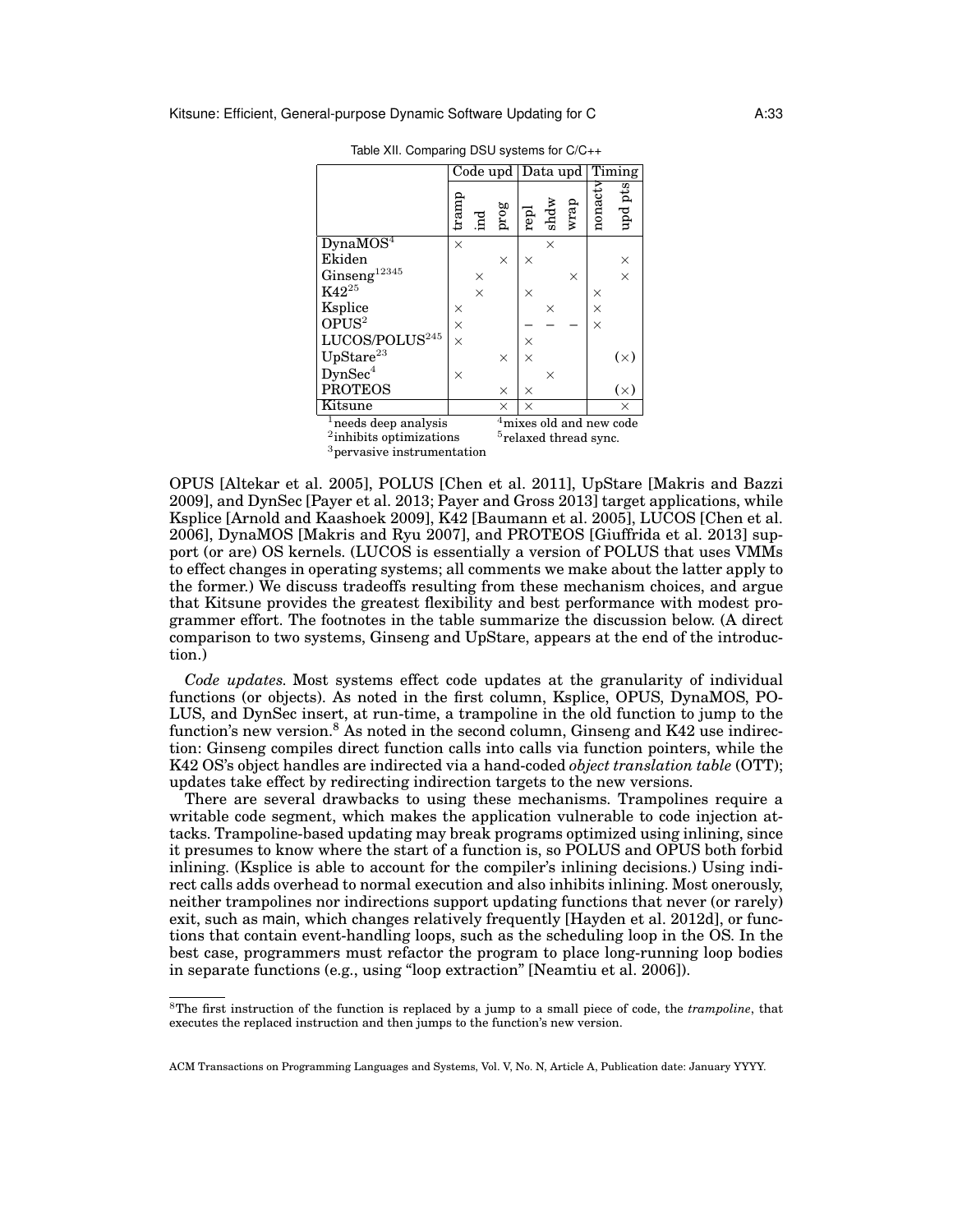The remaining four systems, UpStare, Ekiden, PROTEOS, and Kitsune, support more general changes by updating at the granularity of the whole program or process rather than individual functions. PROTEOS performs updates at the process-level by placing virtual end-points in its IPC implementation, which allows the kernel to atomically rebind the virtual endpoints at update time, replacing the whole process at once. UpStare loads in code for the new program and then performs *stack reconstruction*: the running program automatically *unwinds* the current stack one function at a time back to main, and then *rewinds* the stack to a new-version program point specified by the programmer. In contrast, Kitsune relies on the programmer to migrate control to the equivalent new-version program point.

Kitsune's manual approach pays dividends in both better performance and simpler semantics. To allow updates to happen at any program point, UpStare's compiler adds unwinding/rewinding code to all functions; while convenient, this code adds substantial performance overhead to normal execution. Moreover, to exploit UpStare's flexibility, a developer must carefully define how to map from all possible old-version thread stacks to new-version equivalents. UpStare reduces this burden, allowing the programmer to limit updates to fewer program points, just as Kitsune does. But then the value of general-purpose stack reconstruction is less clear. Kitsune allows all compiler optimizations,<sup>9</sup> and code to support control migration imposes no overhead during normal execution since such code only appears on program paths leading to update points, and these paths tend not to intersect with normal execution paths. Moreover, expressing control migration in the code rather than in a specification to the side is arguably advantageous: with only a few update points there is very little code to write, and its presence in the program makes the update semantics explicit and easier to understand. Ekiden, the precursor of Kitsune, effects updates by transferring state to a new-version process; it employs roughly the same API as Kitsune and enjoys its benefits of high flexibility and low overhead, but updates take longer and require more memory.

*Data updates.* Returning to Table XII, we can see that most systems handle data structure representation changes by using *object replacement*, in which the programmer, or system, can allocate replacement objects and initialize them using data from the old version. Ksplice and DynaMOS leave the old objects alone but allocate *shadow data structures* that contain only the new fields. Ginseng uses an approach called *type wrapping* wherein programs are compiled so that **struct**s have an added version field and extra "slop" space to allow for future growth. Calls to mediator functions are inserted to access updatable objects, and these calls initiate transformation of those objects that are not up to date.

Shadow data structures have the benefit that fewer functions are changed by an update: if we add a new field to a **struct**, then only code that uses that field is affected, rather than all code that uses the **struct**. But programmers must write additional code to deal with shadow fields and manage their lifetimes, which imposes run-time overhead and clutters the software over time. Type wrapping has the benefit that there is no need to find objects in order to update them; rather, object transformation will occur lazily as the new version executes. But type wrapping has several limitations: (1) mediator functions slow normal execution; (2) the added slop space hurts performance (e.g., cache locality) and may prove insufficient for some changes; (3) the change in representation forbids certain coding idioms (e.g., involving typecasts to/from **void**∗);

 $9$ Compiling the updatable program to use position-independent code (PIC) sacrifices a register. However, modern servers are often already compiled with PIC to enable address-space layout randomization.

ACM Transactions on Programming Languages and Systems, Vol. V, No. N, Article A, Publication date: January YYYY.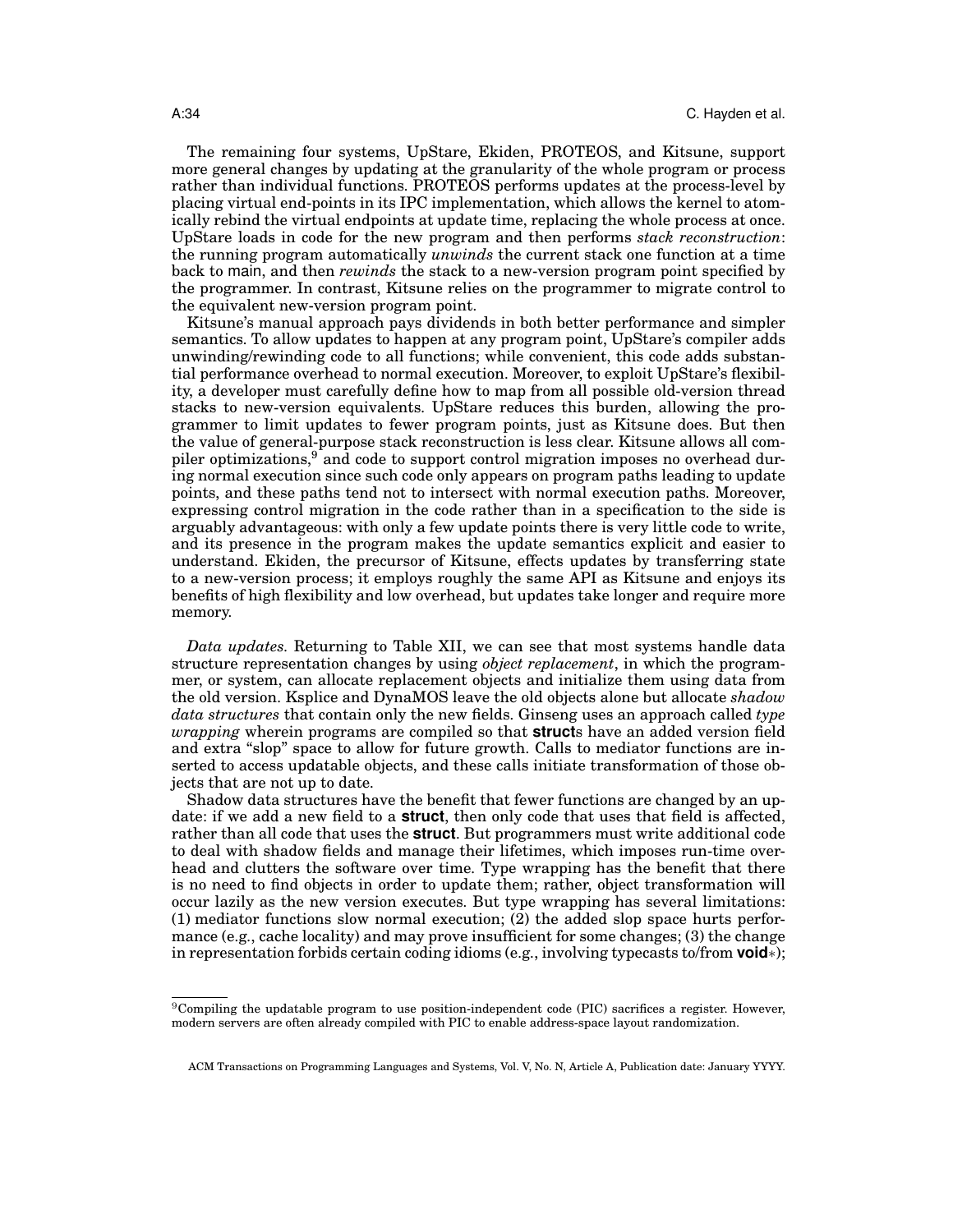and (4) the whole-program static analysis underlying Ginseng's type wrapping has trouble scaling.

Object replacement adds the least overhead to normal execution, but there must be a way to find all instances of changed objects (e.g., by chasing pointers from global variables) and redirect these pointers to newly allocated, transformed objects. K42's coding style makes this easy—the system can just traverse the OTT—but most applications are not written this way. Kitsune's xfgen tool is able to generate traversal code given relatively small specifications and some type annotations; in other systems, the programmer burden is much higher. Note that DSU for type-safe languages can avoid xfgen's traversal generation: the garbage collector can automatically find and initiate transformation of changed objects [Subramanian et al. 2009; Gilmore et al. 1997] without need of further type annotations.

That said, object replacement in Kitsune is not a panacea. For one, xfgen does not currently support migrating a pointer to the interior of an object before the object itself has been migrated. Type wrapping is not limited in this way because the address of the interior object will not change between versions. However, type wrapping does suffer from a related problem where other data structures may hold onto an address inside a wrapped type (what Neamtiu and Hicks call an *abstraction-violating alias* [Neamtiu et al. 2006]), which will delay the update. Another problem with object replacement in Kitsune is that all migration takes place at update time, potentially producing a lengthy pause in execution. Type wrapping postpones transformation of data until it is accessed, which amortizes the transformation cost over the post-update execution. However, type wrapping's lazy approach could have the undesirable of effect of delaying the pause until the application is performing a time-critical request.

*Timing.* Returning to the table, we consider how systems determine when an update may take effect. Ksplice, K42, and OPUS only permit an update when changed code is not *active*; that is, no thread is running that code, and no thread's stack refers to it. While this restriction reduces post-update errors, it does not eliminate them [Hayden et al. 2012d], and moreover imposes strong restrictions on the form of an update and how quickly it can be applied.

For increased flexibility, other systems allow updates to active code. Kitsune and UpStare updates take place when all threads reach a programmer-designated *update point* (for UpStare, such points may be system-determined). We have found this simple approach works quite well in practice. In contrast, Ginseng allows an update to take effect so long as it *appears* as though it occurred when all threads were at update points [Neamtiu and Hicks 2009]. This approach accelerates update times, but the static analysis that underlies it scales poorly and is conservative, requiring awkward code restructurings. POLUS allows threads to update immediately, and thus because POLUS updates take effect at function calls, after an update a program may wind up running bits of old and new code at the same time; a study using Ginseng showed mixing code versions substantially increases the chances of errors [Hayden et al. 2012d]. Moreover, POLUS data structures are versioned, with version  $N$  of the code accessing version  $N$  of the data, so the programmer defines callbacks (invoked via virtual memory page protection support) to keep the copies in sync. Therefore, the programmer must understand the impact of multiple code versions accessing the same data, which we imagine could be tricky when a data structure change corresponds to a change in semantics. Our experience with the simple barrier approach suggests these more sophisticated approaches, with higher programmer demands, may be unnecessary (as per Section 6.3).

PROTEOS takes a hybrid approach of allowing updates at almost any time but requiring "state quiescence" as defined by programmer-provided assertions written in a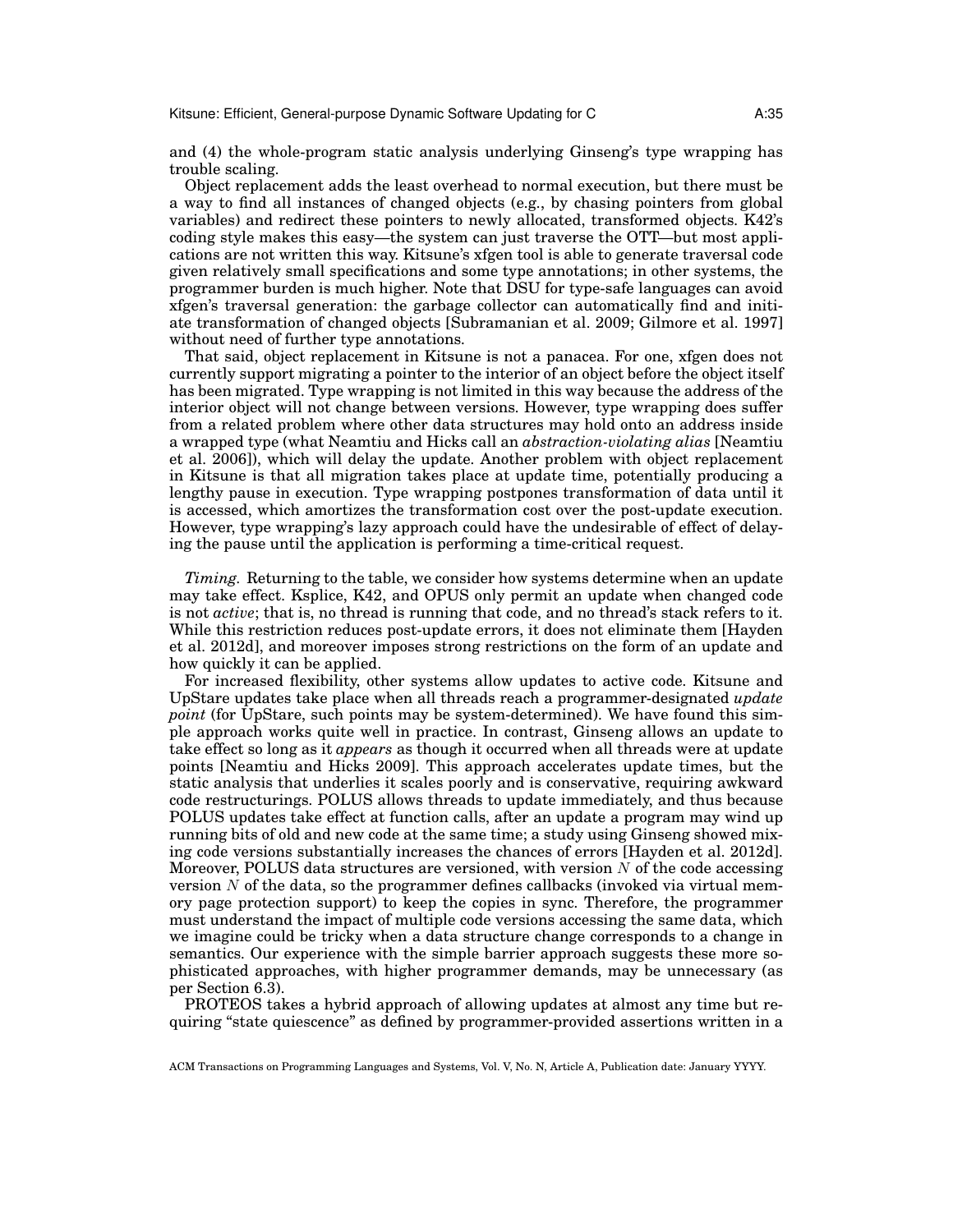domain-specific language, or even in full C. If these assertions pass at a marked event loop, an update may proceed.

*Checkpointing.* Checkpoint-and-restart systems [Roman 2002] allow programs to be relaunched "in the middle" of execution from a checkpoint. At a high-level this bears some similarity to DSU, but checkpointing systems do not provide support for changing code or data representations on restart. Ekiden effects an update by serializing and transferring state between an old-version process and a fresh new-version process i.e., Ekiden works like a checkpointing system that does permit code and data modification. However, we found that the cost of transferring state in Ekiden was significant, and hence moved to the Kitsune model, which has a similar programming API but allows in-place code and data changes, for better performance.

*Multi-threaded quiescence.* Several systems [Arnold and Kaashoek 2009; Krieger et al. 2006; Subramanian et al. 2009] forbid updates to any code that is actively running. Some synchronization is needed to ensure that all threads satisfy this condition. Unfortunately, as we have observed in prior work [Hayden et al. 2012d], this safety condition is insufficient to ensure update safety, and it provides no guarantee that an update is applied in a timely manner. For example, if a program's main function is modified by an update, the update will be delayed indefinitely because main is always running.

STUMP [Neamtiu and Hicks 2009] lifts the restriction against updates of active code: instead, any update may take effect when all threads have reached programmeridentified *update points*. To potentially reduce delay at update time, STUMP implements a relaxed synchronization protocol that permits an update whenever it *appears* as if the update took effect at legal update points. A static analysis determines which program points are equivalent to update points [Neamtiu et al. 2008] and incorporates this information into the synchronization protocol. Unfortunately, in the worst case, there is no guarantee that meaningful opportunities for updating will be created. Moreover, it may be difficult for a developer to understand the results of the analyses, e.g., to understand why it did not permit more update points. Finally, the static analysis itself is fairly intricate and may not scale to large programs. The reported update times for STUMP for the same programs used in our study (icecast, space tyrant, and memcached) are higher than Kitsune—1,068ms, 6ms, and 1ms, respectively—though the experimental setup is different.

UpStare [Makris and Bazzi 2009] supports *immediate* updates, with no synchronization, by allowing threads to update at any point during program execution. To provide this support, UpStare requires the developer to create a mapping between each program point in the old version of a changed function and the corresponding point in its new version; such a mapping could require a significant manual effort, depending on the size and complexity of the change. UpStare prevents blocking library calls from delaying an update by substituting versions that include special handling when an update has been requested; we use a similar, but simpler, approach in Kitsune. The UpStare paper does not report update times for any multi-threaded programs.

POLUS [Chen et al. 2011] supports immediate updates by permitting contemporaneous threads to execute code from different program versions. When a thread accesses a piece of shared state, POLUS uses developer-provided, bidirectional transformation functions to ensure that each thread sees the representation of state that it expects. With this approach, however, the developer must additionally puzzle out the possible multi-version executions and reason that thread interactions via bi-directional transformations will make sense. POLUS was applied to one multi-threaded program, Apache httpd. The authors report (for a different hardware configuration) update times on the order of 15ms, but these also include time to transform any in-flight state.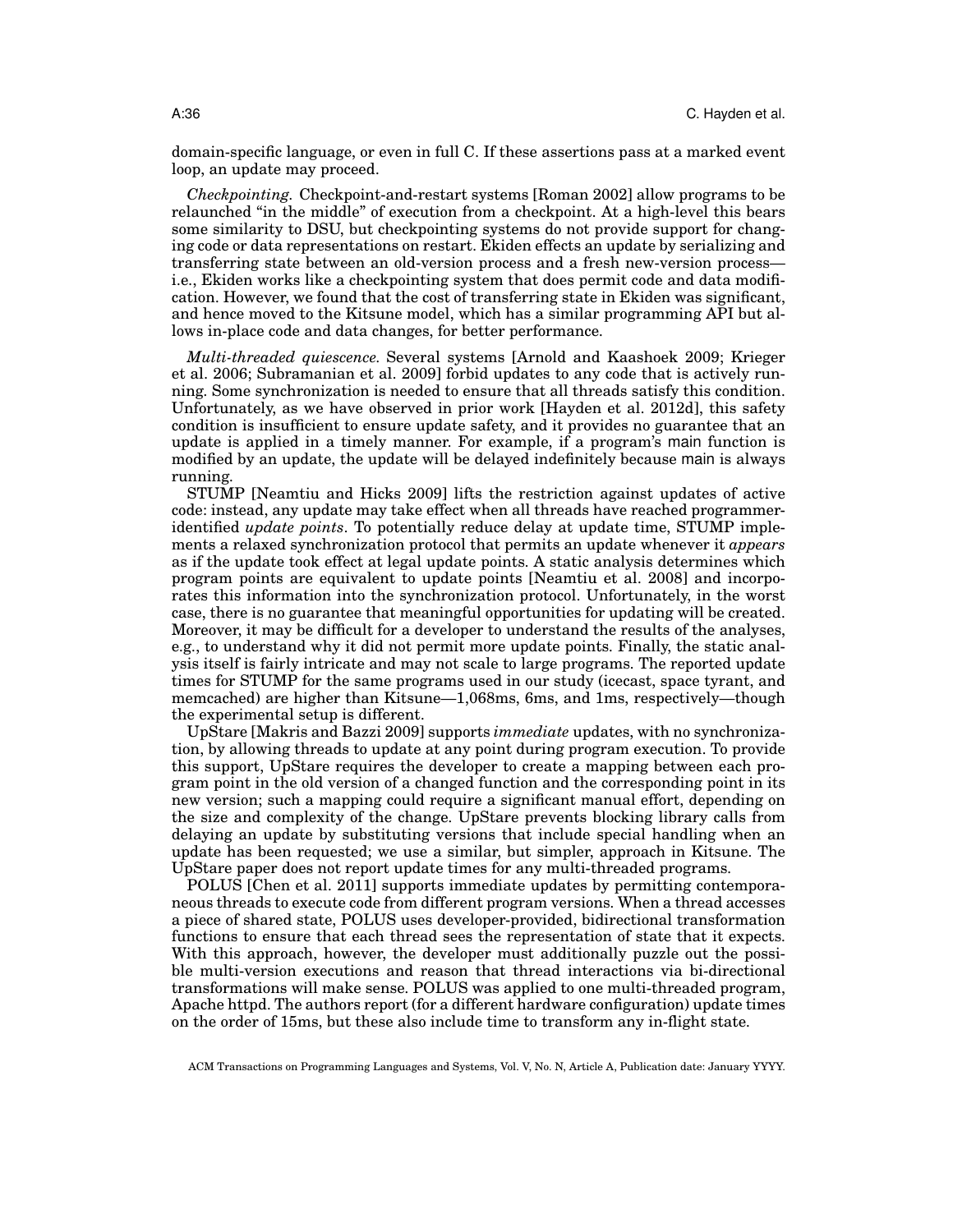### **8. CONCLUSIONS**

We have presented Kitsune, a new system for dynamically updating C programs. Kitsune works by updating the entire program at once, thus avoiding the restrictions imposed by other DSU systems on data representations, programming idioms, and compiler optimizations. Kitsune's design allows program changes for updatability to be simple and informative, and xfgen makes writing state transformers much easier. Our results from applying Kitsune to both single- and multi-threaded benchmarks show that Kitsune has essentially no performance overhead, multi-threaded programs show no barrier to expedient update, and code changes required to use Kitsune are comparable to, or only slightly more than, prior systems. We show that Kitsune scales well in systems with large amounts of state. We believe that the ideas and insights behind Kitsune could also be applied to C++ programs, though extending to kitc and xfgen to C++ would require non-trivial effort. We believe that Kitsune's careful balancing of flexibility, efficiency, and ease-of-use makes it a major step forward in practical dynamic software updating for C.

Kitsune is freely available from http://kitsune-dsu.com/.

#### **ACKNOWLEDGMENTS**

We would like to thank Michail Denchev and Jonathan Turpie for help in the development and testing of Kitsune. Emery Berger, Miguel Castro, JP Martin, Cristi Zamfir, and the anonymous referees provided helpful comments on drafts of this paper. Kristis Makris helped us with the UpStare benchmarks. This work was supported by NSF grants CCF-0910530 and the partnership between UMIACS and the Laboratory for Telecommunication Sciences.

### **REFERENCES**

- Gautam Altekar, Ilya Bagrak, Paul Burstein, and Andrew Schultz. 2005. OPUS: Online Patches and Updates for Security. In *Proc. USENIX Security*. USENIX Association, Berkeley, CA, USA, 287–302.
- Jeff Arnold and M. Frans Kaashoek. 2009. Ksplice: automatic rebootless kernel updates. In *Proc. EuroSys*. ACM, New York, NY, USA, 187–198.
- A. Baumann, J. Appavoo, D. Da Silva, J. Kerr, O. Krieger, and R. W. Wisniewski. 2005. Providing Dynamic Update in an Operating System. In *Proc. USENIX ATC*. USENIX Association, 279–291.
- Emery D. Berger, Benjamin G. Zorn, and Kathryn S. McKinley. 2002. Reconsidering custom memory allocation. In *Proceedings of the 17th ACM SIGPLAN conference on Object-oriented programming, systems, languages, and applications (OOPSLA '02)*. ACM, New York, NY, USA, 1–12. DOI:http://dx.doi.org/10.1145/582419.582421
- Haibo Chen, Rong Chen, Fengzhe Zhang, Binyu Zang, and Pen-Chung Yew. 2006. Live updating operating systems using virtualization. In *Proc. VEE*. ACM, New York, NY, USA, 35–44.
- Haibo Chen, Jie Yu, Chengqun Hang, Binyu Zang, and Pen-Chung Yew. 2011. Dynamic Software Updating Using a Relaxed Consistency Model. *IEEE Transactions on Software Engineering* 37, 5 (2011), 679–694.
- Jeremy Condit, Matthew Harren, Zachary Anderson, David Gay, and George C. Necula. 2007. Dependent types for low-level programming. In *Proc. ESOP*. Springer-Verlag, Berlin, Heidelberg, 520–535. http: //dl.acm.org/citation.cfm?id=1762174.1762221
- S. Gilmore, D. Kirli, and C. Walton. 1997. *Dynamic ML without Dynamic Types*. Technical Report ECS-LFCS-97-378. LFCS, University of Edinburgh. http://www.dcs.ed.ac.uk/home/stg/DynamicML/dynamic. ps.gz
- Cristiano Giuffrida, Anton Kuijsten, and Andrew S. Tanenbaum. 2013. Safe and automatic live update for operating systems. In *Proceedings of the 18th Int'l Conf. on Architectural Support for Programming Languages and Operating Systems*. 279–292.
- Christopher M. Hayden, Stephen Magill, Michael Hicks, Nate Foster, and Jeffrey S. Foster. 2012a. Specifying and Verifying the Correctness of Dynamic Software Updates. In *Proc. International Conference on Verified Software: Theories, Tools, and Experiments (VSTTE)*. Springer-Verlag, Berlin, Heidelberg, 278–293.
- Christopher M. Hayden, Karla Saur, Michael Hicks, and Jeffrey S. Foster. 2012b. A Study of Dynamic Software Update Quiescence for Multithreaded Programs. In *Proc. HotSWUp*. IEEE, 6–10.